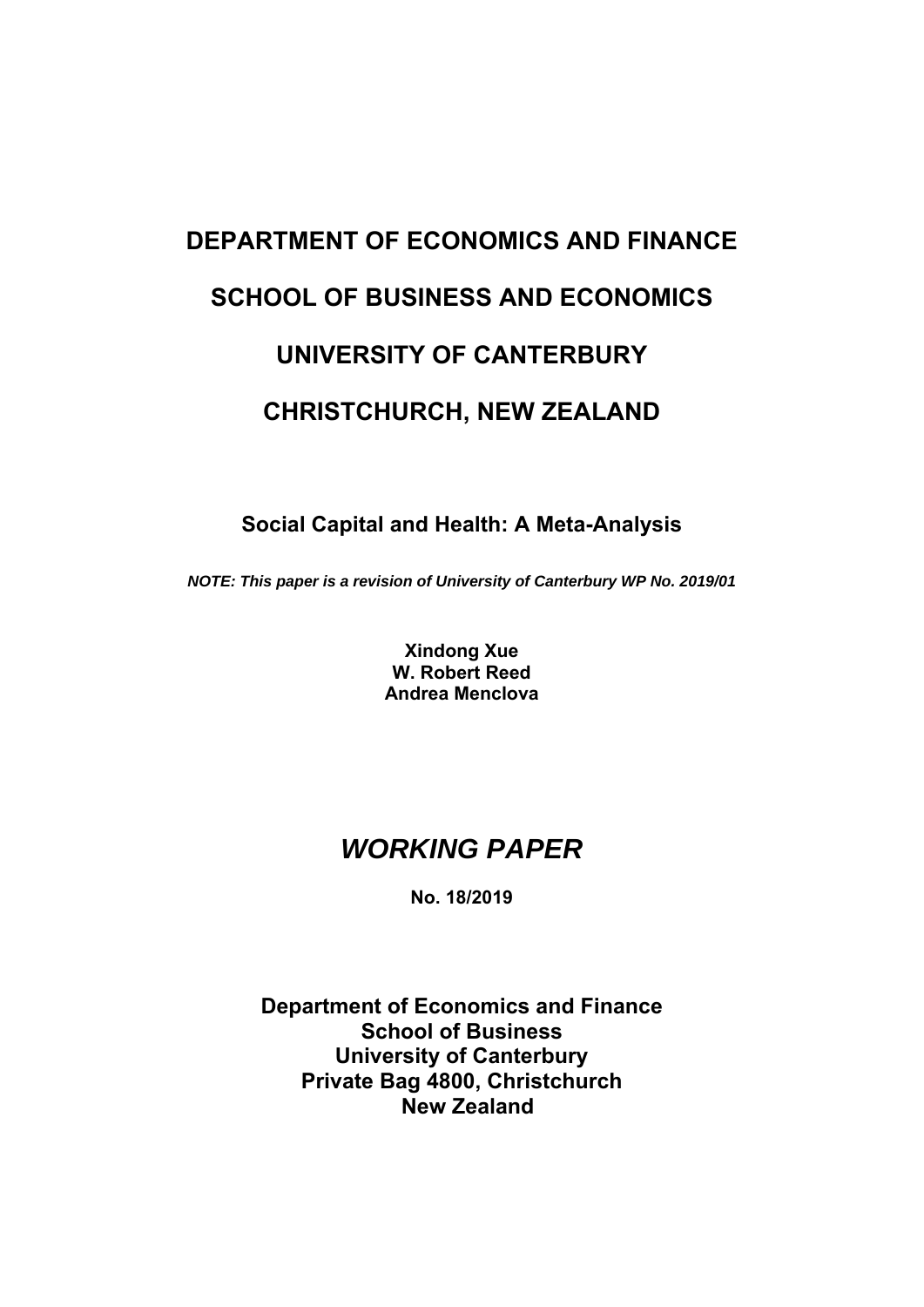# **WORKING PAPER No. 18/2019**

# **Social Capital and Health: A Meta-Analysis**

**Xindong Xue1 W. Robert Reed2**† **Andrea Menclova2** 

December 2019

**Abstract:** The relationship between social capital and health has received extensive attention in fields such as public health, medicine, epidemiology, gerontology and other health-related disciplines. In contrast, the economics literature on this subject is relatively small. To address this research gap, we investigate the cross-disciplinary empirical literature using meta-analysis. We analyze 12,778 estimates from 470 studies. Our analysis finds that social capital is significantly related to a variety of positive health outcomes. However, the effect sizes are consistently very small. This finding is robust across different types of social capital (e.g., cognitive, structural, bonding, bridging, linking), and for many different measures of health outcomes (e.g., mortality, disease/illnesses, depression). The small effects that we estimate cast doubt on recent initiatives to promote health through social capital such as those by the WHO, the OECD, and US Healthy People 2020.

**Keywords:** Social capital, Health, Meta-analysis, Mental health, Physical health, Selfreported health

#### **JEL Classifications:** B49, C49, I10, I31

Acknowledgments: Xindong Xue acknowledges financial support from the National Social Science Fund of China (Grant No.:14BRK013). W. Robert Reed acknowledges financial support from the Czech Science Foundation, Grant 18-02513S. We are grateful to Xiaoping Ruan, Lina Wang, Weilun Wu, Yi Xia, Junyong Yuan, and Kunpeng Zhao for their excellent research assistance. We thank Tom Coupé and participants at the 2019 MAER-Net Colloquium for insightful comments and suggestions. All remaining errors are our own.

<sup>1</sup> School of Public Administration, Zhongnan University of Economics and Law, and Collaborative Innovation Center for Social Governance of Hubei Province, CHINA

<sup>2</sup> Department of Economics and Finance, University of Canterbury, NEW ZEALAND

†Corresponding author: W. Robert Reed, email: bob.reed@canterbury.ac.nz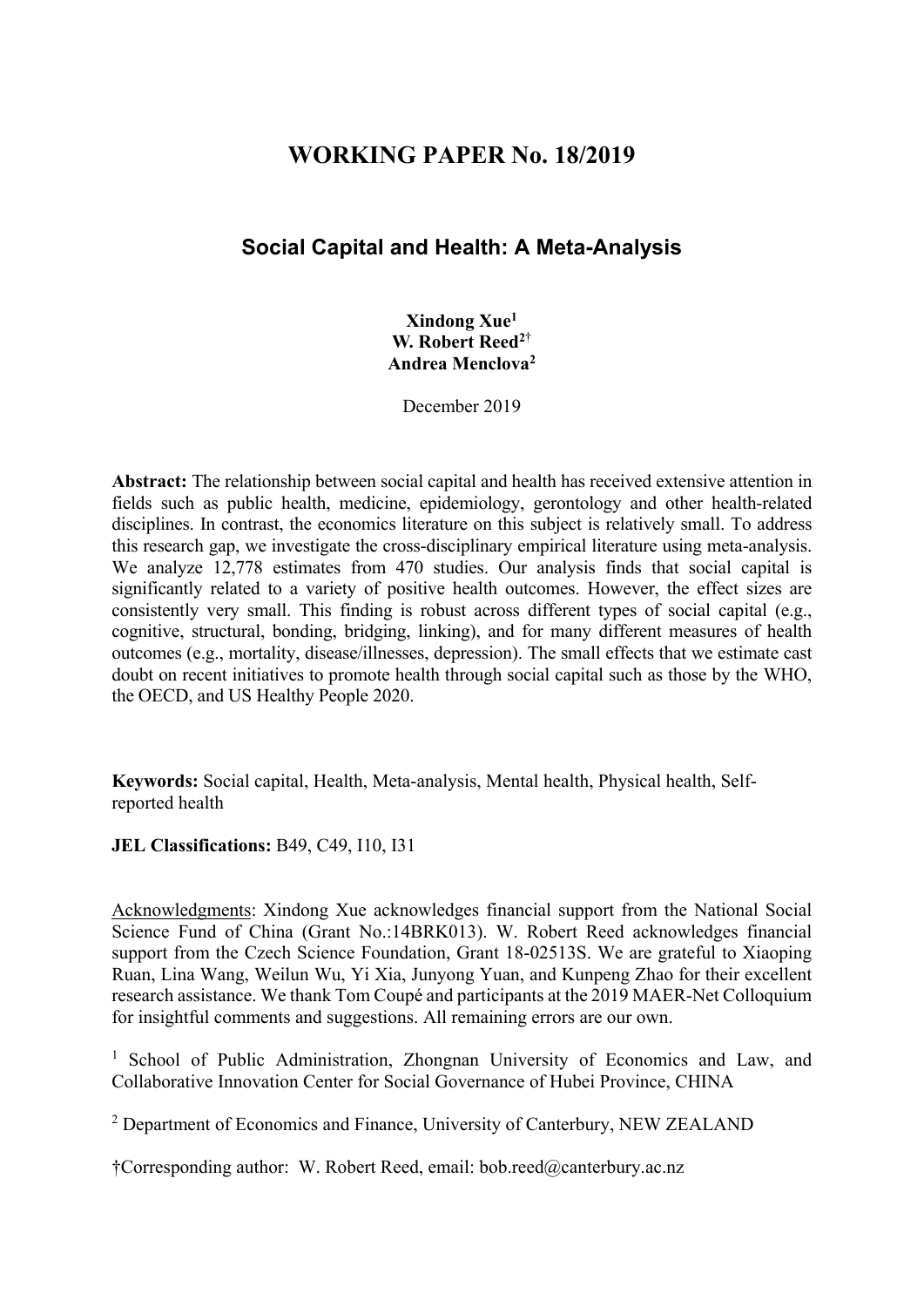#### **I. INTRODUCTION**

This study examines the literature on social capital and health. It has long been recognized that social capital plays an important role in economic affairs. A recent search on Web of Science identified over 1,000 studies in economics journals in which social capital appears in the title. Research on social capital has been published in the *American Economic Review* (Guiso, Sapienza, & Zingales, 2004; Karlan, 2005), the *Quarterly Journal of Economics* (Knack & Keefer, 1997, Glaeser, et al., 2000; Bowles & Gintis, 2002), the *Economic Journal* (Glaeser, Laibson, & Sacerdote, 2002; Durlauf, 2002; Helliwell, 2006), and other top economics journals. The topic continues to be of interest to economists (McCoy, McDonough, & Roychowdhury, 2019; Hoi, Wu, & Zhang, 2019; de Vaan, Frenke, & Boschma, 2019; Andini & Andini, 2018; and Wang, 2019).

 However, most of the economic research on social capital has focused on areas such as economic growth (Knack & Keefer, 1997; Algan & Cahuc, 2010), financial development (Guiso, Sapeienza & Zingales, 2004), political governance (Putnam, 1993; Nannicini et al., 2013) and formation of large firms and organizations (La Porta et al., 1997). While some economic research has focused on health, the literature is relatively small. This is surprising, not only because social capital has been found to be an important determinant of economic outcomes in other areas, but also because there is a voluminous literature on social capital and health outside of economics, particularly in public health, medicine, epidemiology, gerontology and other health-related disciplines.

 This study uses meta-analysis to aggregate empirical findings in the literature on social capital and health.<sup>1</sup> Our goal is to assess the overall economic impact of social capital on health

<sup>&</sup>lt;sup>1</sup> Previous meta-analyses of social capital and health have been published outside of economics (De Silva et al., 2005; Holt-Lunstad et al., 2010; Gilbert et al., 2013; Nyqvist et al., 2014). A working paper version of this manuscript describes the value-added of our analysis. Among other things, our study far exceeds these previous efforts in scope and detail. Further, previous studies have directly combined disparate estimates. In contrast, we translate estimates into partial correlation coefficients, which is a more appropriate method for comparing and combining diverse estimates.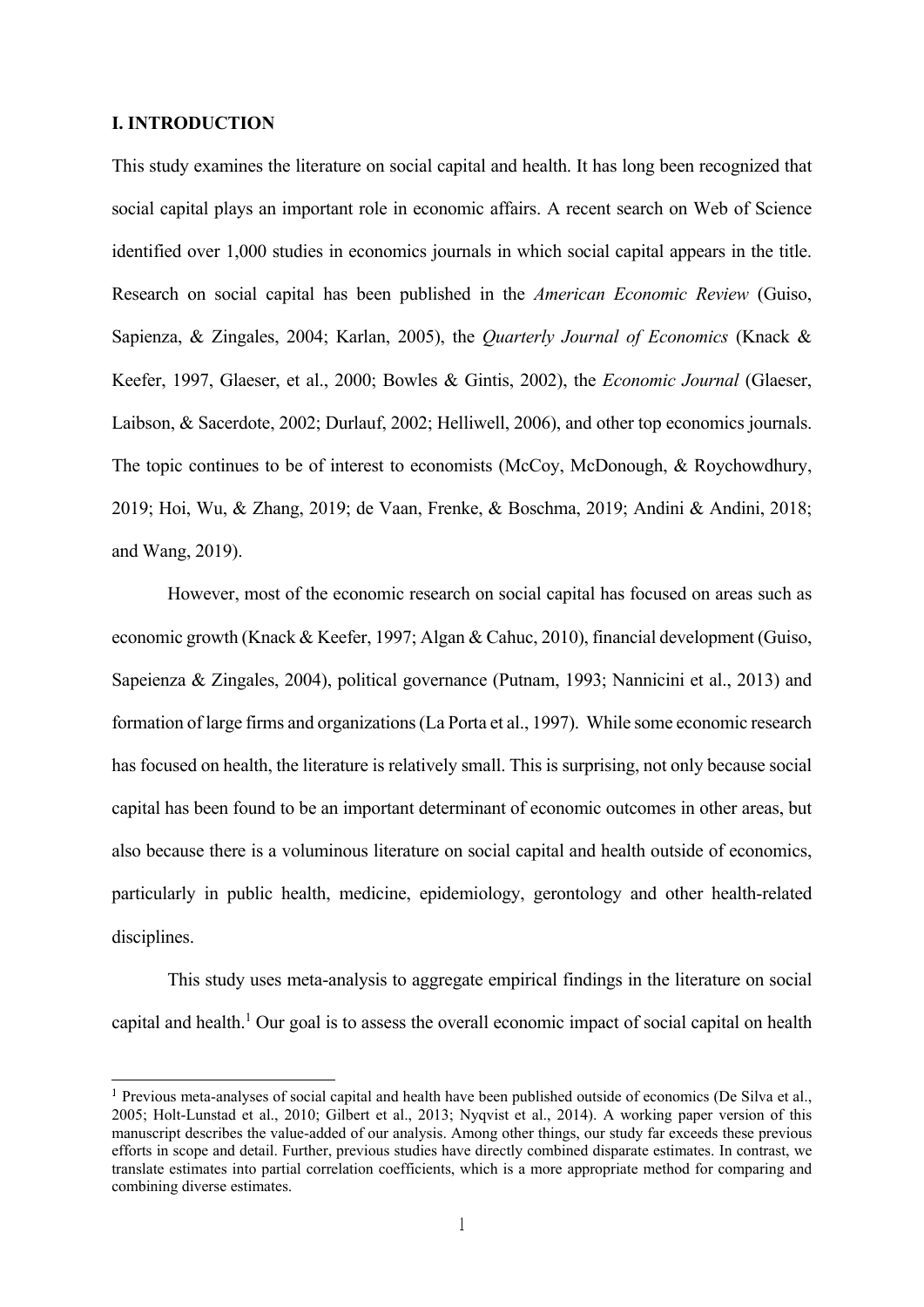and determine whether it is "large" or "small". Given the broad scope of both "social capital" and "health", we also want to dig deeper into the overall relationship to explore whether certain types of social capital are particularly impactful for certain types of health outcomes.

 Our primary motivation is to determine whether this is a subject that should attract more attention from economists. If studies from other disciplines, and the extant economics literature on this topic, have found that social capital is an important determinant of health, then the dearth of economic research in this area represents a gap that should be addressed. On the other hand, if the conclusion from existing studies is that social capital is not an important determinant of health, then this justifies the relative lack of attention this subject has received in the economics discipline. Further, it would call into question recent initiatives to promote health through social capital by the WHO, the OECD, and US Healthy People 2020 (Rocco & Suhrcke, 2012; Centers for Disease Control and Prevention, 2010; Keeley, 2007).

 This study proceeds as follows. Section II reviews the economics literature on social capital. Section III explains our use of meta-analysis and our strategy for combining diverse estimates from different studies. Section IV presents and discusses the data that we use in our analysis. Section V presents initial estimates of the "overall" effect of social capital on health, along with the results of a commonly used test for publication bias. Section VI uses metaregression to identify the factors that affect the size of the estimated effects of social capital on health. It also takes a closer look at finer categories of social capital and health to see if there are some kinds of social capital that may affect some kinds of health outcomes, even if the overall effect is small. Section VII concludes by summarizing our results and drawing out implications for public policy and further study.

#### **II. LITERATURE ON THE ECONOMIC EFFECTS OF SOCIAL CAPITAL**

As noted above, there is a large literature that investigates the relationship between social capital and economic activity. A number of channels have been proposed for this relationship (Paldam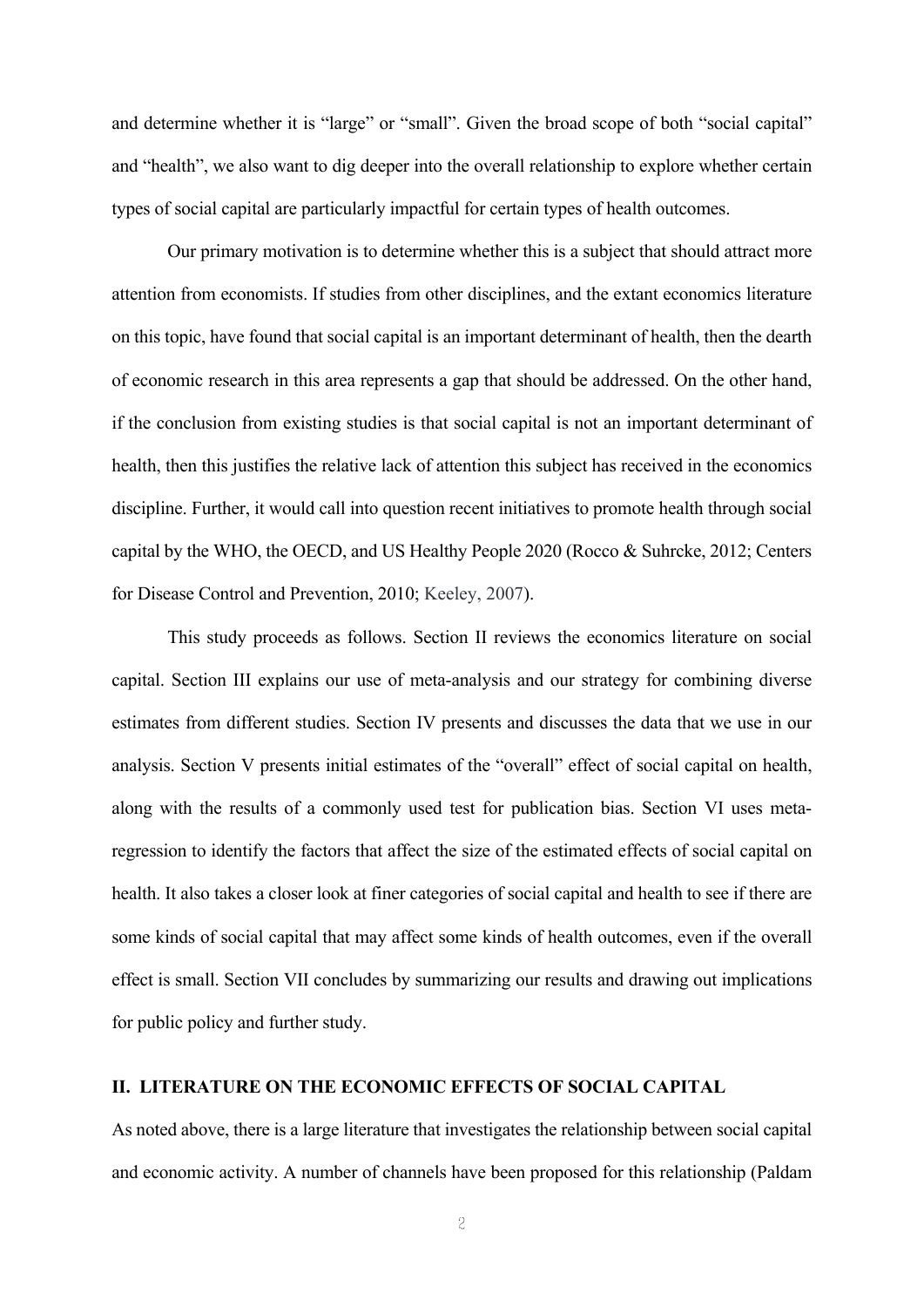& Svendsen, 2000). Social capital may enter the production function directly, alongside physical capital and human capital; e.g., in the form of consumer networks, reputation, and goodwill. Social capital may reduce free-riding and thus lessen the need for regulation in settings that require cooperation, reducing monitoring costs. Further, social capital in the form of trust can reduce transaction costs, facilitating economic exchange and contributing to economic growth.

 The last mechanism has received the most empirical attention. LaPorta et al. (1997) show that trust improves the performance of large organizations. Zak and Knack (2001) present empirical evidence that trust is significantly related to economic growth. Their findings are corroborated by Beugelsdijk, De Groot, & Van Schaik (2004). Algan & Cahuc (2010) further substantiate the relationship between trust and economic growth by using "inherited trust" of descendants of US immigrants to establish a causal link between trust and growth.

 Another area that has received much attention is the relationship between trust and economic institutions. Berggren & Jordahl (2006) find that legal structure and security of property rights increase trust. Alesina, & Giuliano (2015) provide a recent summary of how culture, trust, and institutions interact to affect economic outcomes. Relatedly, Guiso, Sapienza, & Zingales (2004) and Tabellini (2010) find a strong link between culture, of which trust is a major component, and trade and economic development, respectively. Overall, there is broad consensus in the literature that the economic benefits of social capital in general – and trust in particular – are large.

 In contrast, the role of social capital in health is more opaque. Folland (2008) identifies a number of avenues by which social capital can affect health. Social capital may reduce stress through supportive relationships, trust, and the benefits of socializing. Stress reduction, in turn, positively affects health. Social capital in the form of socializing may make it easier to obtain (health-related) information. Further, having strong social ties may encourage individuals to make more "responsible" choices as their health and wellbeing are of importance to others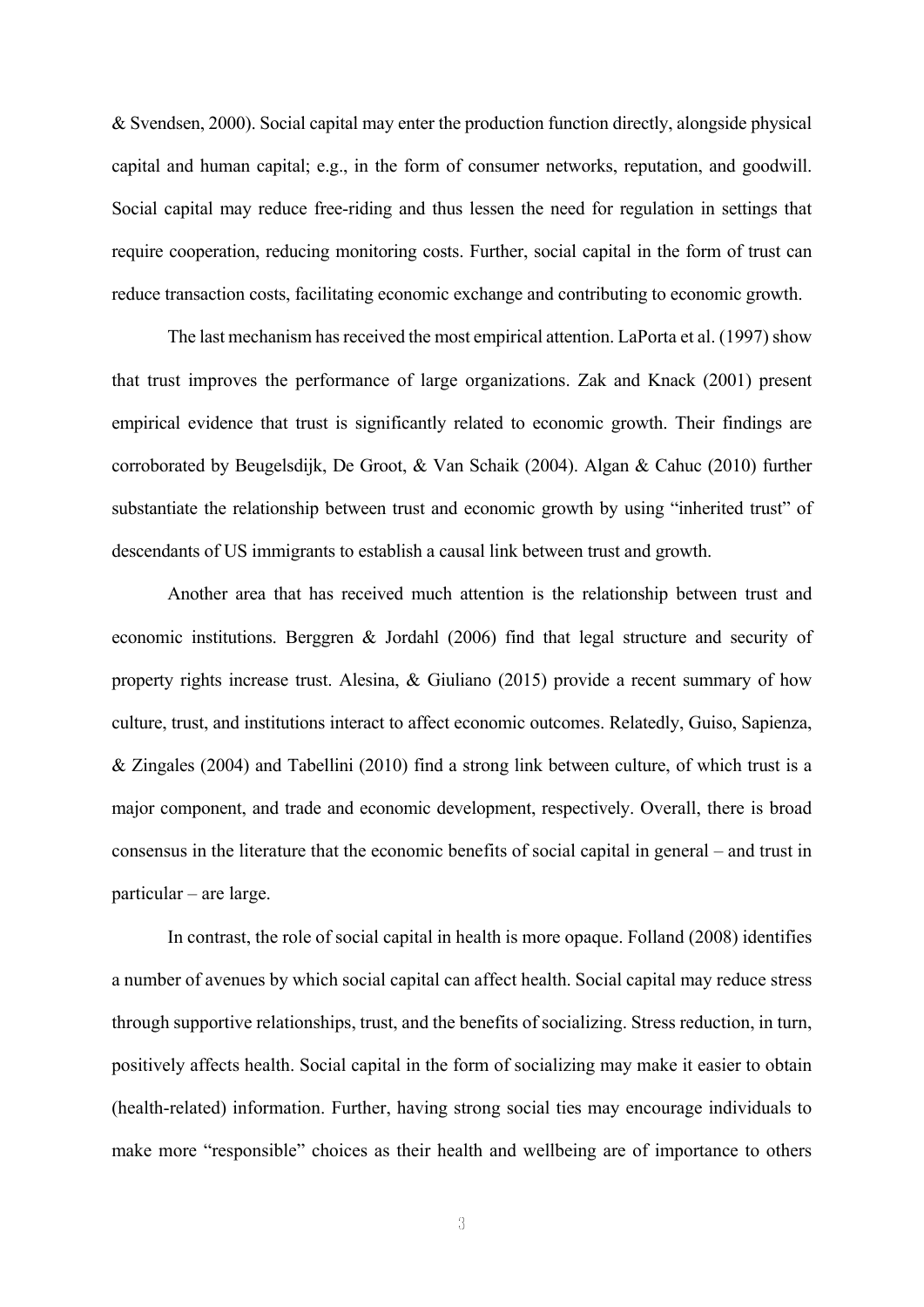whom they care about.

In Folland's (2008) formal model, social capital affects an individual's utility  $U$  both directly, and indirectly via its effects on health:

 $(1.a)$   $U = U(S, H, X)$ , where

$$
(1.b) \quad H = H(S, C(S)),
$$

and *S* is social capital, *H* is health, *X* are other consumption goods, and *C* are all other health inputs.

 Social capital in the form of socializing may improve health directly. For example, as noted above, supportive relationships can improve health by reducing stress, so that  $\frac{\partial H}{\partial S} > 0$ . Social capital can also affect health indirectly. For example, strong family relationships may encourage an individual to obtain regular medical checkups, C, so that  $\frac{\partial H}{\partial \rho}$  $\partial C$  $\frac{\partial C}{\partial S} > 0$ . Alternatively, a desire to belong to a peer group which shares cigarettes may encourage an individual to smoke, C,  $\frac{\partial H}{\partial \rho}$  $\partial C$  $\frac{\partial C}{\partial S}$  < 0. As a result, the overall effect of social capital on health is theoretically ambiguous.

 Other formal models of the relationship between health and social capital are presented by Costa-Font & Mladovsky (2008) and Laporte (2014). Costa-Font and Mladovsky (2008) model the effects of social capital on health via the effects of peers on health-related preferences. This corresponds to the effect of *S* on *C*, and subsequently *H*, in Folland's model above. However, Costa-Font & Mladovsky (2008) extend this logic by modelling the propagation of preferences within a group through a social multiplier effect. Their approach allows for the dissemination of both health-improving (e.g., physical activity, medical checkups, vaccinations) and health-retarding (e.g., social smoking, drinking, and the obesity epidemic) behaviors within a social group.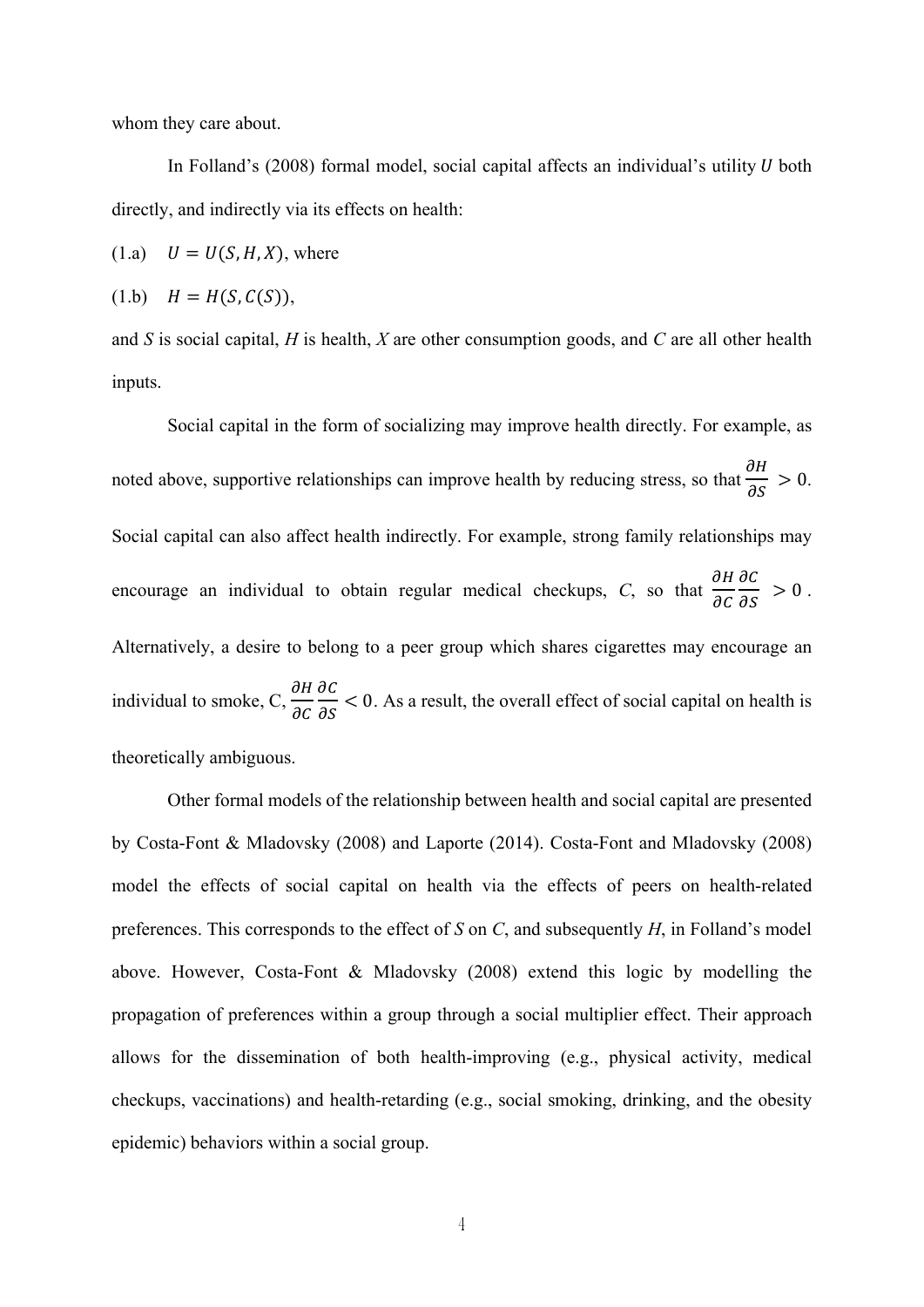Laporte (2014) extends the classic Grossman (1972) model of investment in health to include social capital. She allows for two, complementary types of social capital, private social capital, in which the individual invests over time, and public social capital, which is exogenously determined. One consequence of the model is that increased geographical mobility on the part of health consumers can induce them to invest less in private social capital. Communities may respond by investing more in public social capital. This highlights the role of public policy in social capital. Folland, Kaarbøe, & Islam K. (2014) also explore the role of public policy in the provision of social capital.

 The above provides ample theoretical reasons for believing that social capital can be an important input to health. It also points out that social capital's influence need not always be positive. Either way, the size of the economic impact of social capital on health is an empirical question. The next section explains the methodology we will use to answer this question.

#### **III. METHODOLOGY**

We use meta-analysis to aggregate empirical findings in the cross-disciplinary literature on social capital and health. To be included in our meta-analysis, a study must estimate the "effect" that social capital has on health. As will be discussed below, there are a variety of estimation procedures and model specifications that studies have used to do this. Conceptually, we can represent these efforts with a linear model that regresses a measure of health (*H*) on a measure of social capital (*S),* along with a set of control variables (*Zk*):

(1)  $H = \beta_0 + \beta_1 S + \sum_{k=2}^{K} \beta_k Z_k + error.$ 

Let  $\hat{\beta}_{1i}$  be the effect estimated by study *i*, and let there be a total of *M* estimates produced by multiple studies.<sup>2</sup>

 $2$  A complication arises because increases in the health variable can mean an improvement or a decline in health, depending on how it is measured. For example, a positive estimate of  $\beta_1$  in equation (1) when health is measured by mortality means something different than when health is measured by a categorical variable increasing in good health. Likewise, sometimes a measure of social capital is defined so that a larger number means an increase in social capital, but sometimes it is measured so that a larger number means a decrease in social capital. In order to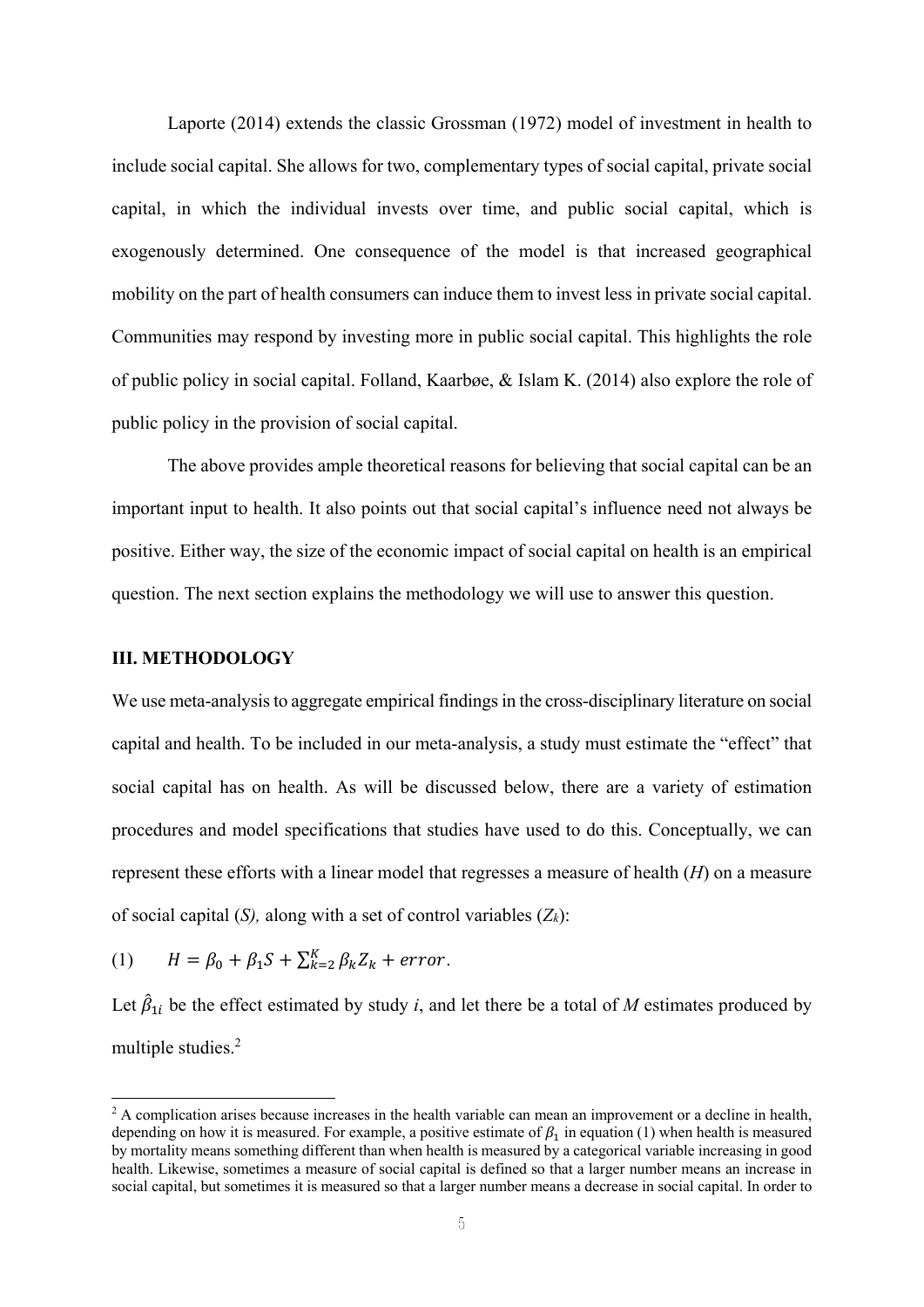In meta-analysis, the estimated effects,  $\hat{\beta}_{1i}$ , become the dependent variable. OLS estimation of  $\alpha_0$  in the equation below produces a value equivalent to the arithmetic average of the *M* estimates.

(2) 
$$
\hat{\beta}_{1i} = \alpha_0 + \varepsilon_i, i = 1, 2, ..., M,
$$

If the individual estimates constitute a representative sample from the population of estimated effects, then OLS will produce an unbiased estimate of the mean true effect of social capital on health.3

However, the OLS estimate will not be efficient. OLS gives equal weight to the individual estimated effects. But some of the  $\hat{\beta}_{1i}$ 's are estimated more precisely than others, as indicated by their different standard errors, s. e.  $(\hat{\beta}_{1i}) \equiv SE_i$ . An efficient estimator would assign greater weight to more precise estimates. If all estimates come from a population with the same true effect, so that the variation in  $\varepsilon_i$  is proportionate to the sampling error -- i.e.,  $var(\varepsilon_i) = (SE_i)^2 \sigma^2$  -- then Weighted Least Squares (WLS) will be efficient, with the appropriate weight being the inverse of  $(SE_i)^2$ .

This model of effect size heterogeneity is known in the meta-analysis literature as "Fixed Effects", and is not to be confused with the panel data estimator of the same name. "Fixed Effects" WLS estimation of equation (2) is equivalent to dividing each observation by  $SE_i$  and then estimating with OLS:

(3) 
$$
\frac{\widehat{\beta}_{1i}}{SE_i} = \alpha_0 \cdot \left(\frac{1}{SE_i}\right) + \frac{\varepsilon_i}{SE_i} \quad i = 1, 2, ..., M.
$$

Assuming representative sampling, "Fixed Effects" WLS estimation of  $\alpha_0$  will produce an unbiased and efficient estimate of the mean true effect of social capital on health.

Many researchers find the "Fixed Effects" model of effect heterogeneity too restrictive.

get the sign of the effect consistent across studies, we standardized the signs of the estimates so that a positive estimate implied that an increase in social capital was associated with an increase in good health.

<sup>&</sup>lt;sup>3</sup> We address issues of publication bias and endogeneity below.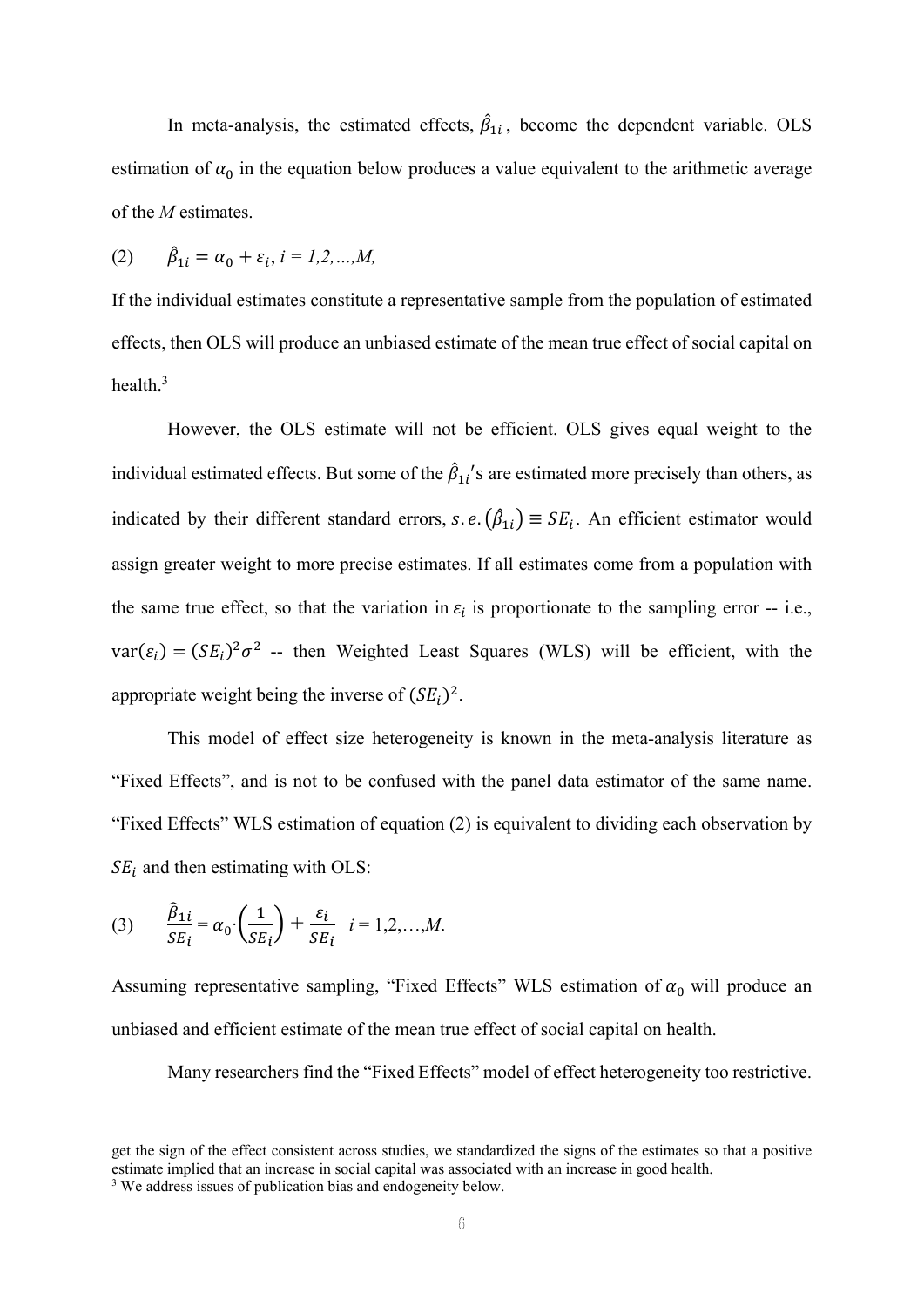More likely, there is not a single, true effect of social capital on health, but a distribution of true effects. This model of effect heterogeneity is known in the meta-analysis literature as "Random Effects", which again should not be confused with the panel data estimator of the same name.

Let  $\tau^2$  represent the variation in  $\varepsilon_i$  due to the fact that estimated effects are drawn from populations with differing true effects. Assuming the two sources of variation in  $\varepsilon_i$  are independent, then  $var(\varepsilon_i) = [(SE_i)^2 + \tau^2] \sigma^2 = \omega_i \sigma^2$ . The corresponding "Random Effects" WLS estimator is equivalent to estimating the following equation by OLS:

(4) 
$$
\frac{\hat{\beta}_{1i}}{\omega_i} = \alpha_0 \cdot \left(\frac{1}{\omega_i}\right) + \frac{\varepsilon_i}{\omega_i}, \quad i = 1, 2, ..., M.
$$

Note that the "Random Effects" estimator produces a more uniform distribution of weights than "Fixed Effects", since the weighting terms include a common constant,  $\tau^2$ . While researchers generally agree that the "Random Effects" model most closely matches reality, there is some debate about which works best in practice (Doucouliagos & Paldam, 2013; Reed, 2015). Accordingly, our analysis uses both.

 A related issue concerns the weighting of estimates versus studies. The number of estimates per study can vary widely. In our sample, partly because many specifications contain multiple measures of social capital, the number of estimates per study ranges from 1 to 240, with a mean of 27. The preceding WLS estimators implicitly give greater weight, sometimes dramatically greater weight, to studies with more estimates. Accordingly, we employ an alternative weighting system that, ceteris paribus, gives equal weight to studies rather than individual estimates. In the subsequent discussion, *Weight1* and *Weight2* denote the weighting systems that give equal weights to individual estimates and studies, respectively.

 Two more issues need to be addressed. The preceding assumes that it is meaningful to average estimated effects across studies. However, in the empirical literature on social capital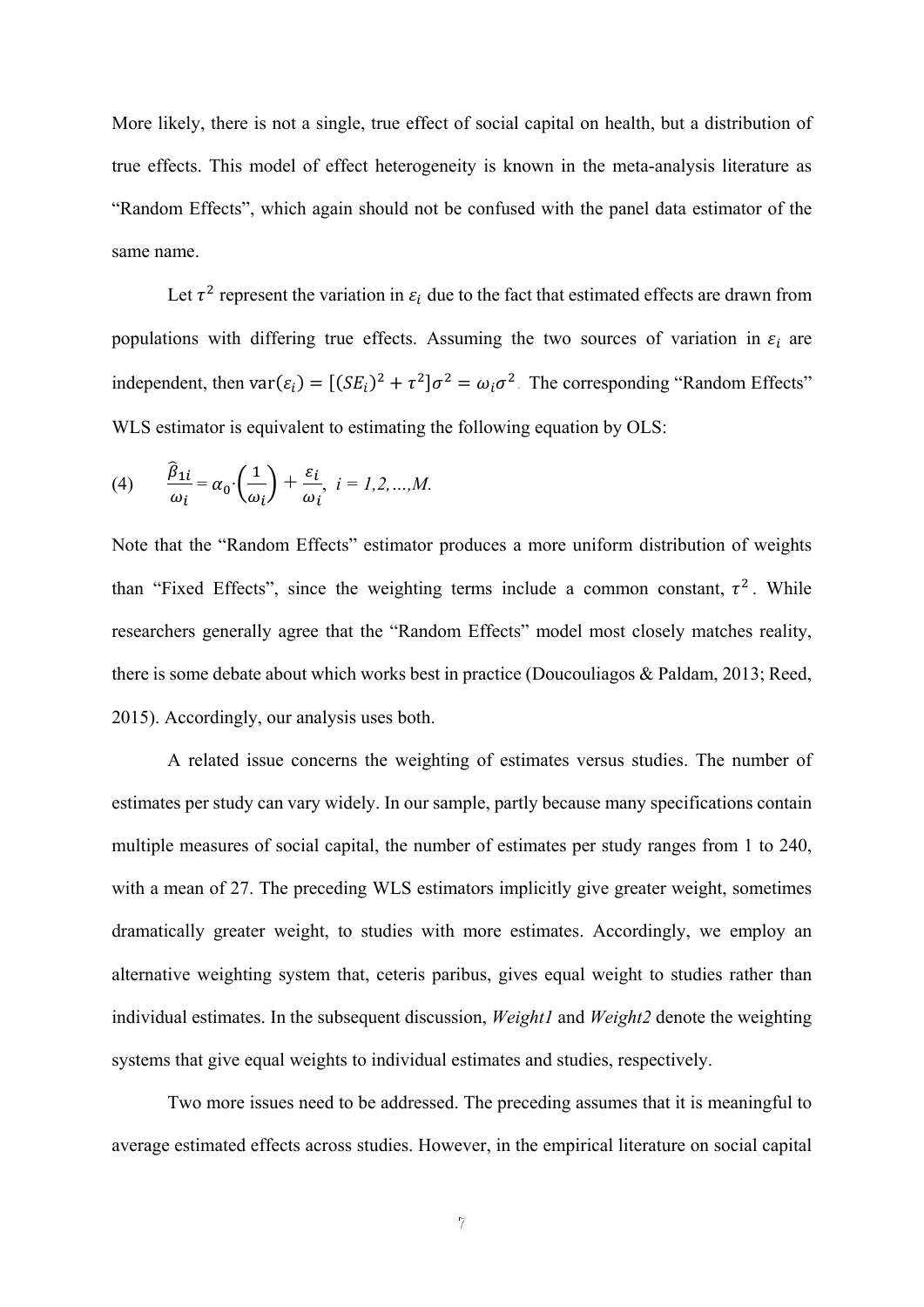and health, different measures are used for both health and social capital. Further, different estimation procedures are employed – linear regression, ordered probit models, hazard models, odds ratio models and more – so that the interpretation of coefficients varies greatly, despite the fact that the respective studies are all concerned with estimating the effect of social capital on health.

 This is a common situation in meta-analysis, and there is a common solution: to convert the respective estimates to partial correlation coefficients (PCCs):

(5) 
$$
PCC_i = \frac{t_i}{\sqrt{t_i^2 + df_i}},
$$

where  $t_i$  and  $df_i$  are the *t*-statistic and degrees of freedom associated with the respective estimated effect. The associated standard error is given by:

(6) 
$$
SE(PCC_i) = \sqrt{\frac{1 - PCC_i^2}{df_i}}.
$$

The preceding analysis still holds, except that  $\hat{\beta}_{1i}$  is replaced by  $PCC_i$ , and  $SE_i$  now stands for the standard error of  $PCC_i$ , so that equations (3) and (4) become

(3') 
$$
\frac{PCC_i}{SE_i} = \alpha_0 \cdot \left(\frac{1}{SE_i}\right) + \frac{\varepsilon_i}{SE_i} \quad i = 1, 2, ..., M;
$$

and

(4') 
$$
\frac{PCC_i}{\omega_i} = \alpha_0 \cdot \left(\frac{1}{\omega_i}\right) + \frac{\varepsilon_i}{\omega_i}, \quad i = 1, 2, ..., M.
$$

Accordingly, the parameter  $\alpha_0$  represents the mean true effect of social capital on health measured as a correlation.

How should one assess the estimates of  $\alpha_0$ ? Like any correlation, *PCC* takes values between -1 and 1. Cohen (1988) suggested that correlation values of 0.10, 0.30, and 0.50 in absolute value should be interpreted as "small", "medium" and "large" effects, and his interpretation is widely accepted. However, as Doucouliagos (2011) points out, Cohen's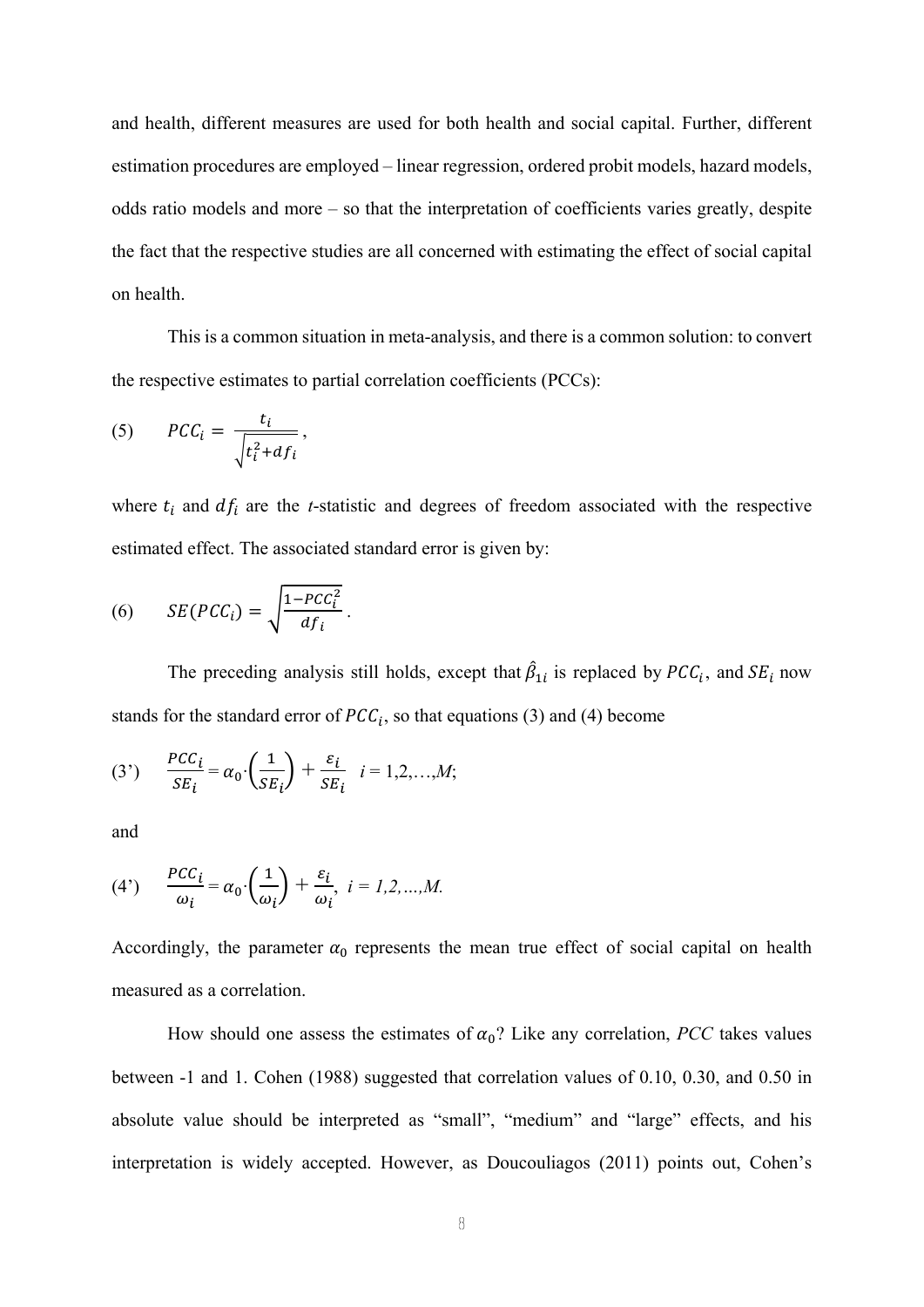taxonomy refers to simple, not partial, correlations. To investigate partial correlation sizes, Doucouliagos collected over 22,000 estimates in empirical economics and converted them to *PCCs*. He then ranked them from smallest to largest in absolute value. He defined the  $25<sup>th</sup>$ ,  $50<sup>th</sup>$ , and 75th percentile values as "small", "medium", and "large". While there was some difference across subfields of economics, overall *PCC* values of 0.07, 0.17, and 0.33 corresponded to "small", "medium" and "large" effect sizes, respectively. This establishes a scale for comparing *PCC* values to other *PCC* values in the literature, and it is the standard we will employ in interpreting our empirical work.4

#### **IV. DESCRIPTION OF DATA**

Selection of studies. We followed the MAER-Net protocols outlined by Stanley et al. (2013) in our search for studies. To account for the multi-dimensional nature of both social capital and health, the following combination of key words was used: "social capital", "social trust", "social networks", "social participation", "social support", "social engagement", "social integration", "social relationships", "social ties", "reciprocity", "social cohesion", "social connections", "social connectedness", "volunteering", "health", "mortality", "depression" and "disease".<sup>5</sup>

A remaining issue concerns the determination of the *t-*statistic used in calculating *PCC* in equation (5). In many cases, studies either directly report the *t-*statistic corresponding to the estimated coefficient, or they report the standard error, from which the *t-*statistic is easily calculated. However, in the social capital and health literature, the most common estimation procedure is some variant of an odds ratio model, where the estimated coefficient is the odds ratio associated with a binary outcome. In addition to the estimate, studies either report the standard error of the estimated odds ratio, or the lower and upper bounds of a 95% confidence interval. In the former case, the *t*  (or better, *z*) statistic is calculated by  $t_i = \ln(\hat{\beta}_{1i}) \cdot \hat{\beta}_{1i}/s$ . *e*.  $(\hat{\beta}_{1i})$ . In the latter case, one first calculates  $SE_{ORi}$  $(\ln(UpperBound_i) - \ln(LowerBound_i))/(2 \cdot 1.96)$ , and then calculates  $t_i = \ln(\hat{\beta}_{1i})/SE_{ORi}$ . Calculation of *PCC* proceeds accordingly. A related complication arises when studies only report the coefficient and a set of stars to indicate the level of statistical significance: e.g., \*\*\* = significant at the 1 percent level, \*\* = significant at the 5 percent level, \* = significant at the 10 percent level, and no stars = insignificant at the 10 percent level. In these cases, we set the *p-*value = 0.005, 0.025, 0.075, and 0.50, respectively, and work backwards from the inverse of the *t-*distribution to calculate a *t-*value. We record how we calculate our *t-*values to see if the respective methods affect our results.

<sup>&</sup>lt;sup>5</sup> The search was conducted using the search engines EconLit, JSTOR, EBSCO, Google Scholar, RePEc, SSRN, Social Science Citation Index (SSCI), Science Citation Index (SCI) and Scopus. Backward and forward citation searching was employed to leverage articles identified through the search engine process. We also manually searched academic journals that were found to have published studies on social capital and health. To be as comprehensive as possible, we also searched working papers, books, doctoral dissertations, master theses, and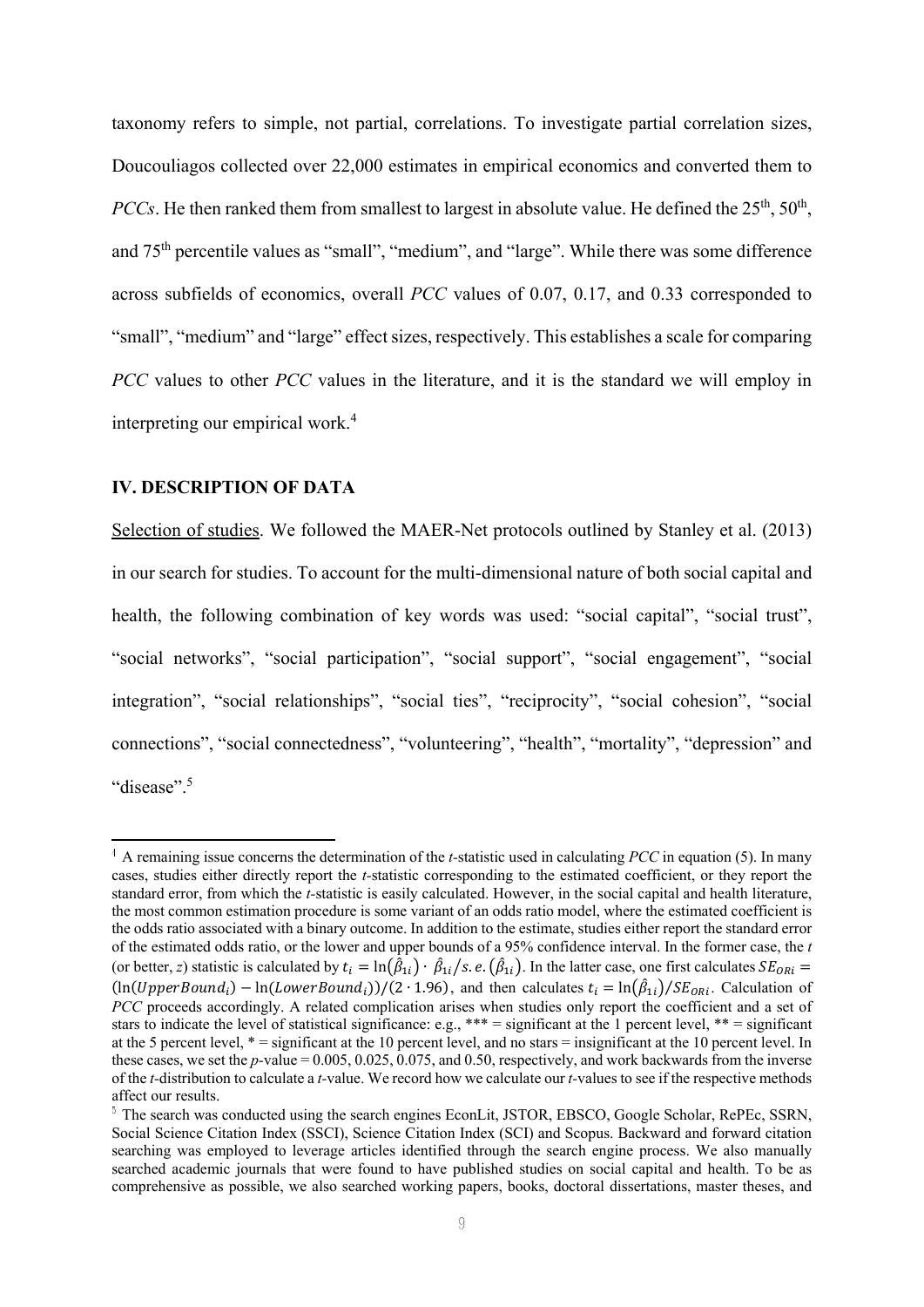We followed a stepwise procedure to finalize a set of studies from which to draw our estimated effects. First, we excluded theoretical studies that did not report estimated effects. Second, we excluded studies that did not report sufficient information to calculate *PCC* values and their standard errors. Specifically, a study had to report a numerical estimate for the effect of social capital on health, and a corresponding standard error, t-statistic, confidence interval, or p-value.

Third, we excluded studies that estimated the effect of social capital on well-being, welfare, quality of life, and life satisfaction. While indirectly related to health, these outcomes are not comparable to direct health effects. Fourth, we eliminated studies using interaction terms and quadratic specifications of the social capital variable because of the difficulty of combining multiple coefficients to calculate a single estimated effect with standard error (cf. Gunby, Jin & Reed, 2017).<sup>6</sup> For similar reasons, we dropped studies employing path analysis that use social capital as a mediator variable. Lastly, we excluded studies measuring the intergenerational effect of social capital on health; e.g., the effect of parent's social capital on child's health.

Study coding. For each estimate in our sample, we coded data to enable construction of effect sizes and their standard errors, and to record corresponding study, data and estimation characteristics. Information included the study's author(s), type of publication (e.g., journal), journal name, publication year, countries included in the study sample, number of observations, and data type (cross-sectional or panel). We recorded the estimated coefficient and associated statistics (such as standard errors, confidence intervals, etc.). $^7$ 

government reports. The search was ended in September 2017.

<sup>&</sup>lt;sup>6</sup> Note that we do not encounter problems with calculating marginal effects for nonlinear models because all we require for *PCC* is to be able to calculate a *t*-statistic. The problem arises when more than one coefficient is involved, such as when there is an interaction or quadratic term.<br><sup>7</sup> We note that due to poor reporting practices and the generally large number of observations used in the

respective studies – the median number of observations for a given estimate in our study was approximately 3,500 – we substituted the number of observations for degrees of freedom in calculating *PCC* and *SE(PCC)* in equations (5) and (6).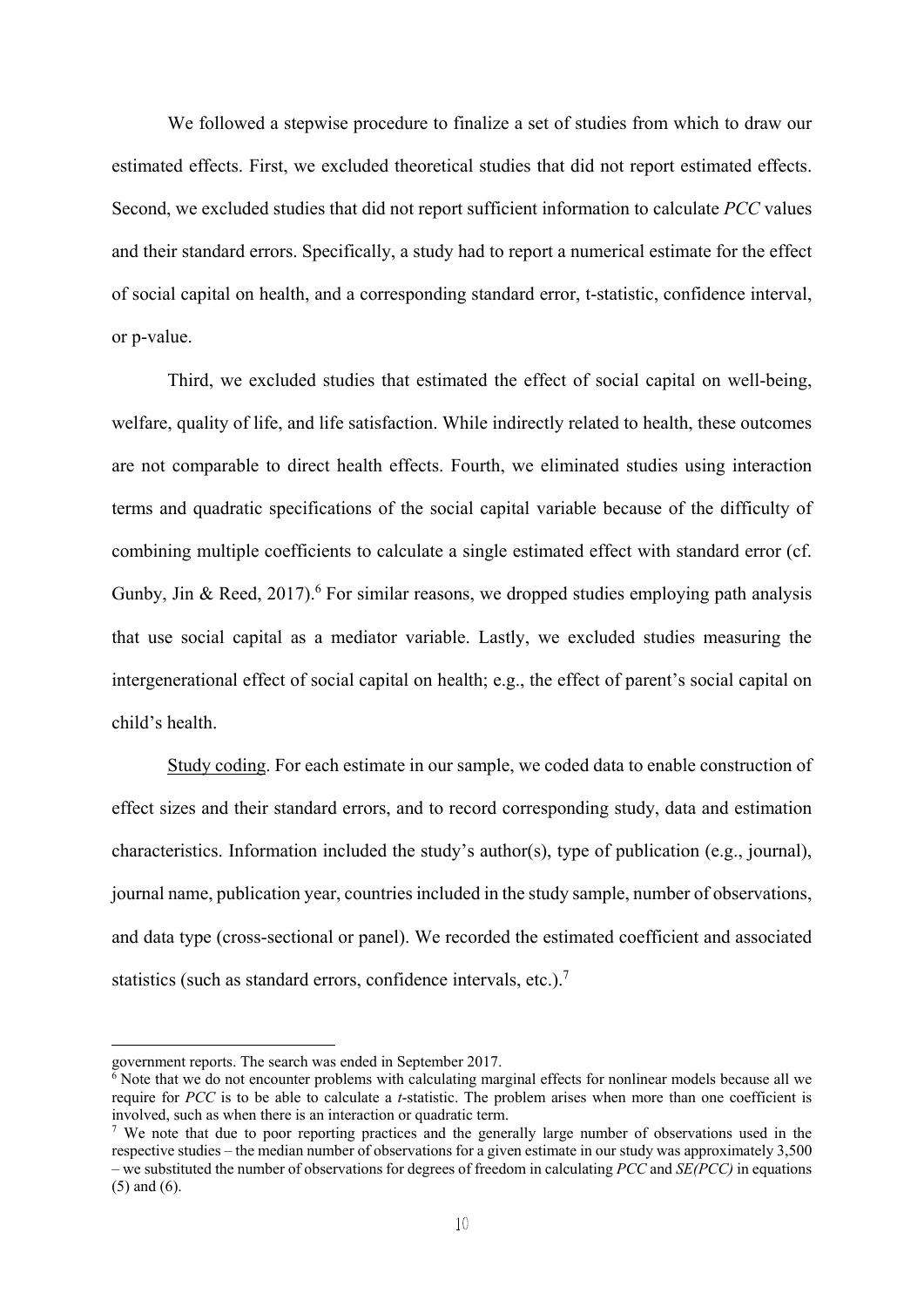We categorized the estimation procedures used to produce each estimate. Binary variables were used to indicate the following methods: OLS, FGLS, probit/logit, ordered probit/logit, Hierarchical Linear Model (HLM), and instrumental variables (IV). In addition, a set of dummy variables were used to indicate whether common control variables were included in the regression specifications (e.g., age, gender, income, etc.).

Endogeneity is certainly a concern in the social capital and health literature. While most studies assume that the effect runs from social capital to health, the literature does recognize that causation can go in the opposite direction. For this reason, our analysis will pay particular attention to estimates derived from panel data or IV estimation procedures. Holding other factors constant, we will want to investigate whether these estimates differ systematically from estimates that do not address endogeneity.

For each estimate, we coded the associated health outcome, type of social capital, and whether the social capital variable was individual-based or was aggregated at the community level. TABLE 1 provides some detail about the different measures of health employed by the studies in our sample. Measures of health consisted of measures of physical health, mental health, and measures of overall/general health. Among measures of physical health, the most common measure was mortality, usually "all-cause" mortality, but sometimes mortality due to a particular illness or disease, such as cancer or cardio-vascular disease. Studies measured mortality over given sample periods, and as the sample periods differed in length, the interpretation of mortality rates differed accordingly.

The second most common type of physical health measure was the presence or onset of a particular illness or disease (e.g., hypertension, heart disease, diabetes). Various measures of overall health were also common. Sometimes these were indices constructed from multiple questions about a person's health, and sometimes they were categorical measures in which a respondent's health was characterized as good, fair, poor, etc. A substantial number of the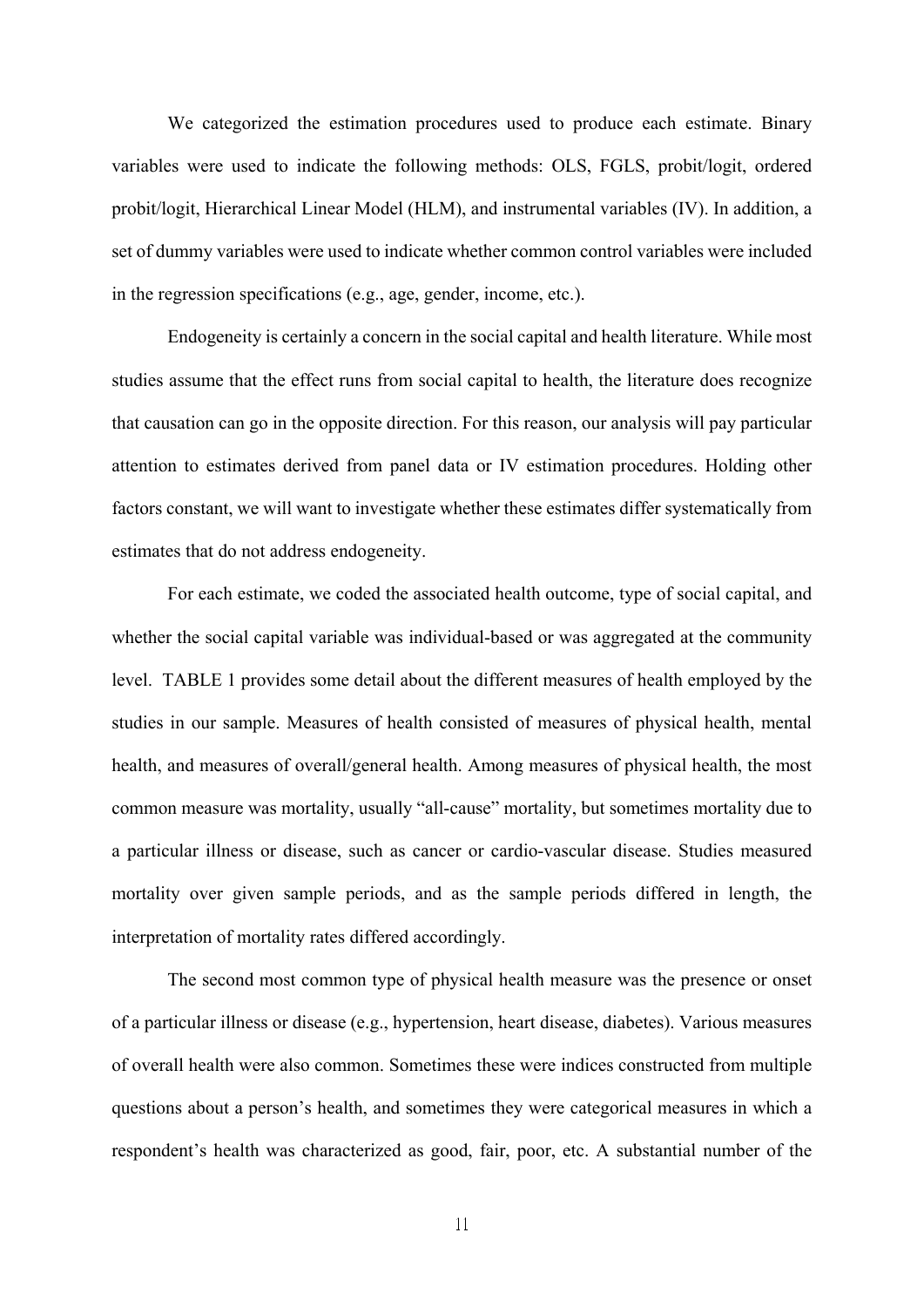physical health measures relied on respondents' own assessments.

Among mental health measures, depression was the most common category of mental health. Other categories included dementia, mental distress or anxiety, and measures of cognitive ability. As with physical health, many of the studies used an overall measure of mental well-being. Perhaps not surprisingly, a very large number of mental health measures relied on self-reported assessments.

TABLE 2 gives a sense of the wide variety of social capital variables used by the studies in our sample. The most common framework employed by studies was cognitive/structural, where cognitive refers to what people feel, and structural to what people do. Social trust was the most common type of cognitive social capital, followed by the perception of social support, and then the perception of social cohesion. The key element here is the respondent's perception of these constructs. The most common measures of structural social capital was participation in some form of social activity, followed by measures of one's network of personal relationships. It is noteworthy that some measures of social capital mixed the two types of social capital, often by composing an index of social capital that relies on both.

An alternative framework for categorizing social capital is bonding/bridging/linking. While less common than cognitive/structural, it is still widely used. Bonding refers to horizontal ties between similar people, while bridging refers to horizontal ties between dissimilar people. Linking refers to hierarchical relationships. Of these, bonding was the most commonly used social capital variable in the studies included in our sample.

#### **V. DATA ANALYSIS: Part 1**

Our initial dataset consisted of 13,040 observations gleaned from 471 studies. Calculation of *PCC* uses *t-*values and *df*, so the first two columns of TABLE 3 focus on these variables. The full sample of *t-*values has mean and median values of 1.67 and 1.20, respectively. We will comment on these relatively low values later. For now, we wish to note the minimum and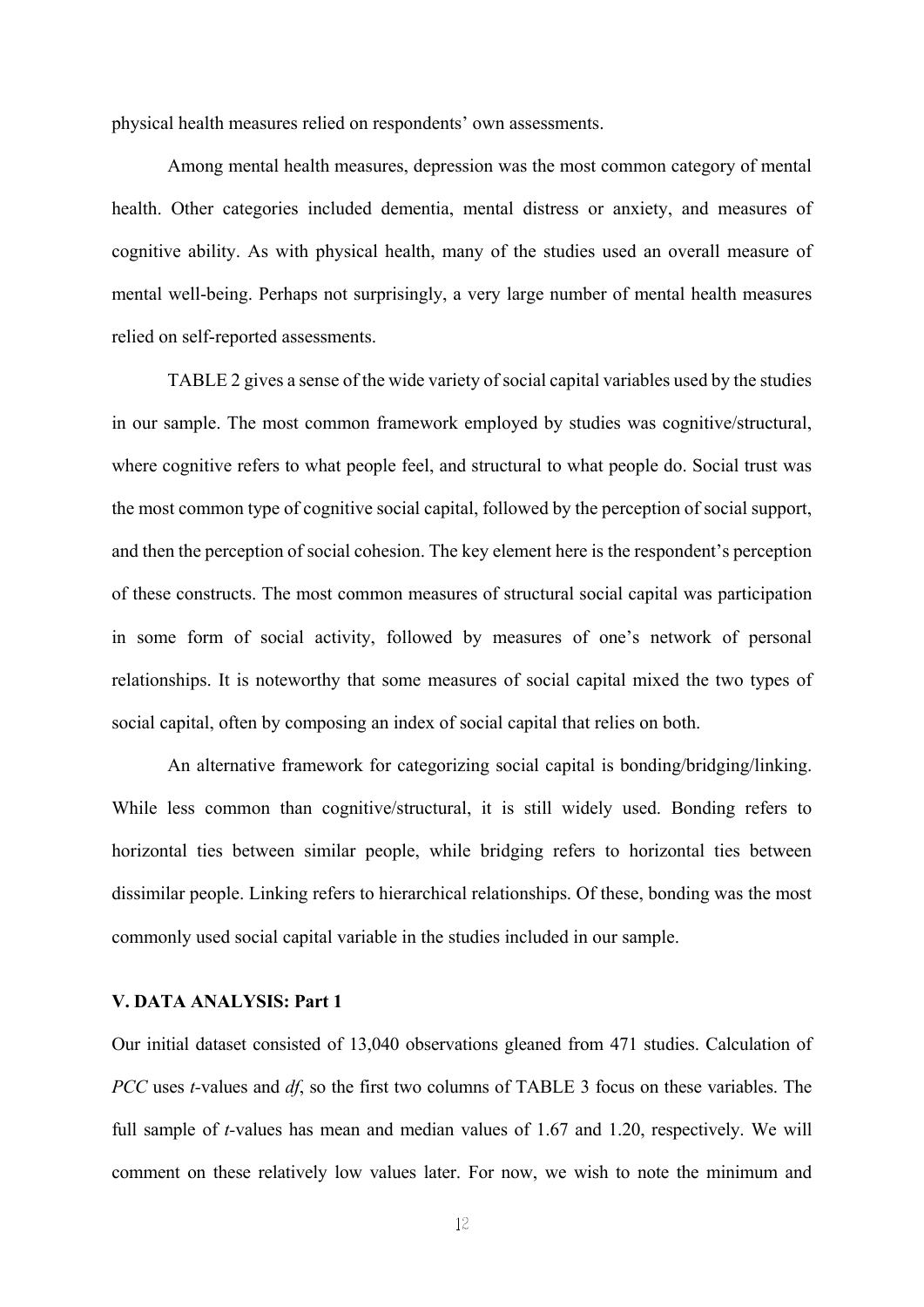maximum values of -59.67 and 850. This raises concern with outliers. A similar concern applies to the *df* variable. It has mean and median values of 29,023 and 3,300, with minimum and maximum values of 5 and 2,442,948.

The corresponding distribution of *PCC* values ranges from -0.747 to 0.998, with mean and median values of 0.030 and 0.019. Large (absolute) values of *PCC* are potentially a problem because of the key role that *PCC* plays in determining the standard error, and hence, the weights used in the empirical analysis: *s. e.*  $(PCC_i) = \sqrt{\frac{1 - PCC_i^2}{dC_i}}$  $rac{i}{df_i}$ , with weights increasing in the absolute value of *PCC.*

As a result, we proceed by truncating the top and bottom 1% of *PCC* values, leaving 12,778 observations from 470 studies. The truncated distributions of *t-*statistic, *df*, and *PCC*  values are also reported in TABLE 4, immediately to the right of the full sample statistics.<sup>8</sup> Corresponding histograms for the *t-*statistics and *PCC* values are reported in FIGURE 1. The two histograms in FIGURE 1 and corresponding columns in TABLE 3 go far in answering our first question about the size of the effect of social capital on health.

The mean and median *PCC* values for the truncated sample are 0.028 and 0.019. Based on Doucouliagos (2011), these do not even get close to the threshold value of 0.07 that Doucouliagos sets for "small". If social capital has an effect on health, these values suggest that the effect is very small. The reasons for the small *PCC* values are not hard to identify. First, a large number of estimates in the literature are statistically insignificant. The table immediately below the histogram in the top panel of FIGURE 1 reports that 56.4% of all *t-*values lie between -2 and 2. Compounding these relatively low *t*-values are relatively large sample sizes. The distribution of *df* values for the truncated sample ranges from 5 to 2,442,948, with a median value

 $\beta$  As a robustness check, we also truncated the observations based on the lowest and highest one-percent of tvalues and df's. We redid all the analyses with this alternative truncation strategy. The results were very similar to those reported in this paper, and the qualitative conclusions were identical.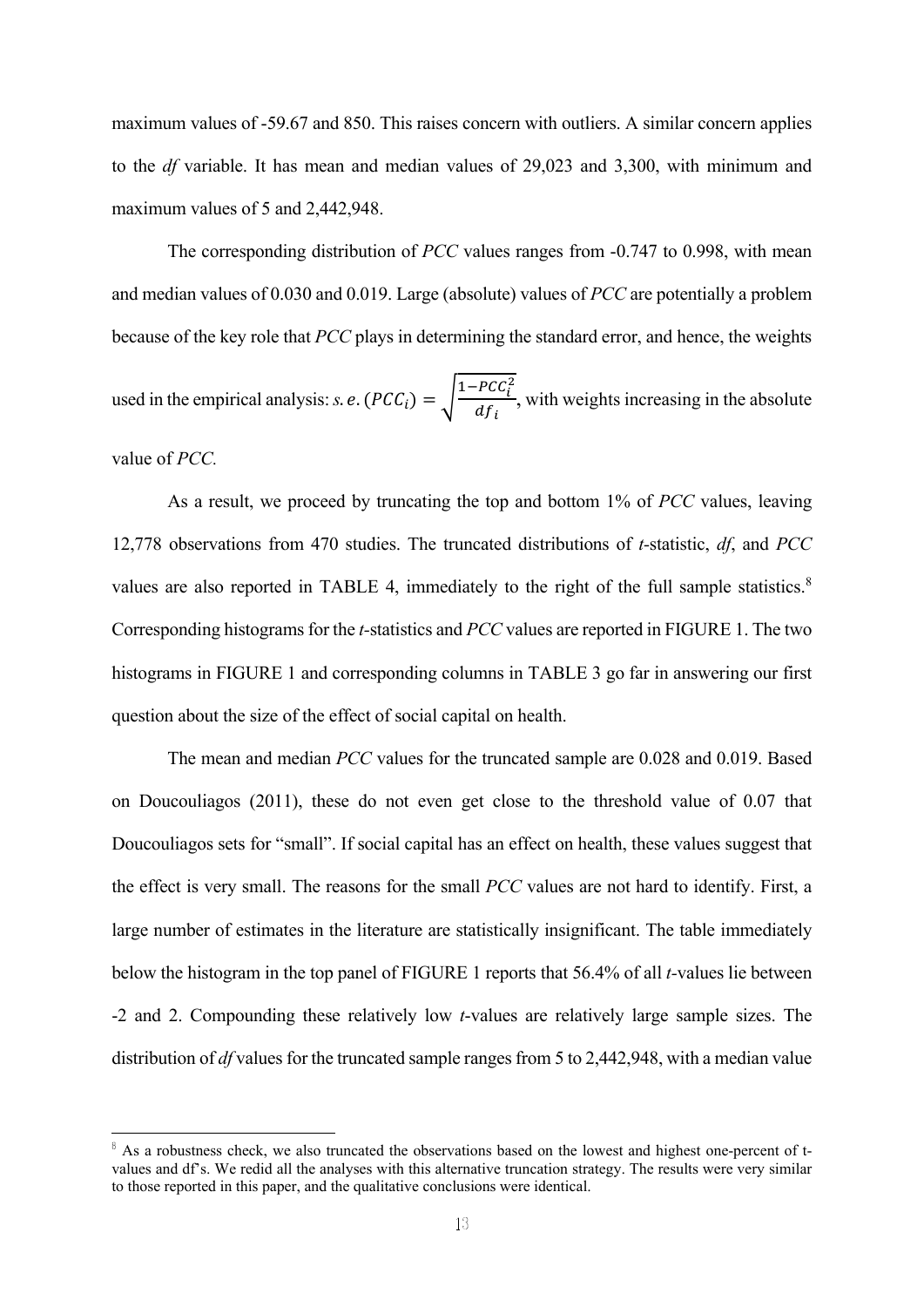of 3,451. If we calculate the *PCC* value that corresponds to the median *t* and *df* values using equation (5), we obtain a value for *PCC* equal to 0.020.

However, there are two caveats. First, the numbers in TABLE 4, and the values represented in FIGURE 1, are unweighted. So we need to re-compute our estimate of the mean true effect,  $\alpha_0$ , using the different weighting schemes described above. Second, the analysis ignores publication bias.

Publication bias arises when the results reported by researchers, and/or the studies accepted for publication by journals, comprise a biased sample of the population of all estimates. Note that "publication bias" can occur even in working papers that are not published in journals. This can happen if researchers choose not to write up results because the initial analyses did not produce interesting/promising findings. 9 In that case, even unpublished working papers can be characterized by publication bias.

Publication bias is widely recognized as a problem, with selection typically favoring estimates that are statistically significant, and/or consistent with researchers' and journals' preconceived beliefs (Christensen & Miguel, 2018). That being said, we note that in order for publication bias to explain the low *PCC* values we see in our sample, it would have to discriminate against statistically significant estimates. Most researchers would view this as unlikely.

FIGURE 1 and TABLE 3 present "overall" estimates, aggregating estimates of the effects of social capital across different kinds of health outcomes. To address concerns about the validity of combining these estimates, FIGURE 2 breaks the full sample of *PCC* values into three subsamples, depending on whether the health outcome is physical health, mental health, or general health. A table at the bottom of the figure reports means and standard deviations for

<sup>&</sup>lt;sup>9</sup> Franco, Malhotra, and Simonvits (2014) report that the main source of publication bias is failure of researchers to write up results that are not significant or interesting.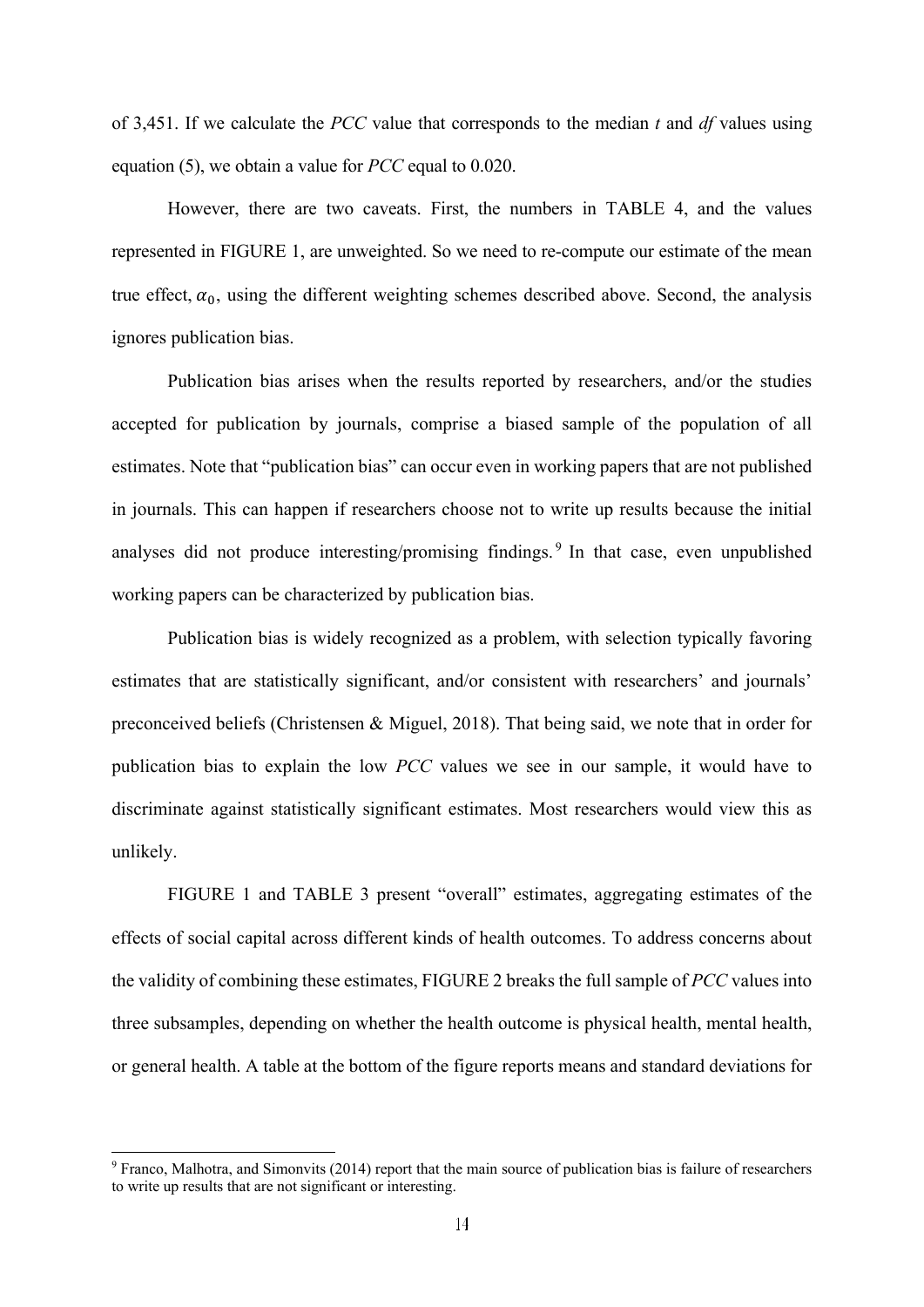each of the three subsamples. Mean *PCC* values are similar, with most values lying within the range characterized by Doucouliagos (2011) as small. The similar distributions provide casual support for the legitimacy of combining estimates for the different health outcomes. We will explore this subject in greater detail below.

TABLE 4 describes some of the other variables in our data. Approximately 98% of the estimates in our sample are drawn from peer-reviewed journals (*Journal*). It is common in meta-analyses to include a mix of published and unpublished studies, mostly to address publication bias. While our initial search produced a larger set of working papers, most of these were subsequently published, and were eliminated as duplicates. As it turns out, publication bias ends up not being a major concern in our study. While we find evidence of publication bias in our subsequent analysis, its estimated influence is very small, a result foreshadowed by the small *PCC* values reported above. The variable *PubYear* reports that the studies in our sample were published in the window from 1985 to 2017.

Social capital can be constructed on an individual-level (Glaeser et al., 2002) or grouplevel (Coleman, 1990; Putnam, 1995) basis. 86.5% of the estimates in our sample are associated with individual-level measures (*IndividualSC*). Our analysis will address whether individualand group-level measures of social capital have different effects on health.

Our sample covers a diverse set of countries, with the largest number of estimates using data from Western or Northern Europe (33.7%). East Asia (20.3%) and the USA (21.1%) were also common areas to study, but a substantial number of estimates came from countries other than those above.

Of the three categories of health outcomes, most studies examined the effect of social capital on a general measure of health (40.4% of estimates), closely followed by physical health (37.7%) and then mental health (23.0%). Two thirds of the estimated effects were based on self-reported assessments of health.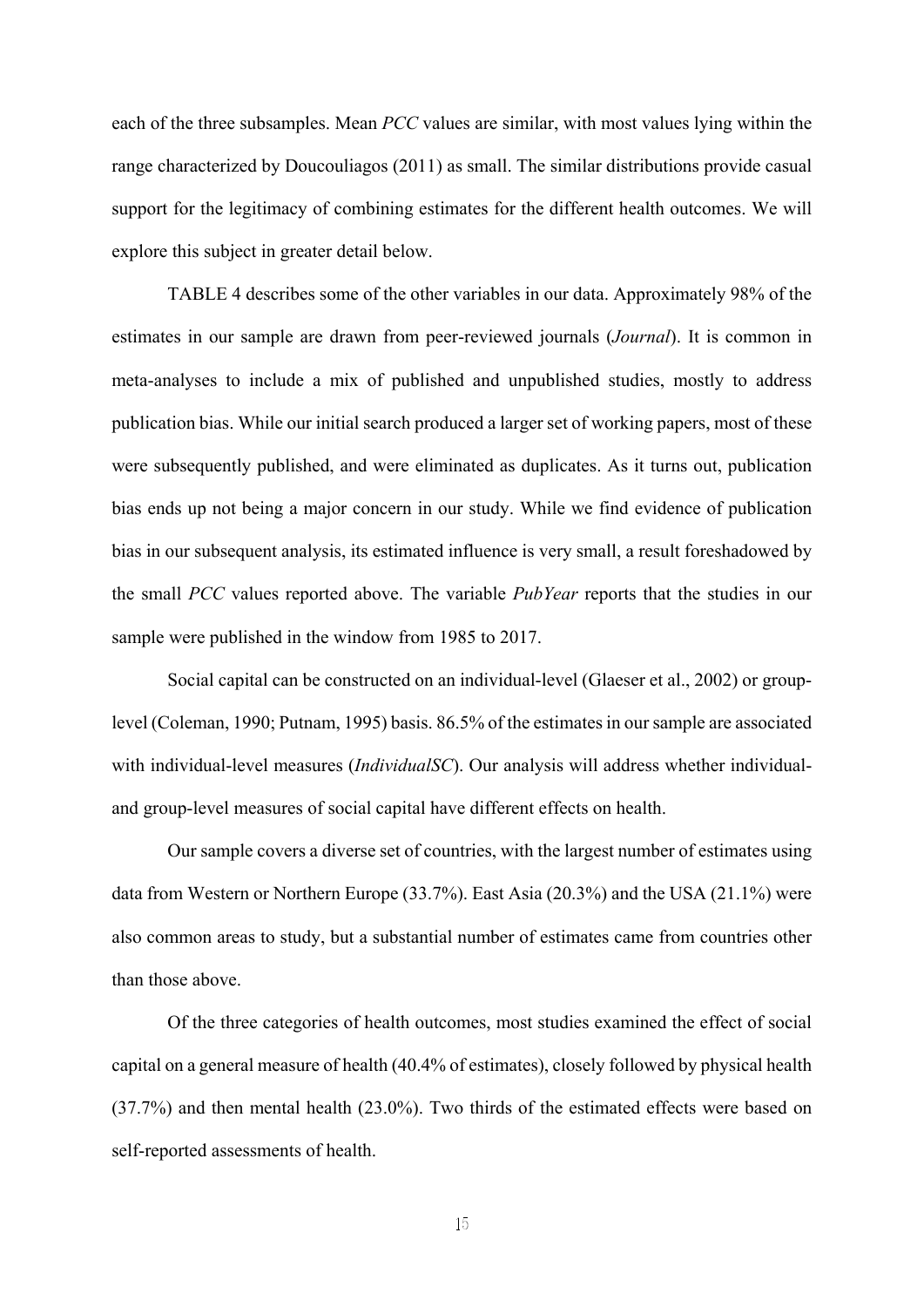Almost all of the estimates were derived using social capital variables categorized as cognitive and structural social capital (92.2%). Another perspective, which includes bonding, bridging, and linking social capital, was less commonly employed (28.0%). It is quite common for studies to include an array of social capital variables in a single regression equation (*NumberSCVariables*). In our sample, these ranged from 1 to 28 separate social capital variables in a single specification, with a mean of 6.5 social capital variables per equation.

We also tracked the control variables that were commonly included in studies of social capital and health. 85.2% of estimates came from a regression specification including an age variable; 84.5% included a gender variable; 59.9% included an education variable; 38.9% included a marital status variable; and 40.3% included an income variable.

A large number of different estimation procedures were used to produce the estimated effects in our sample. The most common procedure involved the odds ratio model, such as logistic regression or hazard model estimation (55.2%). The next two most common procedures were hierarchical linear modelling (17.9%) and ordinary least squares (13.9%). Other procedures included probit and logit models, ordered probit and logit models, feasible generalized least squares, and instrumental variable estimation. We note that only a very low percentage of estimates employed instrumental variable procedures (1.9%).

The standard error of the estimated effect plays an important role in weighting observations. As a result, we recorded the procedure used to estimate the standard error, categorizing these as either assuming spherical errors (homoskedasticity, error independence) or not. 25.5% of the estimates calculated standard errors assuming some form of nonspherical error behavior.

Finally, three different methods were used to derive *t-*values. In 21.5% of the cases, *t*statistics were either directly reported, or could be calculated by dividing the estimated coefficient by its reported standard error (*tNormal*). In 17.8% of the cases, all we had was a p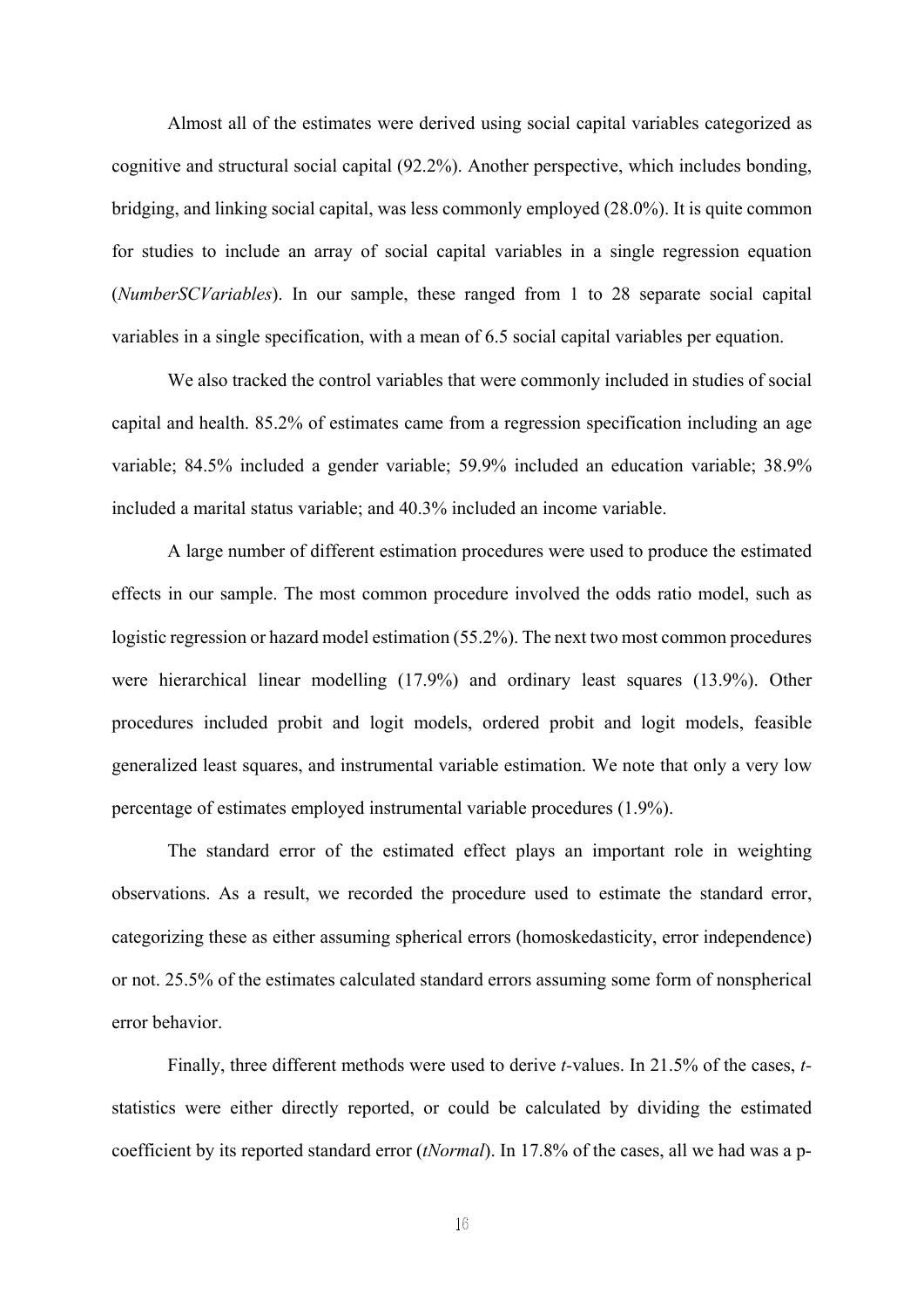value, and we worked backwards from the inverse *t-*distribution function to obtain a *t-*value (*tCalculatedBypValue*). However, in most cases (60.6%), the *t-*statistic was calculated using the reported confidence interval or from the log of the estimated odds ratio (*tCalculatedByCI*).10

While we are aware of no study that compares the frequency of "Fixed Effects" and "Random Effects" estimators in the meta-analysis literature, our sense is that "Fixed Effects" is generally preferred by researchers. TABLE 5 identifies a concern with "Fixed Effects". It calculates a "study weight" for each study in our sample, weighting the individual estimates of that study by the respective weighting scheme ("Fixed Effects"/"Random Effects") and then aggregating the weights at the study level. In this way, each study receives a weight, the sum of which equals  $100\%$ <sup>11</sup>

If the 100% weight was divided equally across studies, given 470 studies, each study would receive a weight of 0.21%. Against this benchmark, "Fixed Effects" produces a highly skewed weighting distribution. The median weight is 0.01%, and the maximum weight for a single study is  $45.2\%$ .<sup>12</sup> The top 3 studies (out of 470!) account for 67.4% of the total weight, and the top 10 studies comprise almost 77.3%. Thus the "Fixed Effects" estimate will disproportionately weight a small number of select studies that have large *PCC* values and/or use a large number of observations (*df*).

In contrast, the large size of  $\tau^2$  in the "Random Effects" estimator swamps the size of the individual  $(SE_i)^2$  terms, so that the "Random Effects" estimator weights the individual estimates much more uniformly.<sup>13</sup> The median value is 0.23%, compared to a mean value of

<sup>&</sup>lt;sup>10</sup> See footnote #4 for more details.

<sup>&</sup>lt;sup>11</sup> Study weights were calculated by  $w_i/\sum w_i$ , where  $w_i = 1/(SE_i)^2$  or  $w_i = 1/[(SE_i)^2 + \tau^2]$  depending on whether Fixed Effects or Random Effects were being used (cf. Rinquist, 2013, page 128)

<sup>&</sup>lt;sup>12</sup> Our ID for this study is 177 (Blakely et al., 2006). It has 72 estimated effects of social capital on health, and the number of observations in the respective samples ranges from 2,306,760 to 2,442,948.

The corresponding  $I^2$  value is 89.9%, which indicates that  $\tau^2$  is approximately nine times as large as the average  $SE<sup>2</sup>$  value.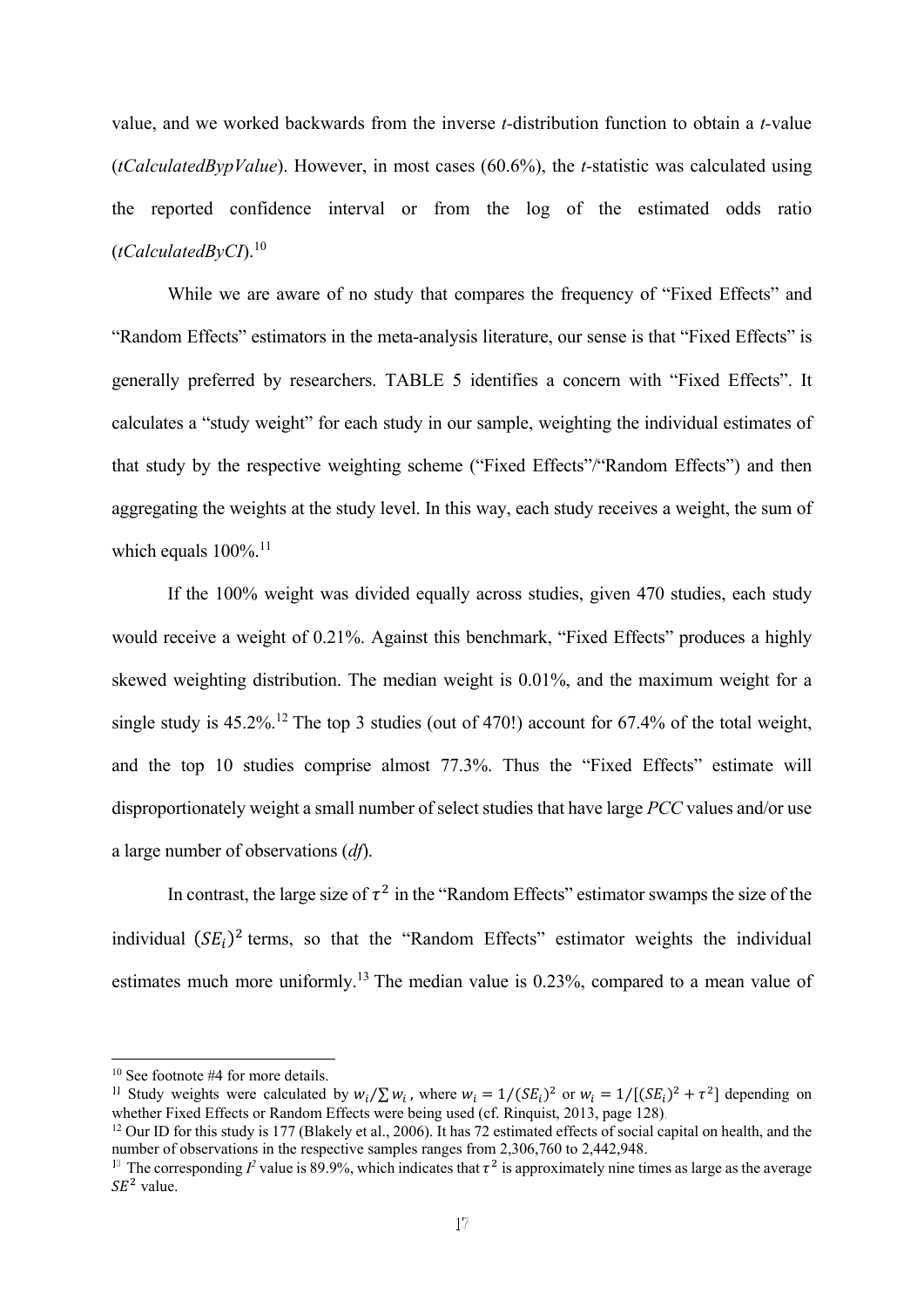0.21%. The maximum weight any single study receives is 0.26%, and the top 10 studies account for 2.63%. This arguably overcompensates the extreme skewness of the "Fixed Effects" estimator. In what follows, we report both "Fixed Effects" and "Random Effects", with a mild preference for the latter because it is not so heavily dependent on a small number of studies. As a practical matter, all of our key findings are robust across estimators.

 Publication bias. Publication bias represents a serious challenge to the validity of metaanalysis. If the estimates in the literature are disproportionately large and significant, then averaging them will preserve this bias, producing a distorted estimate of the mean true effect. Methods to identify and correct publication bias remains an active research area in the metaanalysis literature (Andrews & Kasy, 2017; Stanley et al., 2017; Alinaghi & Reed, 2018).

 A common test for publication bias is given by the Funnel Asymmetry Test (FAT). The FAT is carried out by adding the standard error variable, *SE*, to the constant-only regressions above. It is designed to capture the idea that publication bias introduces a systematic relationship between the effect size (*PCC*) and its standard error (*SE*):

(7) 
$$
PCC_i = \alpha_0 + \alpha_1 SE_i + \varepsilon_i.
$$

The FAT consists of testing the significance of *SE*. Rejection of  $H_0: \alpha_1 = 0$  is taken as evidence that publication bias exists. Note that if we add *SE* to equations (3') and (4'), we obtain:

(3") 
$$
\frac{PCC_i}{SE_i} = \alpha_0 \cdot \left(\frac{1}{SE_i}\right) + \alpha_1 + \frac{\varepsilon_i}{SE_i}.
$$

and

(4") 
$$
\frac{PCC_i}{\omega_i} = \alpha_0 \cdot \left(\frac{1}{\omega_i}\right) + \alpha_1 \cdot \left(\frac{SE_i}{\omega_i}\right) + \frac{\varepsilon_i}{\omega_i}.
$$

It is standard practice when the meta-analysis sample consists of multiple estimates from the same study to correct for non-independence of the error terms by using cluster robust standard errors.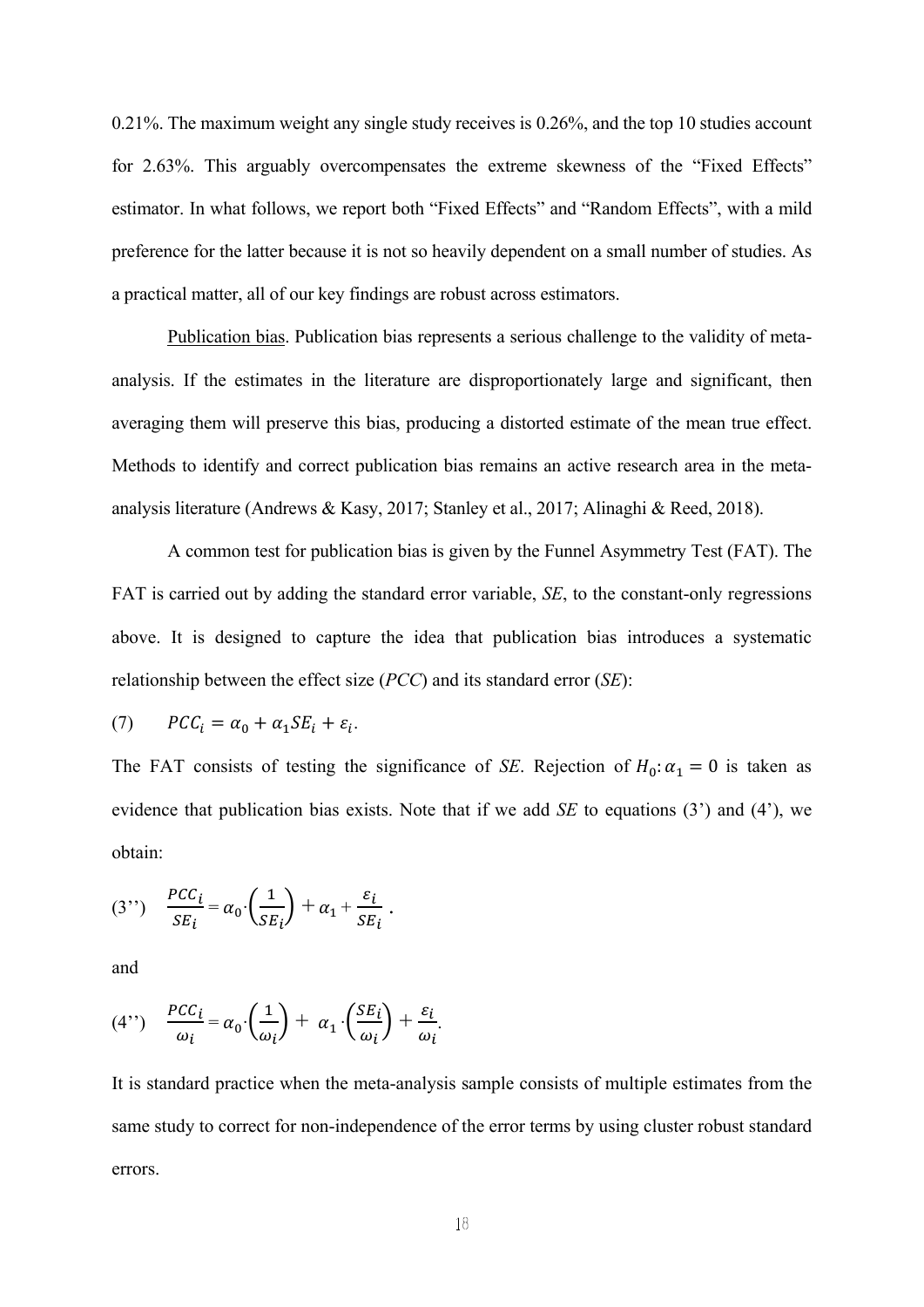Inclusion of the *SE* variable also serves to control for the influence of publication bias on the estimate of mean true effect,  $\alpha_0$ . Thus, the estimate of  $\alpha_0$  in the specification of equation (7) represents the bias-adjusted estimate of the mean true effect of social capital on health. A test of the significance of  $\hat{\alpha}_0$  is known as the Precision Effect Test (PET). Rejection of  $H_0: \alpha_0 = 0$  is taken as evidence that the mean true effect of social capital on health is nonzero.

 TABLE 6 reports the FAT/PET results, with the FAT results reported on the first row and the PET results on the second. The first four columns report the various combinations of "Fixed Effects"/"Random Effects" and weighting by individual estimate("Weight1")/weighting by study("Weight2"). Across all four columns, we reject  $H_0: \alpha_1 = 0$  at the 1 percent level of significance, indicating the existence of publication bias. The positive coefficient indicates positive publication bias, suggesting sample selection that favors the publication of positive estimates of the effect of social capital on health.

In three of the four cases we also reject  $H_0: \alpha_0 = 0$ , with the corresponding estimates of  $\alpha_0$  significant at the 1 percent level. The exception is the "Fixed Effects(Weight1)" regression. Thus, the PET results generally support the finding that social capital is positively and significantly related to health. However, the sizes of the coefficient estimates indicate that this effect is very small. Bias-adjusted estimates of the mean true effect of social capital on health range from 0.004 to 0.022, substantially below the value that Doucouliagos (2011) identifies as being "small".

Columns (5) and (6) in TABLE 7 report the weighted average estimates of mean true effect, uncorrected for publication bias, using the "Random Effects(Weight1)" and "Random Effects(Weight2)" estimators. The associated estimates are 0.024 and 0.032, which are close to the unweighted value of 0.028 reported in TABLE 3. These fall to 0.013 and 0.022, respectively, when *SE* is added to the specification to control for publication bias. Thus, while publication bias positively inflates estimates of the effect of social capital on health, it does not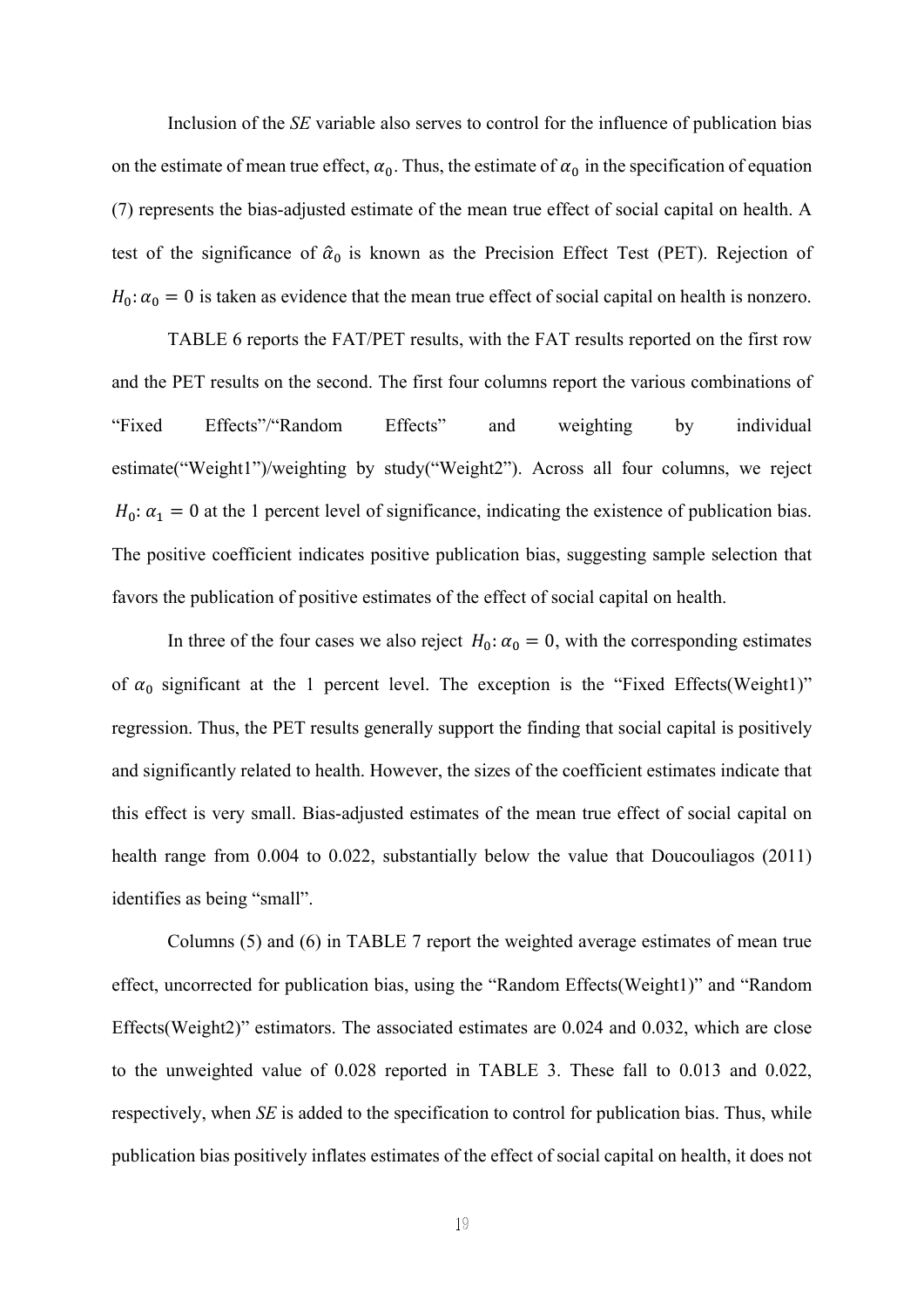inflate them very much.

#### **VI. DATA ANALYSIS: Part 2**

Meta-regression analysis. The preceding section has been concerned with estimating the mean true effect of social capital on health. In this section, we investigate factors that affect the size of that effect. To do that, we add potential moderator variables  $X_k$ ,  $k = 1, 2, ... K$ , into the specification of equation (7):

$$
(8) \qquad PCC_i = \alpha_0 + \alpha_1 SE_i + \sum_{k=1}^{K} \alpha_{k+1} X_{ki} + \varepsilon_i.
$$

The coefficient  $\alpha_{k+1}$  measures the change in the effect of social capital on health due to  $X_k$ , where a positive coefficient indicates that studies/regressions that have characteristic  $X_k$ estimate a larger effect of social capital on health. The specification of equation (8) is known as a meta-regression.

Given the large number of study, data, and estimation characteristics included in our dataset (cf. TABLE 4), we are concerned that multicollinearity may disguise significant relationships. Accordingly, we adopt a model selection algorithm to select a "best" specification. We use a backwards stepwise procedure that is designed to select the model specification with the smallest Bayesian Information Criterion value (Lindsey & Sheather, 2010). In the first round, all the variables are included in the regression equation: *SE*, *PubYear, IndividualSC, Panel, EastAsia, WestNorthEurope, HighIncome, OtherCountry, PhysicalHealth, MentalHealth, SelfReported, NumberSCVariables, Age, Gender, Education, MaritalStatus, Income, OLS, ORHazard, HLM, IV, SENonspherical, tNormal, and tCalculatedbypValue.* At each subsequent round, the algorithm drops the variable that causes the largest decrease in BIC. It continues to do that, one variable at a time, until the BIC can no longer be reduced. We then re-estimate the final, best model in order to obtain cluster robust standard errors.<sup>14</sup>

<sup>&</sup>lt;sup>14</sup> We encountered a problem when using the stepwise regression algorithm with the "Random Effects" estimators. Note that there is no constant term in the weighted specification of equation (4''), as the constant term in the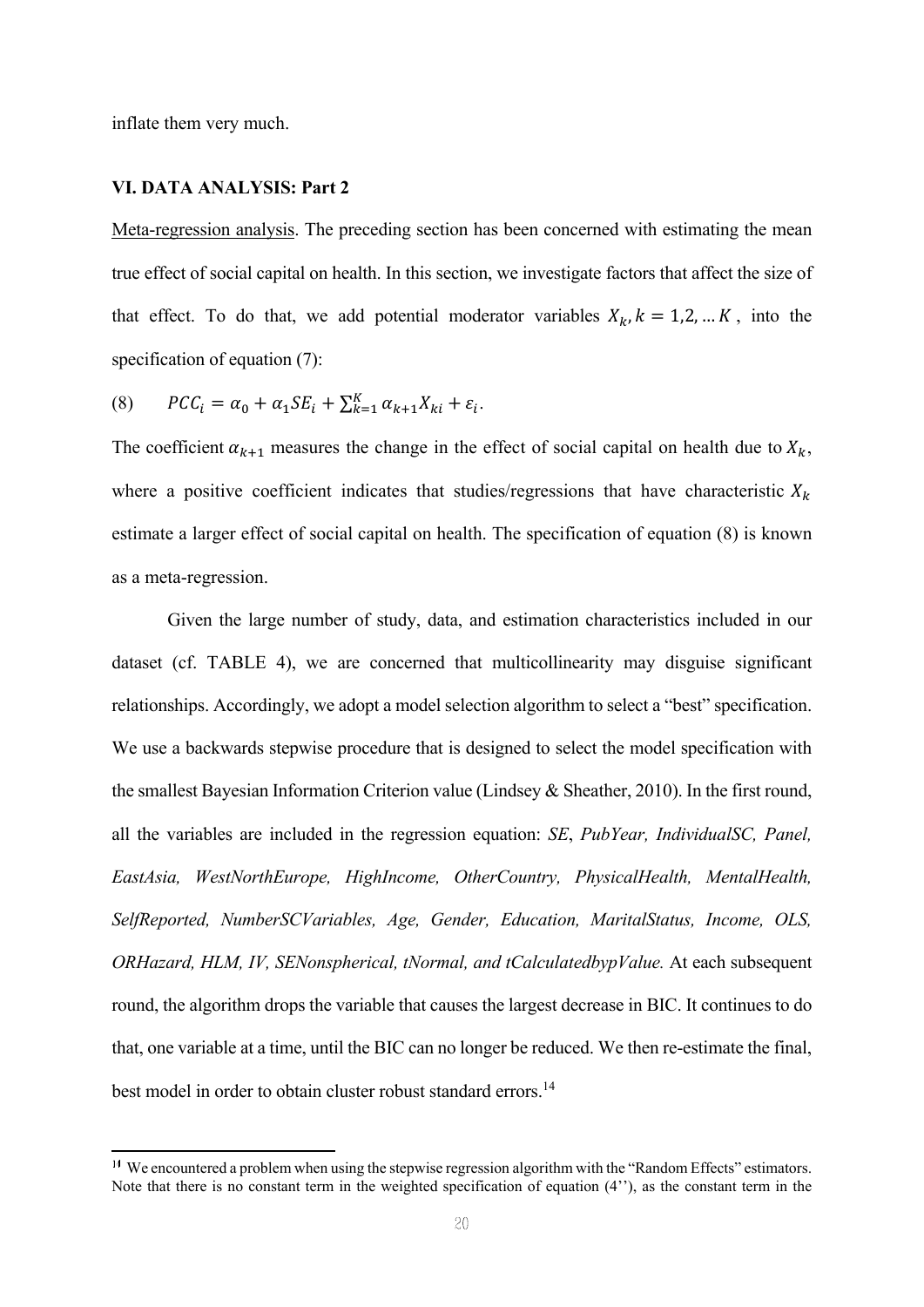We do this for each of the four estimation procedures ("Fixed Effects(Weight1)", "Fixed Effects(Weight2)", "RandomEffects(Weight1)", and "RandomEffects(Weight2)". We forced five variables to be retained in each step of the selection process: two variables to indicate the type of health outcome, *PhysicalHealth* and *MentalHealth,* with the omitted category being general health; a variable indicating that the respective social capital variable was individuallevel as opposed to a community average (*IndividualSC*); and two variables that represent attempts to deal with endogeneity, *Panel* and *IV.* 

The results are reported in TABLE 7. The publication bias term *SE* is positive and statistically significant at the 1 percent level in two of the four estimation procedures.<sup>15</sup> However, the estimated coefficients suggest that the size of the bias is small.<sup>16</sup> Thus, while the social capital and health literature may be affected by publication bias, it is of little practical consequence.

Neither of the two health outcome variables are consistently significant. *PhysicalHealth*  is significant at the 5-percent level in two of the regressions (*FixedEffects-Weight1, RandomEffects-Weight1)*. *MentalHealth* never achieves significance. This confirms the casual observation from FIGURE 2 regarding the similarity of the *PCC* distributions for the three different health outcomes. Nevertheless, to be cautious, our subsequent analysis of the social capital variables will -- in addition to pooling the *PCC* values -- also divide the full sample into subsamples based on the nature of the health outcomes.

In contrast, we find strong evidence that social capital variables based on individual-level measures are more effectual for positive health outcomes than community average measures.

original equation is divided by  $\omega_i$ . The Stata program that we used, *vselect*, does not allow one to drop the constant term. Our workaround was to estimate the "best" model with a constant term, and then estimate that same variable specification, but without the constant term. Note that was not a problem for the "Fixed Effects" estimators, because the publication bias variable, *SE*, reduces to the constant term when divided through by *SE* (see equation 3''). In this case, the "constant" term is actually the coefficient on  $SE$ ,  $\alpha_1$ .

<sup>&</sup>lt;sup>15</sup> The *SE* variable is dropped by the selection algorithm for the *Random Effects(Weight2)* regression.

<sup>&</sup>lt;sup>16</sup> Doucouliagos & Stanley (2013) determine that "the literature suffers from substantial selectivity" if the estimated publication bias coefficient has an absolute value greater than 1. Note that the *SE* coefficient is less than 1 in all three of the regressions in which it appears.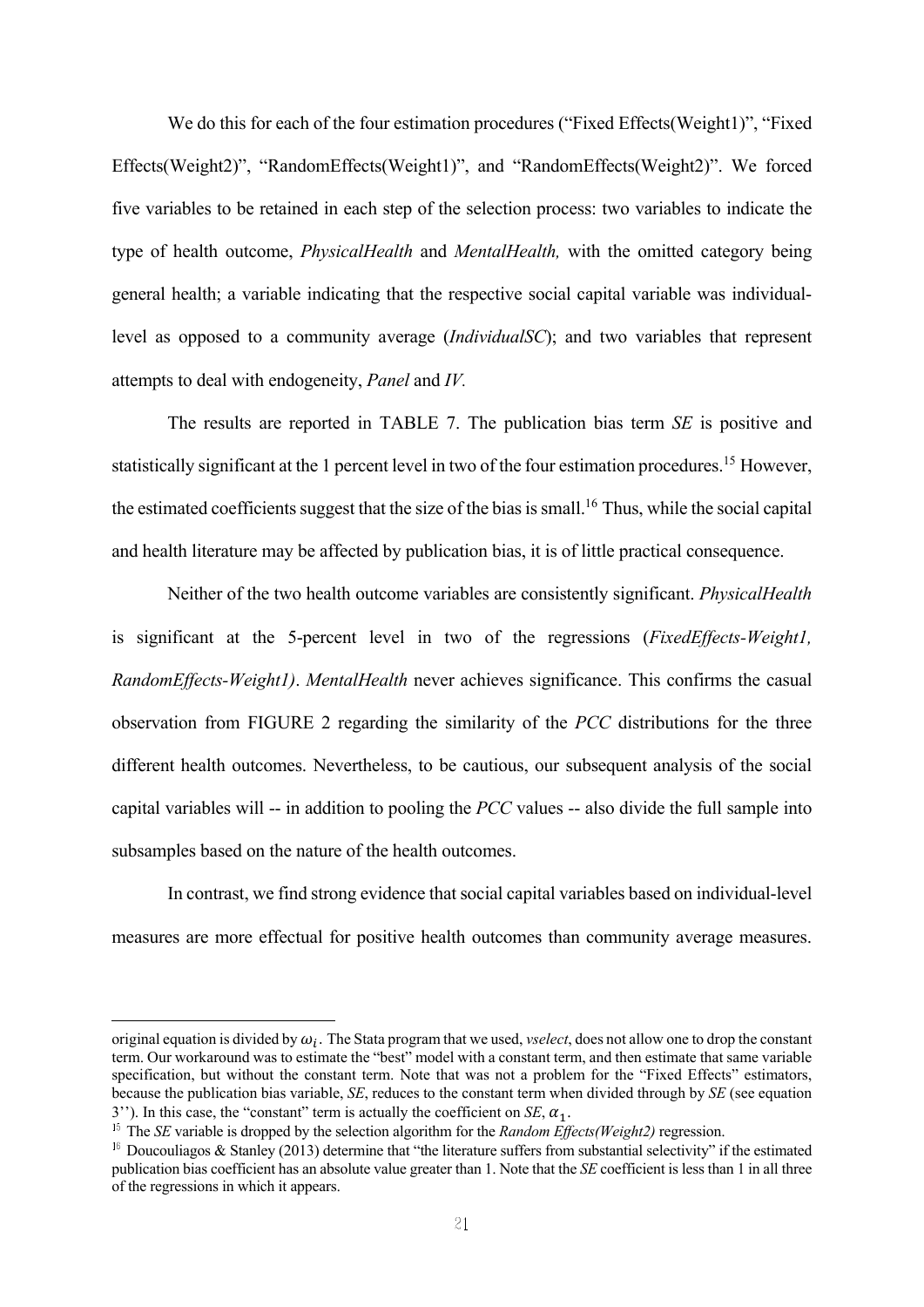However, while the *IndividualSC* estimates are significant at the 1-percent level in all four regressions, the sizes of the estimated differences in *PCC* are small, ranging between 0.013 and 0.020.

We find weak evidence that correcting for endogeneity diminishes the estimated effect of social capital on health. The coefficients for *Panel* are consistently negative across the four regressions. While significant at the 5-percent level in every case, the sizes of the estimated coefficients are small. The *IV* estimates are even weaker -- very small in size and never attaining significance at even the 10-percent level.

As we proceed to the other variables included in the meta-regressions of TABLE 7, we limit our discussion to those that are significant at the 5 percent level in at least three of the four regressions. The coefficient for *WestNorthEurope* is positive, indicating that social capital is estimated to have a larger effect on health for residents of Western and Northern Europe compared to other countries. The negative coefficient on *NumberSCVariables* indicates that the estimated effect of a given social capital variable tends to be smaller when more social capital variables are included in the regression. This is to be expected because the estimated effect variable, *PCC,* is a function of the *t-*statistic in the original study. One would expect that the more social capital variables there are in the equation, the more likely collinearity will reduce the significance of any given social capital variable.

The last variable in our meta-regression specification is *tCalculatedBypValue*. For approximately one-fifth of the estimated effects in our sample, the only information related to coefficient standard errors reported by the original study was stars; e.g. three stars to indicate significance at the 1 percent level, two stars to indicate significance at the 5 percent level, and so on. In our original coding, we assigned p-values for each number of stars.<sup>17</sup> When the coefficient was insignificant and no stars were reported, we set the p-value equal to 0.50.

 $17$  See Footnote  $#4$ .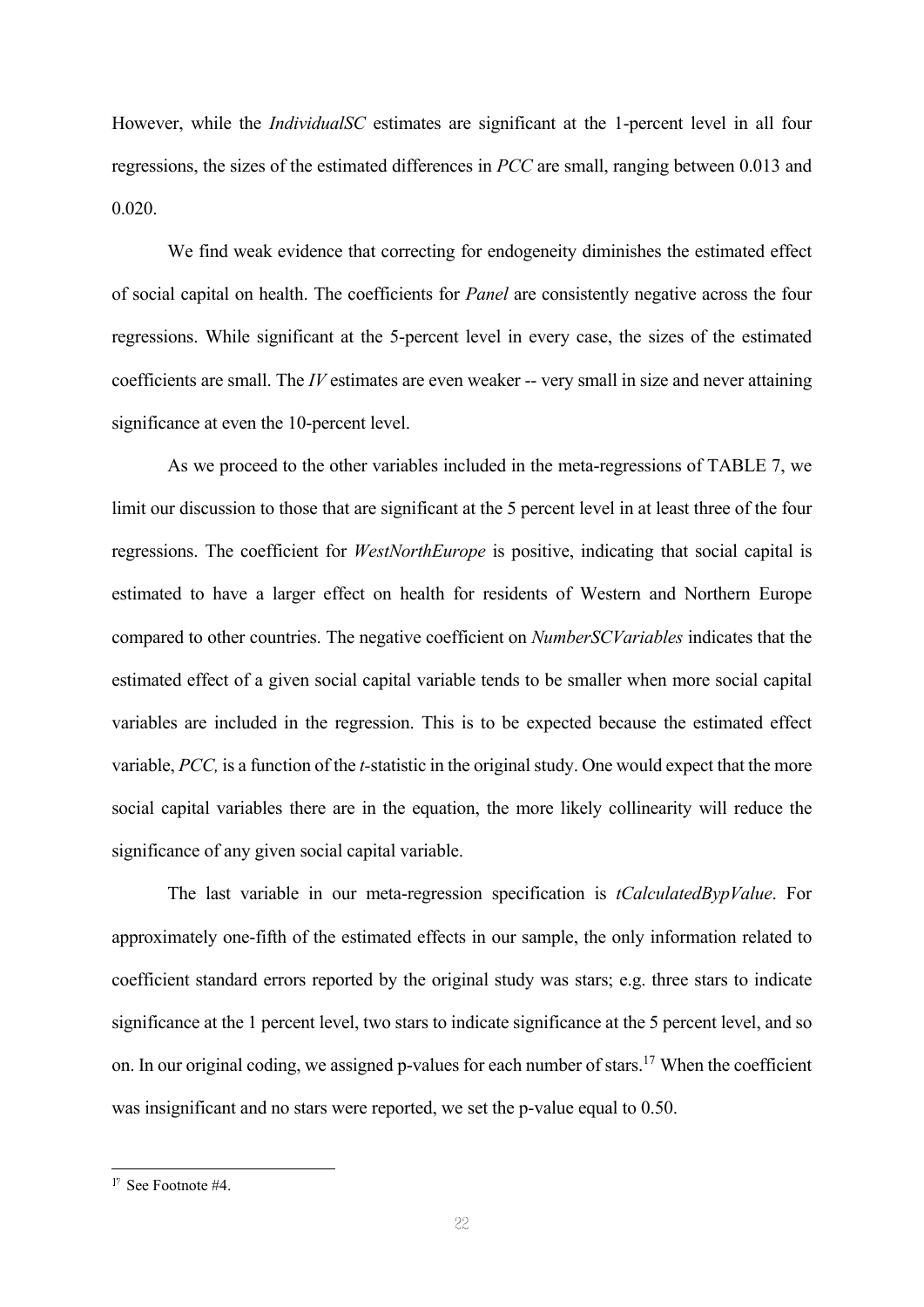The negative coefficient estimates for *tCalculatedBypValue* suggest that this was not a good approximation. Estimated effects calculated from the resulting *t-*values were significantly lower than those calculated following standard procedures. Further, compared to the other effects for binary variables reported in TABLE 7, the coefficient sizes are relatively large in absolute value, ranging from -0.023 to -0.034. The takeaway from this is that our estimates of the unconditional mean true effect are downwardly biased by the inclusion of estimated effects using these *t-*values. However, even after compensating for this, the estimated mean true effect fails to reach the 0.07 value that Doucouliagos identifies as "small".

 Examination by type of social capital. The last part of our analysis carries out a closer examination of the social capital variables included in our sample. The top panel of TABLE 8 provides some statistical detail about the different kinds of social capital variables that studies have employed. Most studies in our sample use social capital variables that fit within the cognitive-structural framework. Of the 12,778 estimates of the effects of social capital on health in our sample, 11,776 use social capital variables that can either be classified as cognitive or structural – approximately 92%. Of these, the great majority are structural: 69.4%, versus 30.6% that are cognitive.

In contrast, only 3,572 of the estimated effects fit within the bonding–bridging–linking framework. Indeed, many of these can be cross-classified as either cognitive or structural. The breakdown for the bonding-bridging-linking social capital variables are 62.0% bonding, 34.2% bridging, and only 3.9% linking.

The bottom panel of TABLE 8 reports that there are 3,603 estimated effects that are based on a cognitive social capital variable; 8,173 effects are based on a structural social capital variable; 2,213 are based on a bonding social capital variable; and so on. For each subsample, we calculate the mean, unweighted *PCC* value unadjusted for publication bias. Mean *PCC* values for the *Structural* = 1, *Bonding* = 1, and *Bridging* = 1 subsamples are 0.022, 0.023, and 0.025,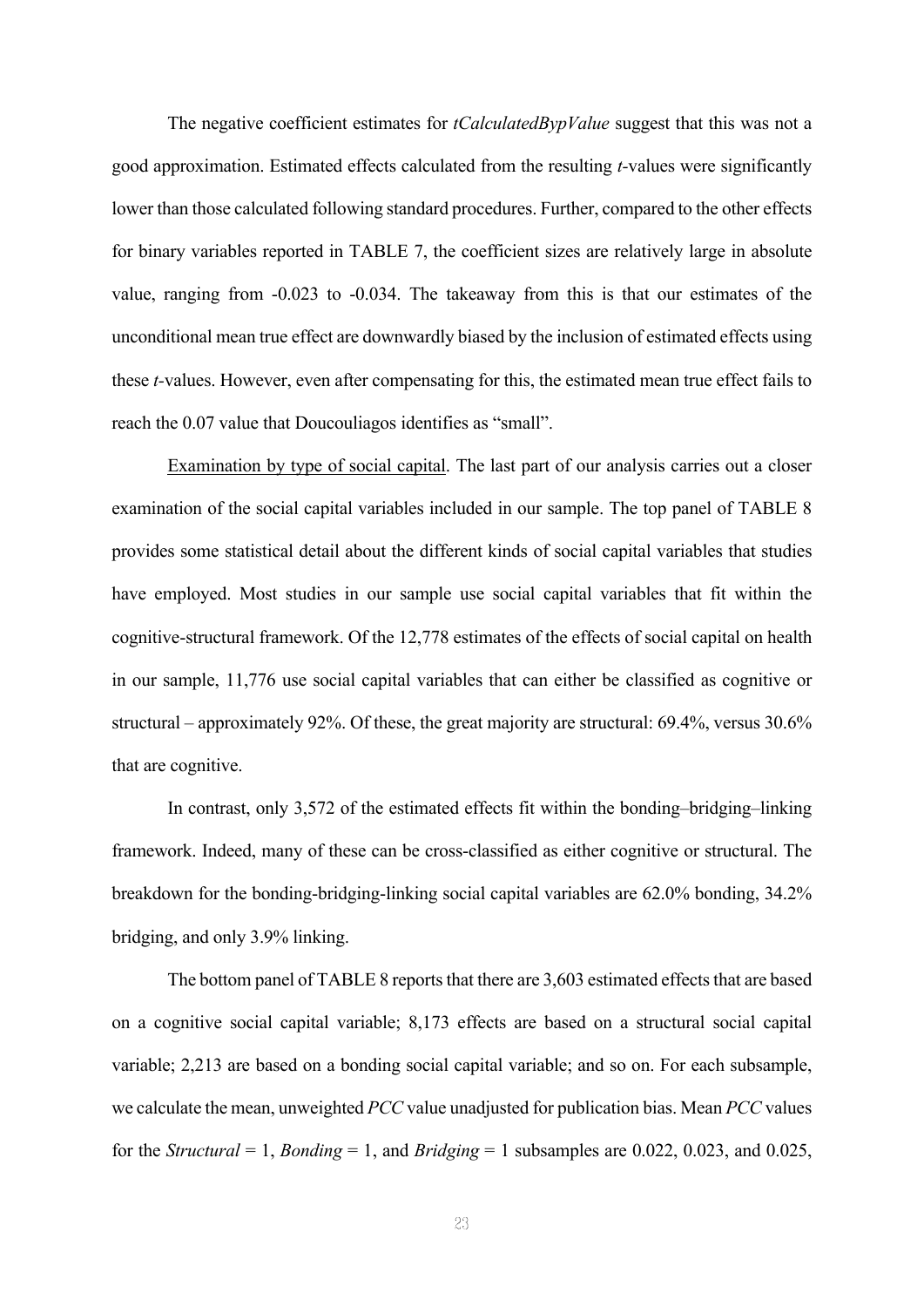respectively -- very close to the mean value of 0.028 for the entire sample. In contrast, the *Cognitive* = 1 and *Linking* = 1 subsamples are different, with the *Cognitive* subsample showing a higher (0.041), and the *Linking* subsample a lower (0.010) mean *PCC* value.

To investigate these differences further, we employ the same meta-regression analysis we used in TABLE 7, only this time we add social capital variables.<sup>18</sup> In the first set of exercises, we add *Cognitive*, so that the omitted social capital variable is *Structural*. In the next set of exercises, we add *Bonding* and *Bridging* for the full sample analysis, with *Linking* being the omitted variable; and *Bonding* for the subsample analysis, with *Bridging* and *Linking* being the omitted variables<sup>19</sup> We then implement the backwards stepwise regression procedure described above.

TABLE 9 displays the results for the *Cognitive/Structural* framework. In the interests of brevity and to focus attention, we only report estimated coefficients for the social capital variables. The top panel uses the full sample of 11,776 estimates that are derived from either cognitive or structural social capital variables. Across all four regressions, the coefficient for *Cognitive* is positive and statistically significant at the 1 percent level. This indicates that, in general, estimates of social capital on health that rely on cognitive social capital variables will find larger effects than those that rely on structural social capital variables.

The next three panels stratify the sample by the three health outcomes: physical health, mental health, and general health. The *Cognitive* coefficient is significant twice (at at least the 5 percent level) in the general health subsample, three times in the physical health subsample, and in all four of the regressions for the mental health subsample. However, the estimated values are still small by Doucouliagos' (2011) standards.

<sup>&</sup>lt;sup>18</sup> Another difference is that we do not force any variables into the equation other than a constant term and the respective social capital variables. In the weighted regressions of equations (3') and (4'), the "constant term" is actually the slope coefficient on the  $\left(\frac{1}{SE_i}\right)$  and  $\left(\frac{1}{\omega_i}\right)$  terms, respectively. We forced these variables into the equation so that there would always be a constant term in the final regression.

<sup>&</sup>lt;sup>19</sup> We could not add both *Bonding* and *Bridging* in the subsample analysis because there were too few observations of *Linking.*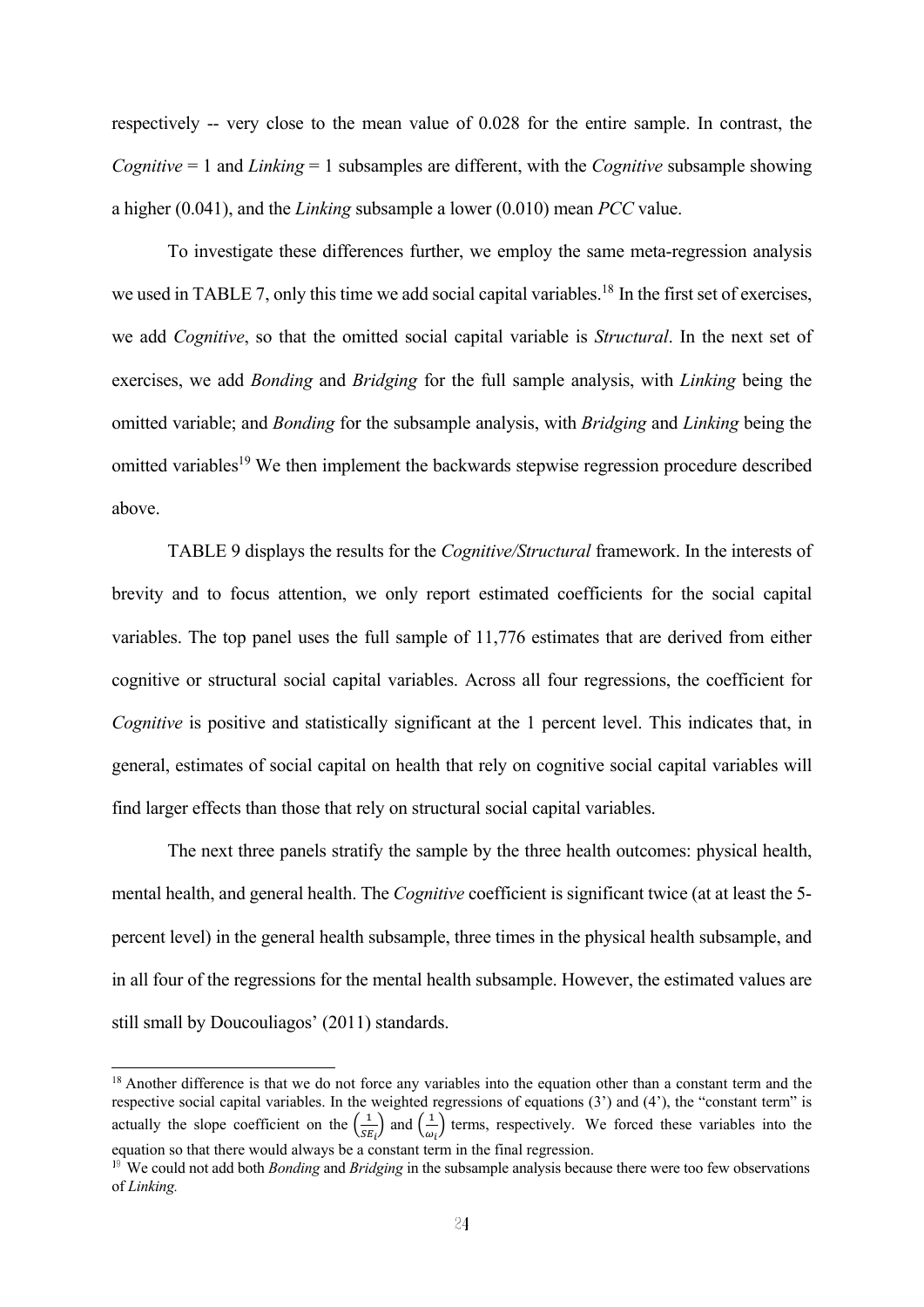The last panel of TABLE 9 again uses the full sample, but includes interaction terms for cognitive social capital and physical health (*Cognitive\*Physical*), and cognitive social capital and mental health (*Cognitive\*Mental*). The omitted health category is *GeneralHealth*. The coefficients should be interpreted as follows: The coefficient on *Cognitive* represents the difference between the mean estimated effect of cognitive social capital on general health, and the mean estimated effect of structural social capital on any kind of health. The coefficient on *Cognitive\*Physical* (or *Cognitive\*Mental*) represents the difference between the mean estimated effect of cognitive social capital on physical health (or mental health) compared to the mean estimated effect of structural social capital on any kind of health.

Across the four regressions in TABLE 9, only the coefficient for *Cognitive\*Mental* is consistently significant at the 5 percent level. The mean partial correlation of cognitive social capital and health is estimated to be approximately 0.02 to 0.03 larger than the mean partial correlation of structural social capital on any kind of health. Together with the previous results, these estimates indicate that cognitive social capital is particularly salient for mental health, as opposed to physical or general health.

TABLE 10 performs a similar set of exercises for the *Bonding/Bridging/Linking* social capital variables. The top panel pools all the estimates that are based on these social capital variables. We include dummy variables for *Bonding* and *Bridging* social capital variables. With two exceptions (*Bonding/Random Effects-Weight2; Bridging/Random Effects-Weight2)*, the associated coefficients are all insignificant at the 5-percent level. Further, when we test the joint hypothesis that both coefficients equal zero, we fail to reject it in three of the four regressions. These results suggest that there is little difference between bonding, bridging, and linking social capital variables with respect to their effect on health.

The next three panels break the full sample into three subsamples based on health outcomes. Due to the small number of estimates that use linking social capital variables in each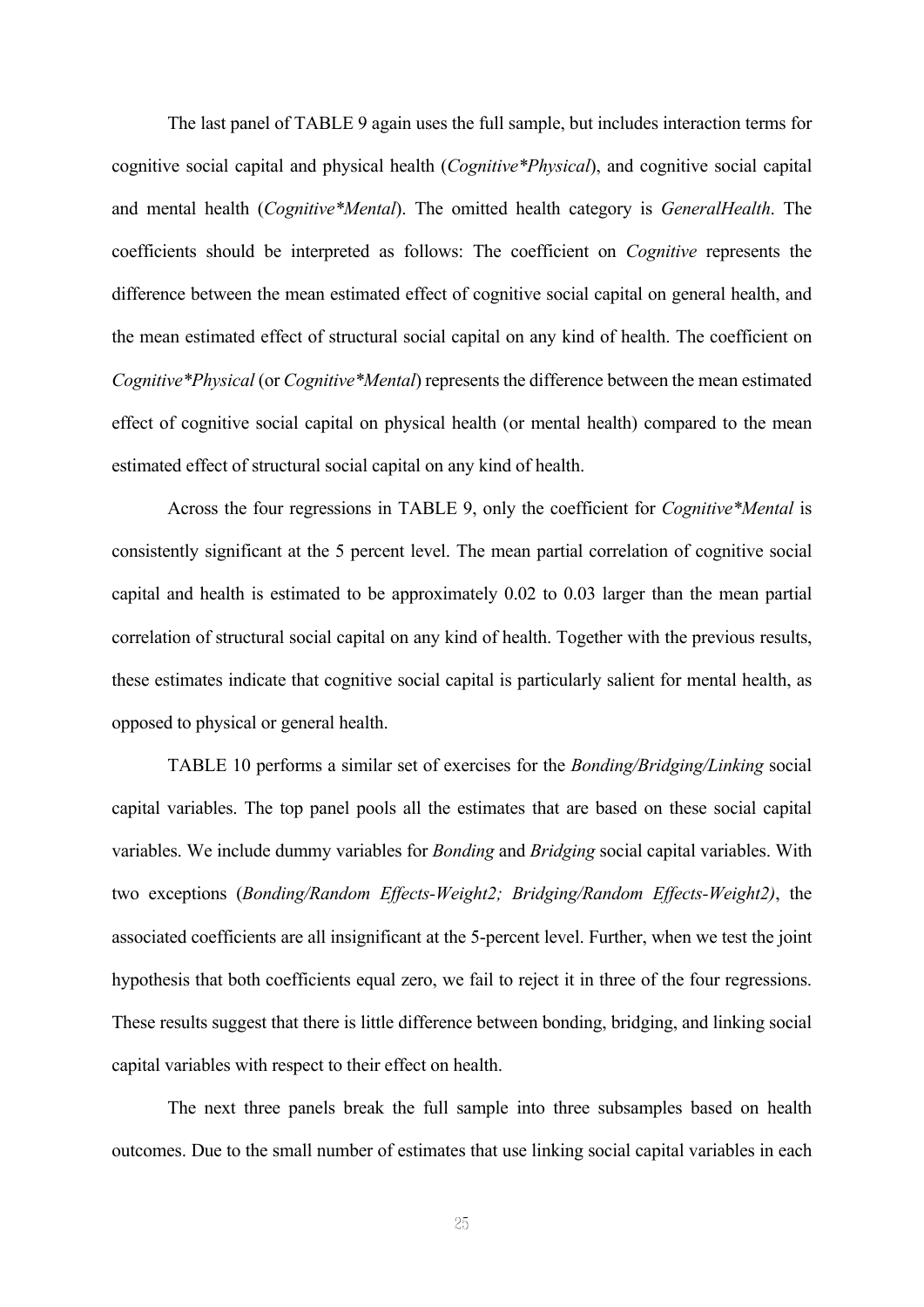of the subsamples, we are forced to combine linking and bridging social capital as a single omitted category, so that the only included social capital variable is *Bonding.* Across the three subsamples, *Bonding* is significant only once, in column (4) for the physical health subsample. When the three subsamples are combined again in the bottom panel, with interaction terms for *Bonding* and *Physical Health*, and *Bonding* and *Mental Health*, the respective interaction terms are everywhere small in size and statistically insignificant. This supports the finding from the top panel in TABLE 10 that there is no systematic difference in how bonding, bridging and linking social capital affect health.

TABLE 11 provides one last deep dive into the finer categories of the social capital and health variables. Reported are the number of estimates associated with the respective subcategory (Column 2), the mean *PCC* value for those estimates (Column 3), and the percent of associated *t-*statistics that are (i) less than -2.00, (ii) between -2 and 2, and (iii) greater than 2.00 (Columns 3-5). Not a single subcategory of social capital or health rises to the level of "small" using Doucouliagos' *PCC* (2011) guidelines. The social capital sub-categories with the largest mean *PCC* values are *Social trust* (0.045) and *Perceived reciprocity* (0.053). With only two exceptions (*Social trust* and *Loneliness*), over half of all estimated coefficients are statistically insignificant  $(-2.00 \le t \le 2.00)$ . This is all the more noteworthy given the large sizes of the samples underlying these estimates (cf. TABLE 3).

#### **VII. CONCLUSION**

The relationship between social capital and health has received extensive attention in fields such as public health, medicine, epidemiology, gerontology and other health-related disciplines. Hundreds of studies have reported that social capital is significantly associated with a variety of positive health outcomes. In contrast, the economics literature on this subject is relatively small.

 The primary aim of this study has been to determine whether the effect of social capital on health is "large" or "small". If "large", then the dearth of economic research in this area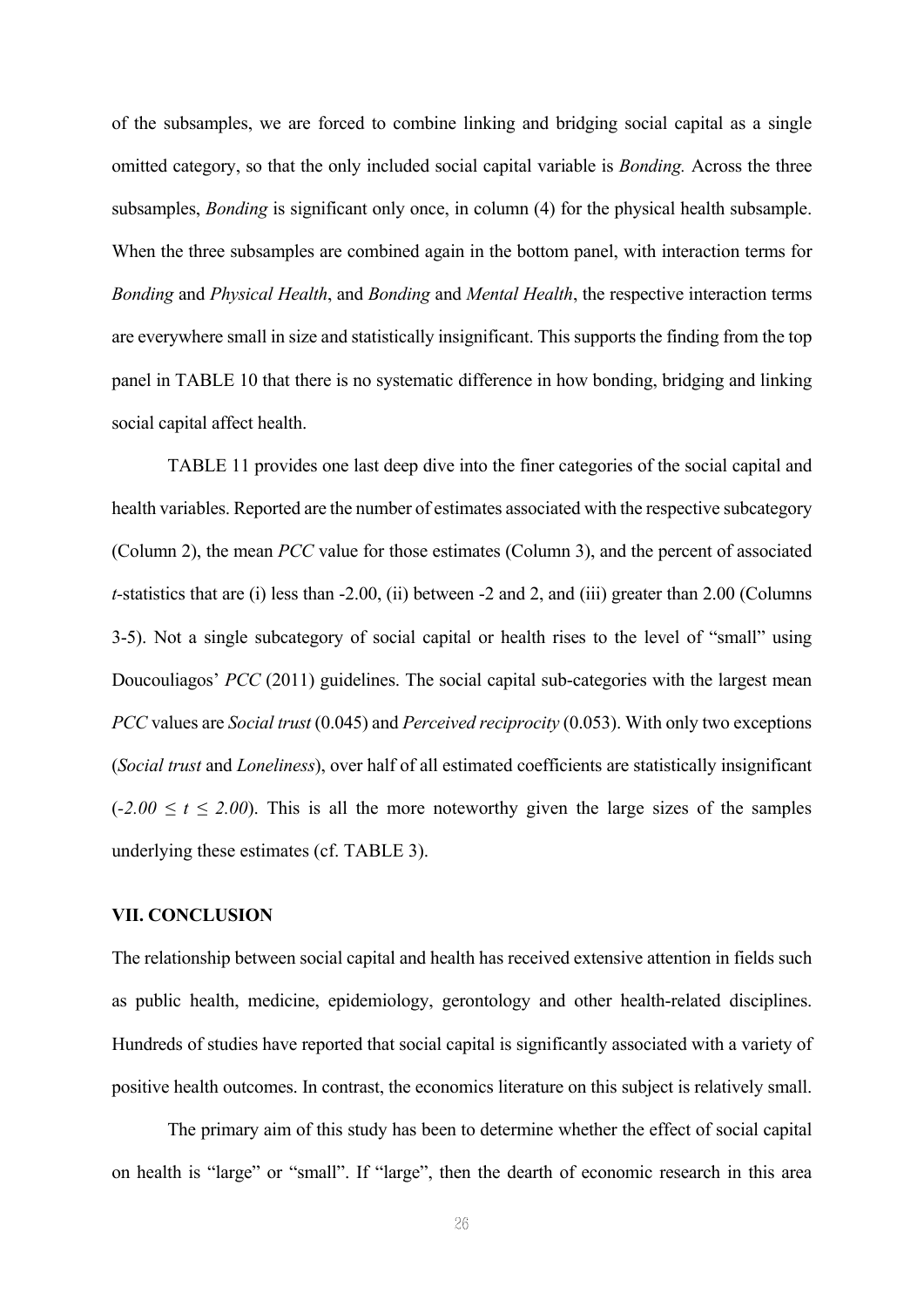represents a gap that should be addressed. If "small", then this justifies the relative lack of attention this subject has received in the health economics discipline.

 We use meta-analysis to analyze the effects of 12,778 estimates from 470 studies. To place estimated effects on a common scale, we transform the individual estimates into partial correlation coefficients and compare these against the "size" guidelines established by Doucouliagos (2011). Our analysis finds that social capital is significantly related to a variety of positive health outcomes. However, the effects are consistently very small. This result is robust across a wide variety of different types of social capital (e.g., cognitive, structural, bonding, bridging, linking), and for many different measures of health outcomes (e.g., mortality, disease/illnesses, depression).

 One of the most compelling findings from our analysis is that the majority of estimates in the social capital/health literature are statistically insignificant. This is striking given the typically large sample sizes of the studies included in our analysis: Median sample size for the studies in our sample was 3,451. Over 75% of the estimates came from regressions with more than 1,000 observations. Large sample sizes with high rates of statistical insignificance are indicative of small effect sizes.

 How could such a large literature grow from such small effects? We suspect several factors are responsible. First, estimated coefficients are difficult to interpret. Social capital variables are typically measured using Likert scale type questions. As a result, small effect sizes are not recognized as such. Second, and perhaps as a consequence of the first factor, researchers place undue emphasis on statistical significance. This is compounded by the fact that studies typically include multiple social capital variables in the same regression. The mean number of social capital variables in a regression in our sample was 6.5. The combination of large sample sizes with multiple social capital variables makes it relatively easy to find at least one social capital variable that is statistically significant. Studies rarely apply Bonferroni-type corrections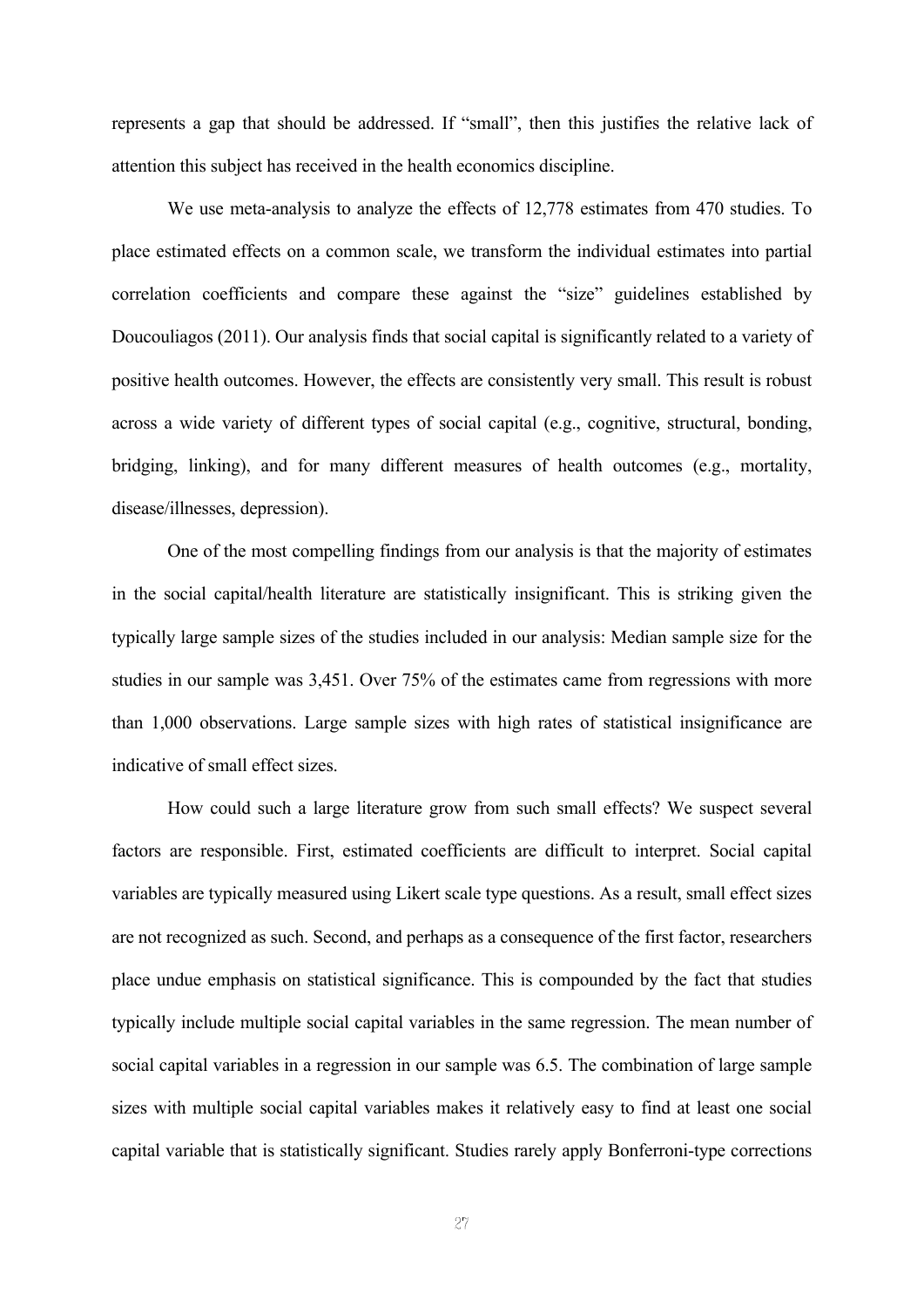when assessing the statistical significance of multiple estimates. This explains how most studies can conclude that social capital has a significant effect on health, even while the majority of estimates are insignificant.

 Our study is the most extensive analysis of the extant empirical literature on social capital and health ever undertaken. As such, it can be viewed as establishing a Bayesian prior belief that the effect of social capital on health is very small. The results suggest that economics is justified in not following the leads of other disciplines in devoting substantial research resources to the study of social capital and health.

 Our study also calls into question initiatives to promote health through social capital such as those by the WHO, the OECD, and US Healthy People 2020 (Rocco & Suhrcke, 2012; Centers for Disease Control and Prevention, 2010; Keeley, 2007). In a recent systematic review, Villalonga-Olives, Wind, & Kawachi (2018) note the "enthusiasm of policy makers to implement social capital interventions to manipulate health outcomes for the better" (p. 217). Our results suggest that this enthusiasm may not translate into meaningful improvements in public health.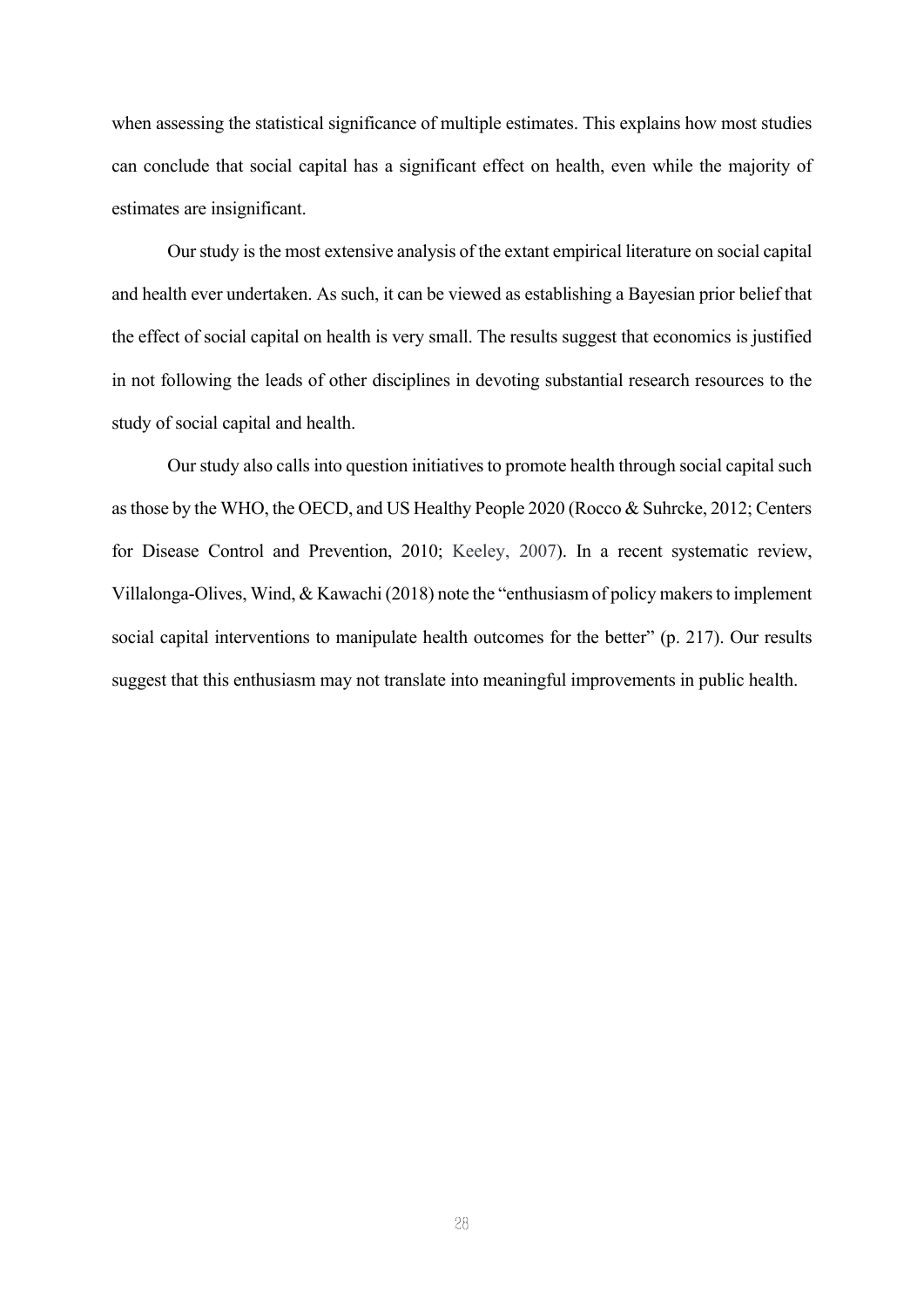#### **REFERENCES**

- Alesina, A., & Giuliano, P. (2015). Culture and institutions. *Journal of Economic Literature*, 53(4), 898-944.
- Algan, Y. & Cahuc, P. (2010). Inherited trust and growth. *American Economic Review*, 100(5): 2060-92.
- Andini, C., & Andini, M. (2018). Social capital and growth: causal evidence from Italian municipalities. *Journal of Economic Geography*, 19(3), 619-653.
- Andrews, I., & Kasy, M. (2017). Identification of and correction for publication bias. NBER Working Paper 23298. National Bureau of Economic Research.
- Alinaghi, N. & Reed, W.R. (2018). Meta-analysis and publication bias: How well does the FAT-PET-PEESE procedure work? *Research Synthesis Methods*, 9(2): 285-311.
- Berggren, N., & Jordahl, H. (2006). Free to trust: Economic freedom and social capital. *Kyklos*, 59(2), 141-169.
- Beugelsdijk, S., de Groot, H. L. F., & van Schaik, A. B. T. M.. (2004). Trust and economic growth: A robustness analysis. *Oxford Economic Papers*, 56:118–34.
- Blakely, T., Atkinson, J., Ivory, V., Collings, S., Wilton, J., & Howden-Chapman, P. (2006). No association of neighbourhood volunteerism with mortality in New Zealand: A national multilevel cohort study. International Journal of Epidemiology, 35(4), 981-989.
- Bowles, S., & Gintis, H. (2002). Social capital and community governance. The Economic Journal, 112(483), F419-F436.
- Centers for Disease Control and Prevention, 2010. *Healthy People 2020*. https://www.healthypeople.gov/2020/topics-objectives/topic/social-determinants-ofhealth. accessed at 2018/11/28.
- Christensen, G. & Miguel, E. (2018). Transparency, reproducibility, and the credibility of economics research. *Journal of Economic Literature*, 56(3): 920-80.
- Cohen, J. (1988). *Statistical Power Analysis in the Behavioral Sciences*. 2nd ed. Hillsdale: Erlbaum.
- Coleman, J. S. (1990). *Foundations of social theory*. Cambridge, MA: Harvard University Press.
- Costa-Font, J. & Mladovsky, P. (2008). Social capital and the social formation of health-related preferences and behaviours. *Health Economics, Policy and Law*, 3(4): 413-427.
- De Silva, M.J., McKenzie, K., Harpham, T. & Huttly, S.R. (2005). Social capital and mental illness: a systematic review. *Journal of Epidemiology & Community Health*, 59(8): 619- 627.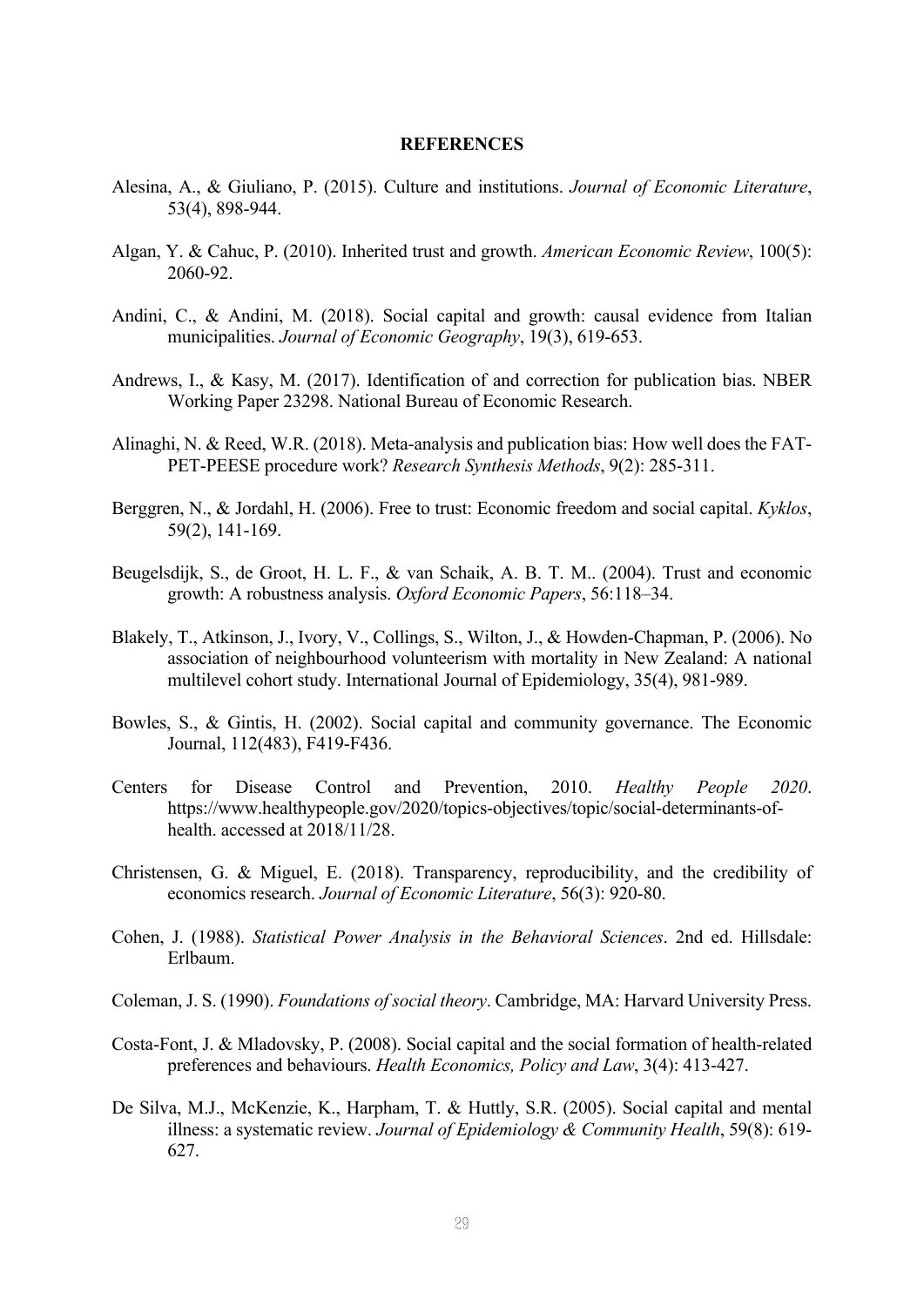- de Vaan, M., Frenken, K., & Boschma, R. (2019). The downside of social capital in new industry creation. *Economic Geography*, 1-26.
- Doucouliagos, H. (2011) How large is large? Preliminary and relative guidelines for interpreting partial correlations in economics. Economics Series 2011/5, Deakin University, Faculty of Business and Law, School of Accounting, Economics and Finance.
- Doucouliagos, H. & Paldam, M. (2013) The robust result in meta-analysis of aid effectiveness: A response to Mekasha and Tarp. *The Journal of Development Studies*, 49(4): 584-587.
- Doucouliagos, H. & Stanley, T.D. (2013). Are all economic facts greatly exaggerated? Theory competition and selectivity. *Journal of Economic Surveys*, *27*(2), 316–339.
- Durlauf, S. N. (2002). On the empirics of social capital. *The Economic Journal*, 112(483), F459- F479.
- Folland, S. (2008). An economic model of social capital and health. *Health Economics, Policy and Law*, 3(4), 333-348.
- Folland, S., Kaarbøe O. & Islam K. (2014). Chapter 3: How Do We Invest in Social Capital? An Exploration of an Economic Model of Social Capital and Health, in *The Economics of Social Capital and Health*, eds. Folland, S. & Rocco, L., World Scientific Publishing.
- Franco, A., Malhotra, N. & Simonovits, G. (2014). Publication bias in the social sciences: Unlocking the file drawer. *Science*, 345(6203): 1502-1505.
- Gilbert, K.L., Quinn, S.C., Goodman, R.M., Butler, J. & Wallace, J. (2013). A meta-analysis of social capital and health: a case for needed research. *Journal of Health Psychology*, 18(11): 1385-1399.
- Glaeser, E. L., Laibson, D. I., Scheinkman, J. A., & Soutter, C. L. (2000). Measuring trust. The *Quarterly Journal of Economics*, 115(3), 811-846.
- Glaeser, E. L., Laibson, D., & Sacerdote, B. (2002). An economic approach to social capital. *The Economic Journal*, 112(483), F437-F458.
- Grossman, M. (1972). On the concept of health capital and the demand for health. *Journal of Political Economy*, 80(2), 223-255.
- Guiso, L., Sapienza, P., & Zingales, L. (2004). The role of social capital in financial development. *American Economic Review*, 94(3), 526-556.
- Gunby, P., Jin, Y. & Reed, W.R. (2017). Did FDI really cause Chinese economic growth? A meta-analysis. *World Development*, 90: 242-255.
- Helliwell, J. F. (2006). Well‐being, social capital and public policy: what's new?. *The Economic Journal*, 116(510), C34-C45.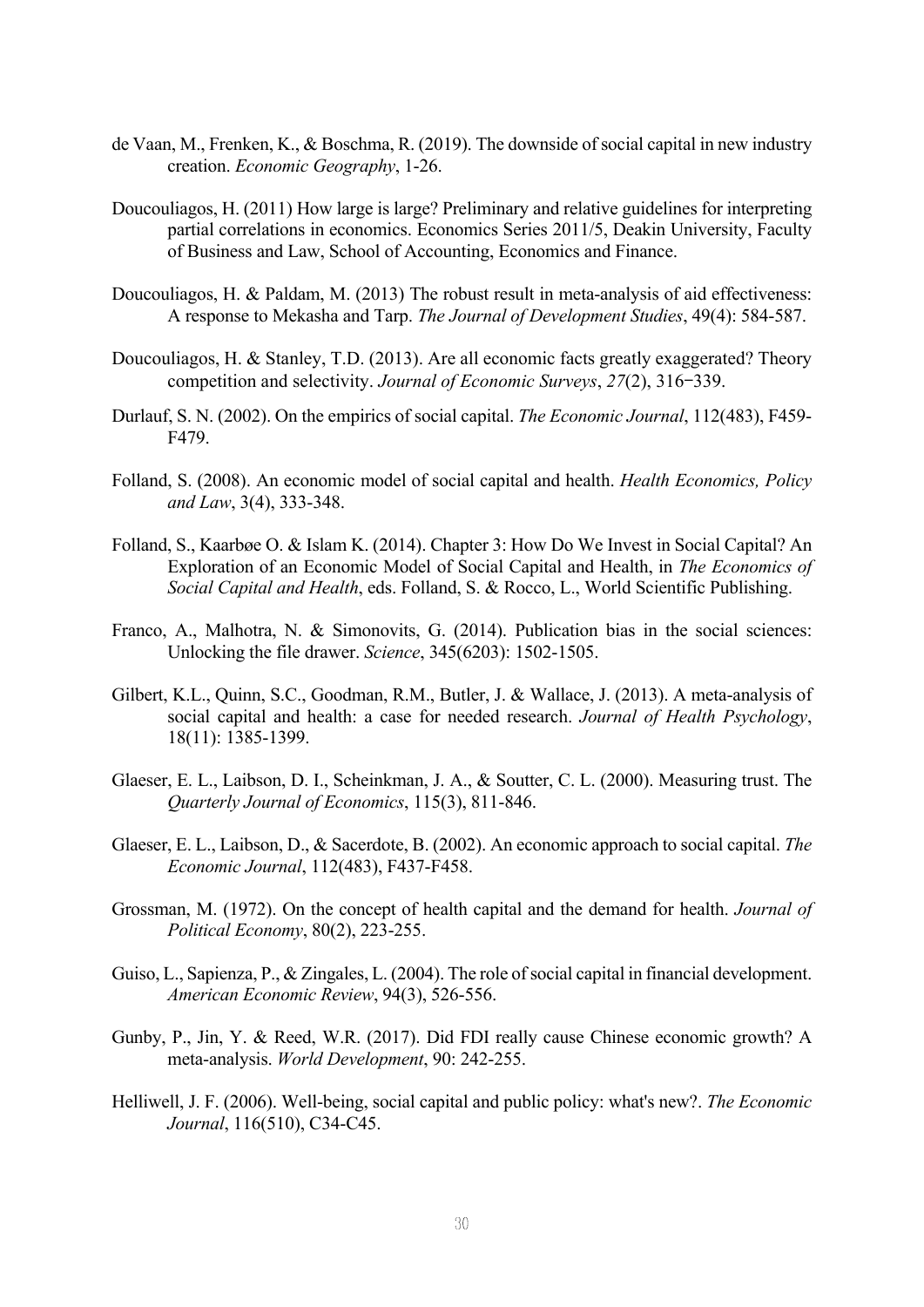- Hoi, C. K. S., Wu, Q., & Zhang, H. (2019). Does social capital mitigate agency problems? Evidence from Chief Executive Officer (CEO) compensation. *Journal of Financial Economics*, 133(2), 498-519.
- Holt-Lunstad, J., Smith, T.B. & Layton, J.B. (2010). Social relationships and mortality risk: a meta-analytic review. *PLoS Medicine*, 7(7): e1000316.
- Karlan, D. S. (2005). Using experimental economics to measure social capital and predict financial decisions. *American Economic Review*, 95(5), 1688-1699.
- Keeley, B. (2007). *Human capital: How what you know shapes your life*. OECD Insights. Paris: OECD publishing.
- Knack, S., & Keefer, P. (1997). Does social capital have an economic payoff? A cross-country investigation. *The Quarterly Journal of Economics*, 112(4), 1251-1288.
- LaPorta, R., Lopez-de-Silanes, F., Shleifer, A. & Vishny, R. (1997) Trust in large organisations. *American Economic Review Papers and Proceedings*, 87: 333–338.
- Laporte, A. (2014) Chapter 4: Social Capital: An Economic Perspective, in T*he Economics of Social Capital and Health*, eds. Folland, S. & Rocco, L., World Scientific Publishing.
- Lindsey, C. & Sheather, S. (2010). Variable selection in linear regression. *The Stata Journal*, 10(4): 650-669.
- McCoy, S. J., McDonough, I. K., & Roychowdhury, P. (2019). The impact of terrorism on social capital: Evidence from the 2015 Charlie Hebdo Paris shooting. *Oxford Bulletin of Economics and Statistics*, forthcoming.
- Nannicini, T., Stella, A., Tabellini, G., & Troiano, U. (2013). Social capital and political accountability. *American Economic Journal: Economic Policy*, 5(2), 222-50.
- Nyqvist, F., Pape, B., Pellfolk, T., Forsman, A.K. and Wahlbeck, K. (2014). Structural and cognitive aspects of social capital and all-cause mortality: A meta-analysis of cohort studies. *Social Indicators Research*, 116(2): 545-566.
- Paldam, M., & Svendsen, G. T. (2000). An essay on social capital: looking for the fire behind the smoke. *European Journal of Political Economy*, 16(2), 339-366.
- Putnam, R. D. (1993). *Making democracy work: Civic traditions in modern Italy*. Princeton, NJ: Princeton University Press.
- Putnam, R.D. (1995). Bowling alone: America's declining social capital. *Journal of Democracy*, 6: 65-78.
- Reed, W.R. (2015). A Monte Carlo analysis of alternative meta-analysis estimators in the presence of publication bias. Economics: The Open-Access, Open-Assessment E-Journal, 9 (2015-30): 1—40. http://dx.doi.org/10.5018/economics-ejournal.ja.2015-30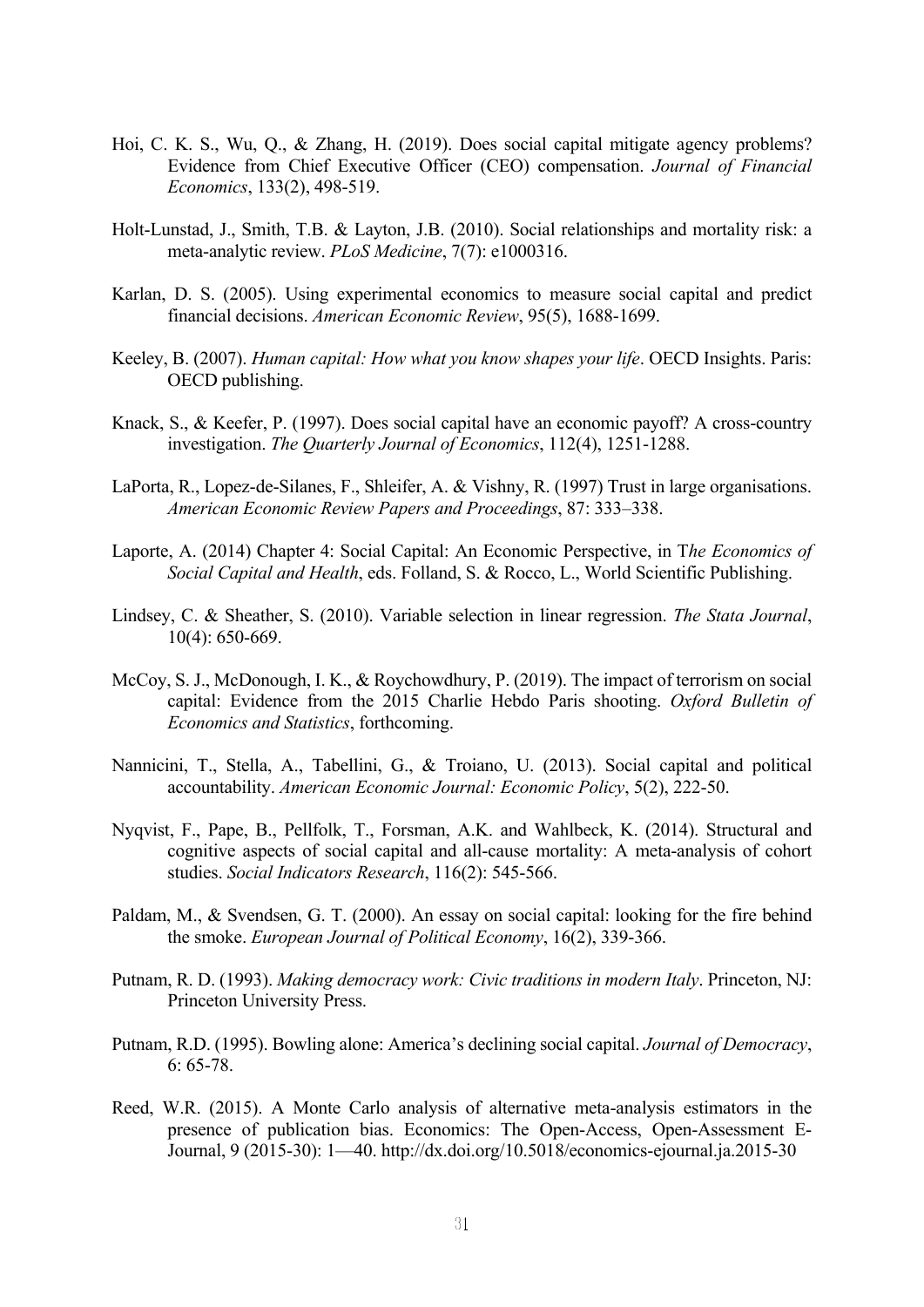- Rocco, L. & Suhrcke, M. (2012). *Is social capital good for health? A European perspective*. Copenhagen: WHO Regional Office for Europe.
- Stanley, T.D., Doucouliagos, H., Giles, M., Heckemeyer, J.H., Johnston, R.J., Laroche, P., Nelson, J.P., Paldam, M., Poot, J., Pugh, G. & Rosenberger, R.S. (2013). Meta‐analysis of economics research reporting guidelines. *Journal of Economic Surveys*, 27(2): 390- 394.
- Stanley, T. D., Doucouliagos, H., & Ioannidis, J. P. (2017). Finding the power to reduce publication bias. *Statistics in medicine*, 36(10), 1580-1598.
- Tabellini, G. (2010). Culture and institutions: economic development in the regions of Europe. *Journal of the European Economic Association*, 8(4), 677-716.
- Villalonga-Olives, E., Wind, T.R., & Kawachi, I. (2018) Social capital interventions in public health: A systematic review. *Social Science & Medicine*, 212, pp. 203-218.
- Wang, S. (2019). Social capital and Rotating Labor Associations in rural China. *China Economic Review,* 53, 243-253.
- Zak, P. J. & Knack, S. (2001). Trust and growth. *The Economic Journal*, 111(470): 295-321.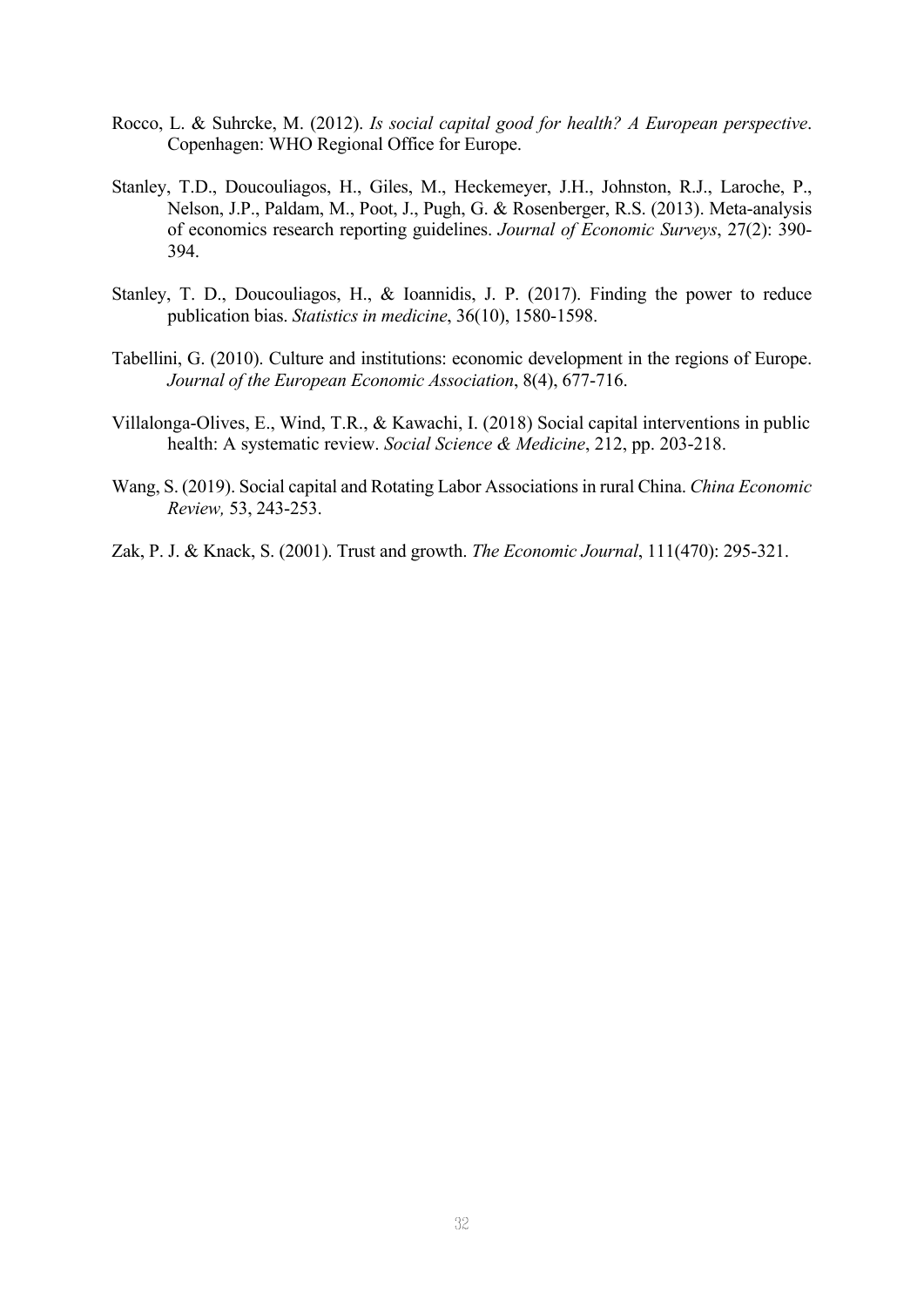# **TABLE 1**

| <b>Common Measures of Health</b> |  |
|----------------------------------|--|
|                                  |  |

 $\Gamma$ 

| Measure                                                                  | Percent      |
|--------------------------------------------------------------------------|--------------|
| <b>PHYSICAL HEALTH (4,770 observations)</b>                              |              |
| Mortality                                                                | 51.2         |
| Disease/Illness                                                          | 17.4         |
| Self-Reported                                                            | 20.9         |
| <b>MENTAL HEALTH (2,934 observations)</b><br>Depression<br>Self-Reported | 28.2<br>90.9 |

NOTE: Authors' calculations. Percent values are either percent of total Physical Health observations or percent of total Mental Health observations.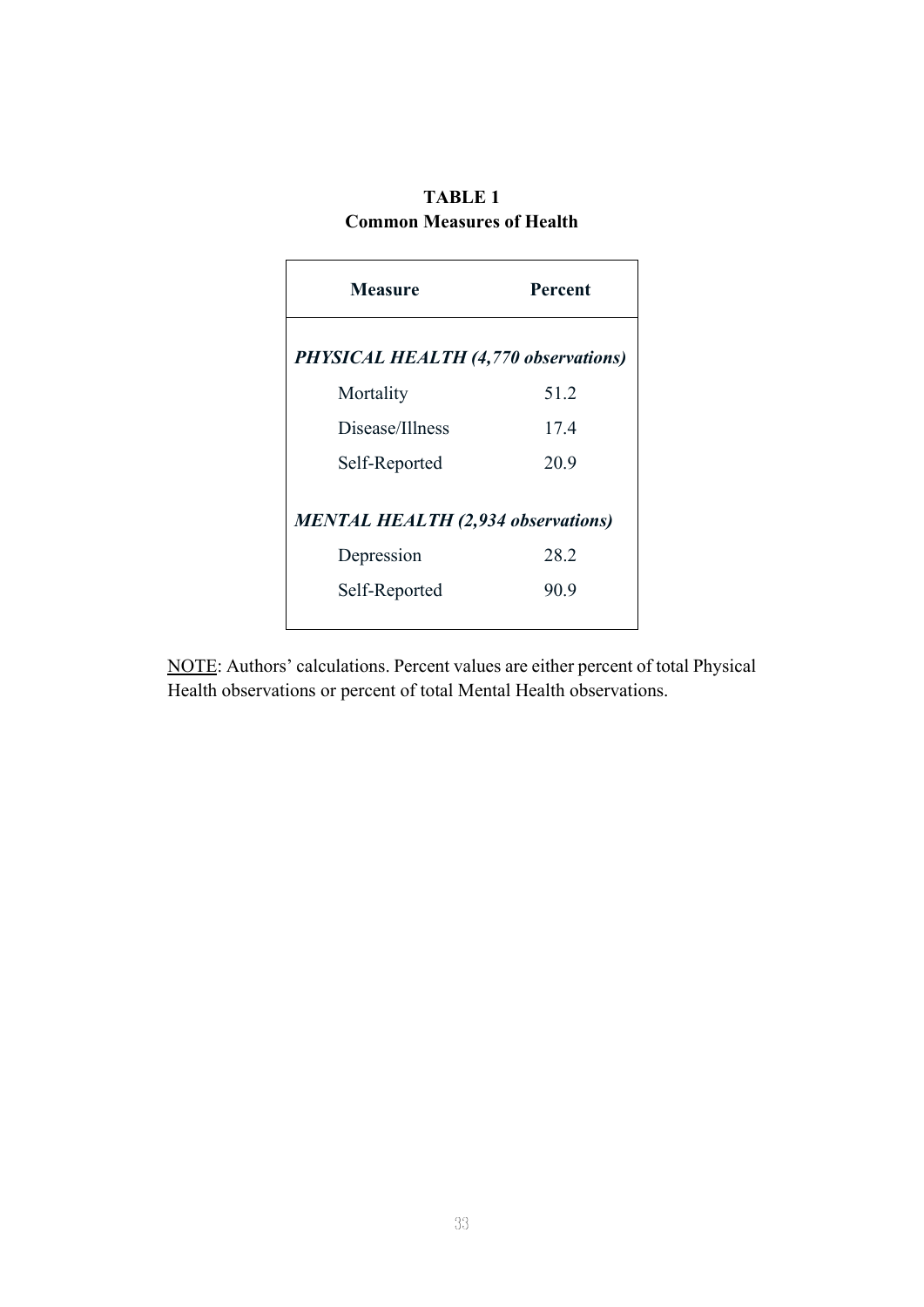| <b>Measure</b>                                           | Percent |  |  |  |  |  |
|----------------------------------------------------------|---------|--|--|--|--|--|
| <b>COGNITIVE / STRUCTURAL (11,776 observations)</b>      |         |  |  |  |  |  |
| Cognitive (What people feel)                             |         |  |  |  |  |  |
| Social trust                                             | 13.2    |  |  |  |  |  |
| Perceived social support                                 | 7.3     |  |  |  |  |  |
| Perceived social cohension                               | 2.0     |  |  |  |  |  |
| Perceived reciprocity                                    | 1.5     |  |  |  |  |  |
| Sense of belonging                                       | 1.5     |  |  |  |  |  |
| Loneliness                                               | 1.0     |  |  |  |  |  |
| Structural (What people do)                              |         |  |  |  |  |  |
| Social participation                                     | 16.7    |  |  |  |  |  |
| Social networks                                          | 16.4    |  |  |  |  |  |
| Social support                                           | 6.7     |  |  |  |  |  |
| Social engagement                                        | 6.5     |  |  |  |  |  |
| Volunteering                                             | 4.8     |  |  |  |  |  |
| Group membership                                         | 4.6     |  |  |  |  |  |
| Social integration                                       | 3.9     |  |  |  |  |  |
| Social relationship                                      | 3.5     |  |  |  |  |  |
| <b>BONDING / BRIDGING / LINKING (3,572 observations)</b> |         |  |  |  |  |  |
| Bonding (Horizontal ties between similar people)         | 62.0    |  |  |  |  |  |
| Bridging (Horizontal ties between dissimilar people)     | 34.2    |  |  |  |  |  |
| Linking (Vertical ties between different people)         | 3.9     |  |  |  |  |  |

# **TABLE 2 Common Types of Social Capital**

NOTE: Authors' calculations. Percent values are either percent of total Cognitive/Structural observations or percent of total Bonding/Bridging/Linking observations.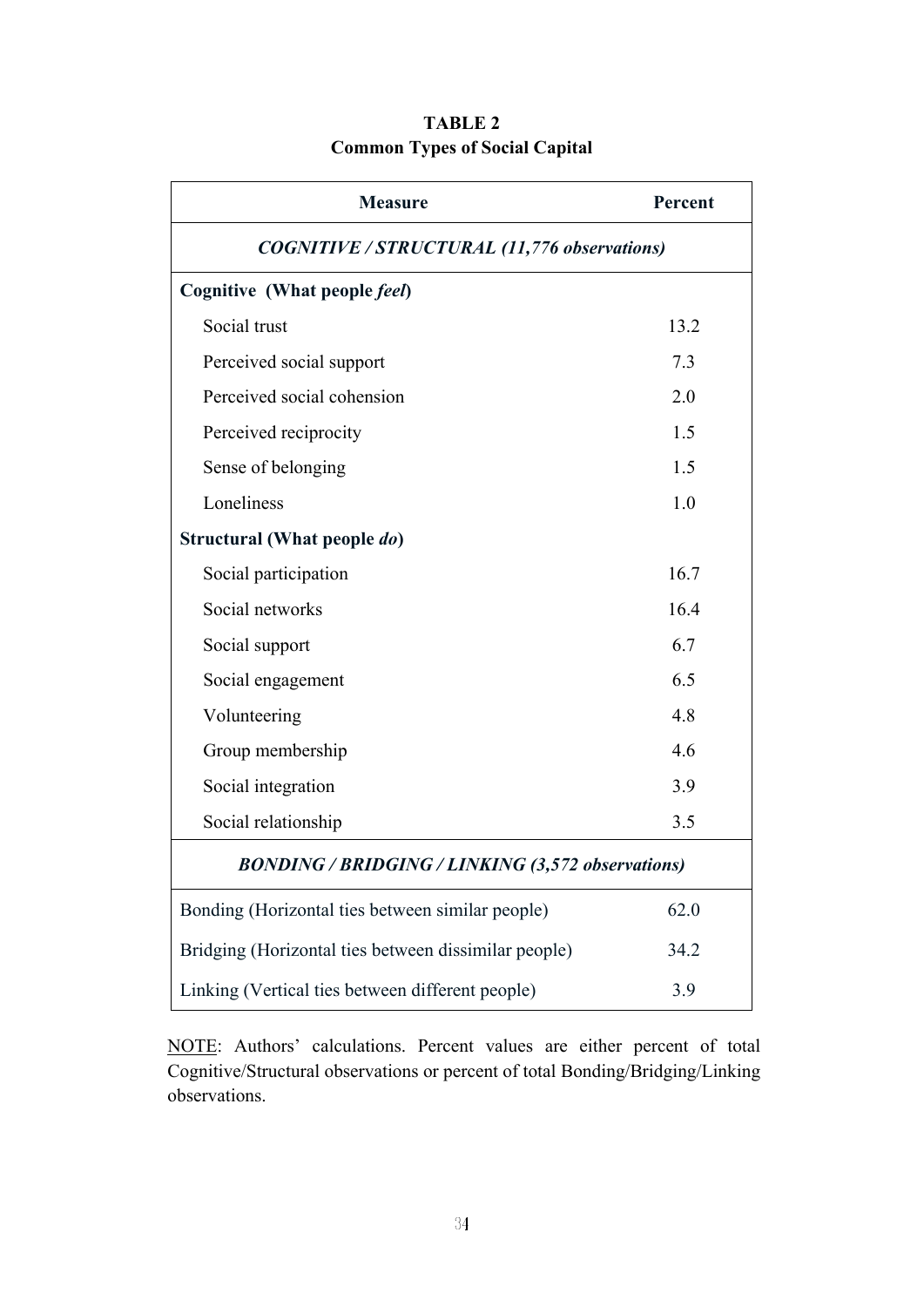|                |             | t-Statistics     | df          |                  | <b>PCC Values</b> |                  |
|----------------|-------------|------------------|-------------|------------------|-------------------|------------------|
|                | <b>Full</b> | <b>Truncated</b> | <b>Full</b> | <b>Truncated</b> | <b>Full</b>       | <b>Truncated</b> |
| <b>Mean</b>    | 1.67        | 1.60             | 29,023      | 29,600           | 0.030             | 0.028            |
| <b>Median</b>  | 1.20        | 1.20             | 3,300       | 3,451            | 0.019             | 0.019            |
| <b>Minimum</b> | $-59.67$    | $-17.44$         | 5           | 5                | $-0.747$          | $-0.156$         |
| <b>Maximum</b> | 850.00      | 48.86            | 2,442,948   | 2,442,948        | 0.998             | 0.360            |
| Std. Dev.      | 8.40        | 3.53             | 201,648     | 203,663          | 0.084             | 0.059            |
| $1\%$          | $-4.91$     | $-4.37$          | 39          | 49               | $-0.157$          | $-0.113$         |
| 5%             | $-2.66$     | $-2.58$          | 190         | 244              | $-0.061$          | $-0.055$         |
| 10%            | $-1.75$     | $-1.63$          | 412         | 462              | $-0.033$          | $-0.031$         |
| 90%            | 4.70        | 4.67             | 23,153      | 23,153           | 0.102             | 0.097            |
| 95%            | 7.16        | 7.02             | 44,986      | 44,986           | 0.143             | 0.132            |
| 99%            | 15.34       | 14.60            | 271,642     | 1,358,932        | 0.361             | 0.239            |
| <b>Obs</b>     | 13,040      | 12,778           | 13,040      | 12,778           | 13,040            | 12,778           |

**TABLE 3 Descriptive Statistics for Estimated Effects and t-statistics** 

NOTE: The truncated sample is obtained from the Full Sample by deleting observations having the top and bottom 1% of *PCC*  values.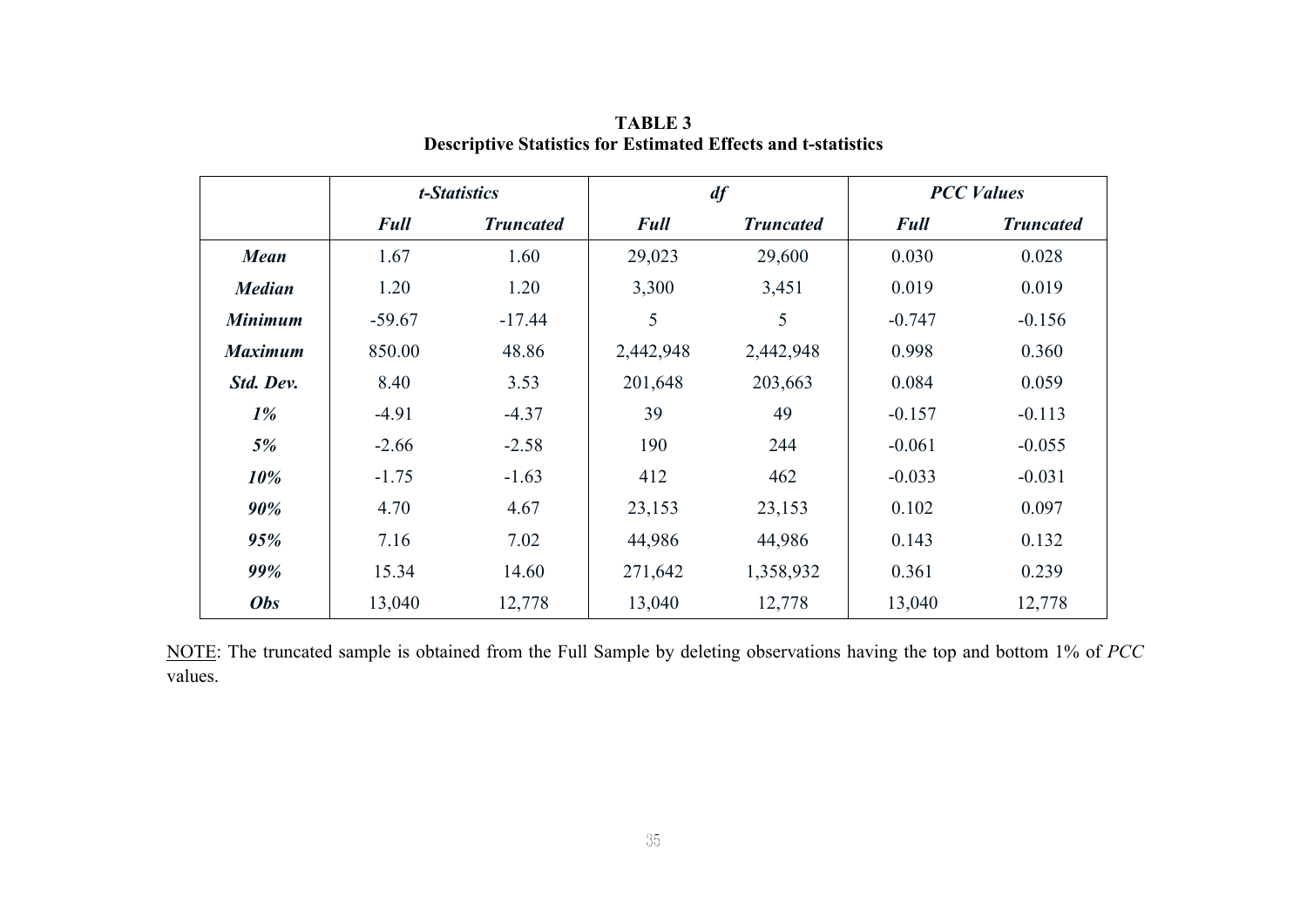#### **TABLE 4 Description of Variables**

 $\mathbf{r}$ 

| <b><i>Variable</i></b>        | <b>Description</b>                                                    | <b>Mean</b> | Min            | <b>Max</b> |  |  |
|-------------------------------|-----------------------------------------------------------------------|-------------|----------------|------------|--|--|
|                               | <b>STUDY TYPE</b>                                                     |             |                |            |  |  |
| Journal                       | $=1$ , if study is a journal article                                  | 0.977       | $\overline{0}$ |            |  |  |
| PubYear                       | Year study was published/appeared                                     | 2009.3      | 1985           | 2017       |  |  |
|                               | <b>DATA CHARACTERISTICS</b>                                           |             |                |            |  |  |
| IndividualSC                  | $=$ 1, if estimate based on individual-level social capital variable  | 0.865       | $\overline{0}$ |            |  |  |
| Panel                         | $=$ 1, if estimate based on panel data                                | 0.444       | $\theta$       |            |  |  |
| Cross-sectional*              | =1, if estimate based on cross-sectional data                         | 0.556       | $\overline{0}$ |            |  |  |
|                               | <b>COUNTRIES</b>                                                      |             |                |            |  |  |
| EastAsia                      | $=1$ , if country studied is located in East Asia                     | 0.204       | $\theta$       |            |  |  |
| $USA*$                        | $=1$ , if country studied is USA                                      | 0.209       | $\theta$       |            |  |  |
| WestNorthEurope               | $=1$ , if country studied is located in Western or Northern Europe    | 0.339       | $\theta$       |            |  |  |
| HighIncome                    | $=$ 1, if country studied is a high income country not included above | 0.094       | $\Omega$       |            |  |  |
| <b>OtherCountry</b>           | $=$ 1, if country studied is none of the above                        | 0.155       | $\overline{0}$ |            |  |  |
|                               | <b>HEALTH MEASURE</b>                                                 |             |                |            |  |  |
| PhysicalHealth                | $=$ 1, if health variable measures physical health                    | 0.373       | $\theta$       |            |  |  |
| MentalHealth                  | $=$ 1, if health variable measures mental health                      | 0.230       | $\theta$       |            |  |  |
| GeneralHealth*                | $=1$ , if health variable measures overall health                     | 0.404       | 0              |            |  |  |
| SelfReported                  | $=1$ , if health variable is self-reported                            | 0.679       | $\overline{0}$ |            |  |  |
| <b>SOCIAL CAPITAL MEASURE</b> |                                                                       |             |                |            |  |  |
| CognitiveStructural           | $=1$ , if social capital is cognitive or structural                   | 0.922       | $\overline{0}$ |            |  |  |
| BondBridgeLink                | $=1$ , if social capital is bonding, bridging, or linking             | 0.280       | $\theta$       |            |  |  |
| <b>NumberSCVariables</b>      | Number of social capital variables included in the regression         | 6.49        |                | 28         |  |  |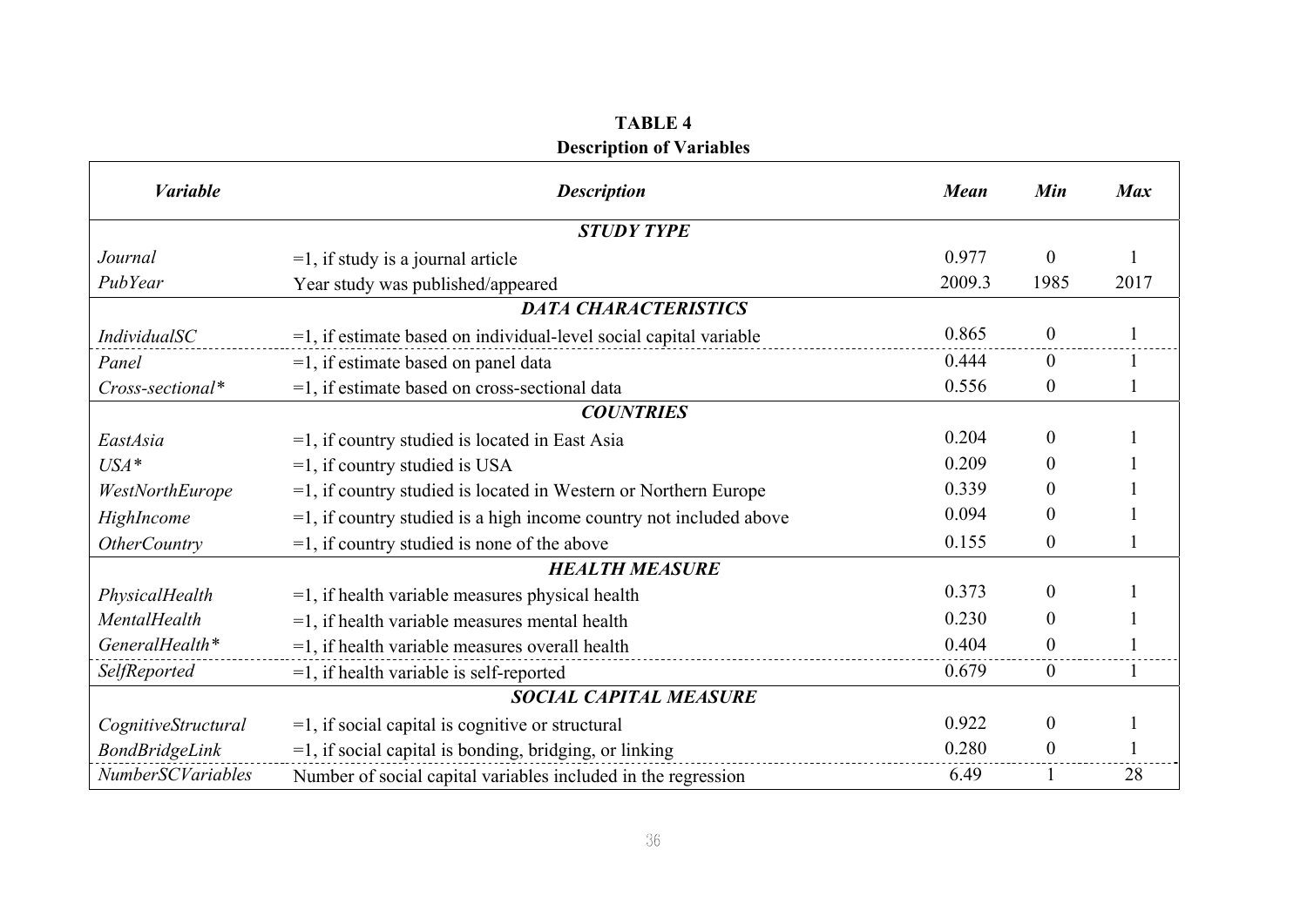| <b><i>Variable</i></b> | <b>Description</b>                                                            | <b>Mean</b> | Min            | <b>Max</b> |  |  |  |
|------------------------|-------------------------------------------------------------------------------|-------------|----------------|------------|--|--|--|
|                        | <b>CONTROL VARIABLES</b>                                                      |             |                |            |  |  |  |
| Age                    | $=$ 1, if an age variable is included in the regression                       | 0.852       | $\theta$       |            |  |  |  |
| Gender                 | $=$ 1, if a gender variable is included in the regression                     | 0.845       | $\Omega$       |            |  |  |  |
| Education              | $=$ 1, if an education variable is included in the regression                 | 0.599       | $\Omega$       |            |  |  |  |
| <b>MaritalStatus</b>   | $=$ 1, if a marital status variable is included in the regression             | 0.389       | $\theta$       |            |  |  |  |
| <i>Income</i>          | $=$ 1, if an income variable is included in the regression                    | 0.403       | $\theta$       |            |  |  |  |
|                        | <b>ESTIMATION METHOD</b>                                                      |             |                |            |  |  |  |
| <i>OLS</i>             | $=1$ , if estimation method is OLS                                            | 0.139       | $\theta$       |            |  |  |  |
| <b>ORHazard</b>        | $=1$ , if estimation method is Odds Ratio or Hazards Ratio                    | 0.552       | $\theta$       |            |  |  |  |
| <b>HLM</b>             | $=$ 1, if estimation method is Hierarchical Linear Modelling                  | 0.179       | $\Omega$       |            |  |  |  |
| $FGLS*$                | $=1$ , if estimation method is FGLS                                           | 0.017       | $\Omega$       |            |  |  |  |
| ProbitLogit*           | $=1$ , if estimation method is Probit or Logit                                | 0.053       | $\Omega$       |            |  |  |  |
| OrderedProbitLogit*    | $=1$ , if estimation method is Ordered Probit or Logit                        | 0.031       | $\Omega$       |            |  |  |  |
| $IV^*$                 | $=$ 1, if estimation method is Instrumental Variables                         | 0.019       | $\Omega$       |            |  |  |  |
| OtherEstimation*       | $=$ 1, if estimation method is none of the above                              | 0.010       | $\theta$       |            |  |  |  |
| SENonspherical         | $=$ 1, if standard error estimation assumes nonspherical errors               | 0.255       | $\overline{0}$ |            |  |  |  |
|                        | <b>CALCULATION OF t-STATISTIC</b>                                             |             |                |            |  |  |  |
| tNormal                | $=$ 1, if t-statistic is calculated as ratio of coefficient to standard error | 0.215       | $\Omega$       |            |  |  |  |
| tCalculatedBypValue    | $=1$ , if t-statistic is calculated from p-value                              | 0.178       | $\Omega$       |            |  |  |  |
| $tCalculatedByCI*$     | $=$ 1, if t-statistic is calculated from confidence interval                  | 0.606       | $\theta$       |            |  |  |  |

NOTE*:* When the grouped variables include all possible categories, the categories omitted in the subsequent analysis (the benchmark categories) are indicated by an asterisk.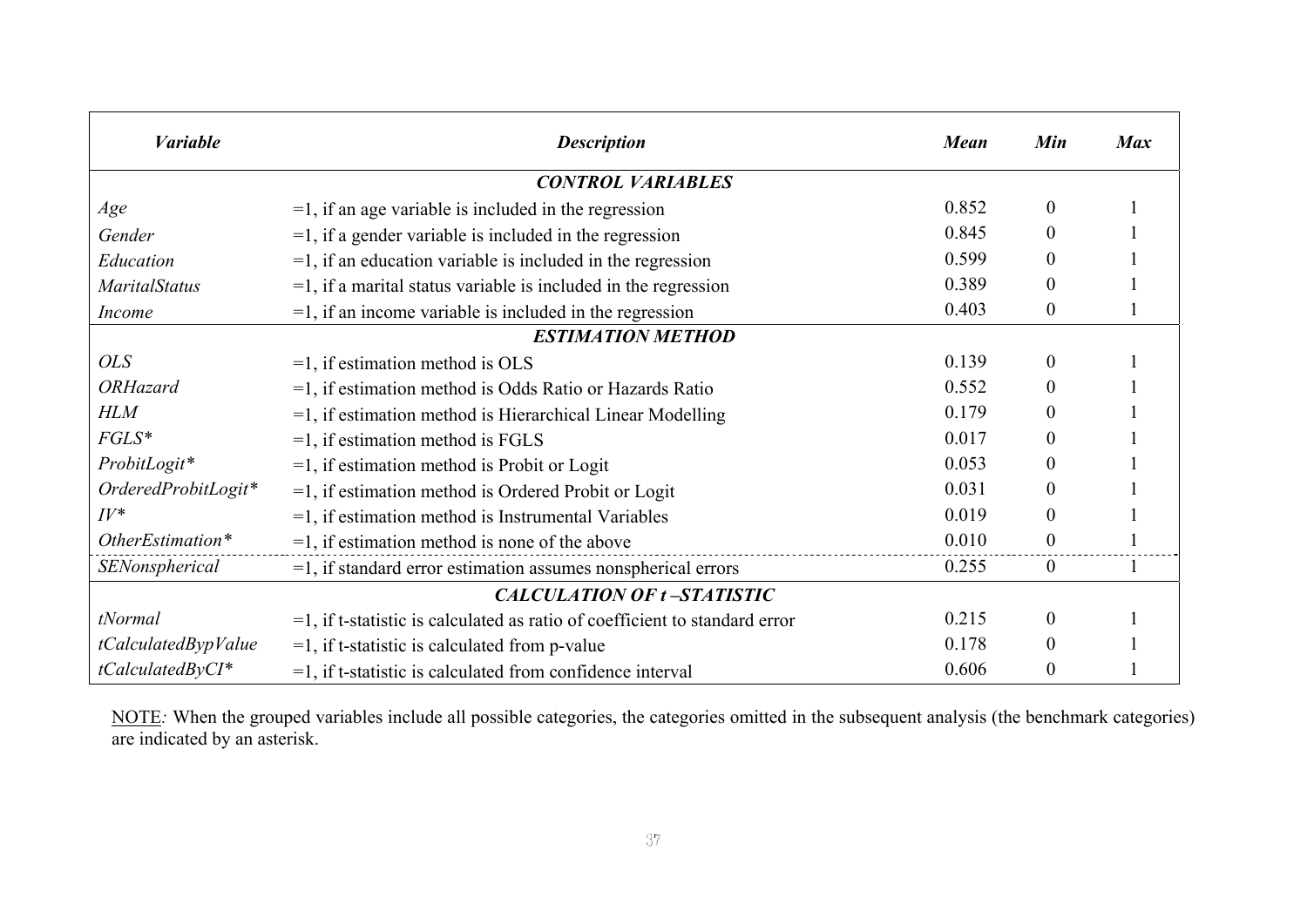|                | <b>Fixed Effects</b> | <b>Random Effects</b> |
|----------------|----------------------|-----------------------|
| Mean           | $0.21\%$             | $0.21\%$              |
| <b>Median</b>  | $0.01\%$             | $0.23\%$              |
| $1\%$          | $0.0001\%$           | $0.0467\%$            |
| 5%             | $0.0003\%$           | 0.0959%               |
| 10%            | $0.0007\%$           | 0.1399%               |
| 90%            | $0.1622\%$           | 0.2576%               |
| 95%            | $0.3251\%$           | $0.2607\%$            |
| 99%            | 1.9023%              | 0.2636%               |
| <b>Maximum</b> | 45.2%                | 0.26%                 |
| Top 3          | 67.4%                | $0.79\%$              |
| Top 10         | 77.3%                | 2.63%                 |
| <b>Studies</b> | 470                  | 470                   |

**TABLE 5 Study Weights** 

NOTE: The methodology for calculating "study weights" is described in Footnote #11 in the text.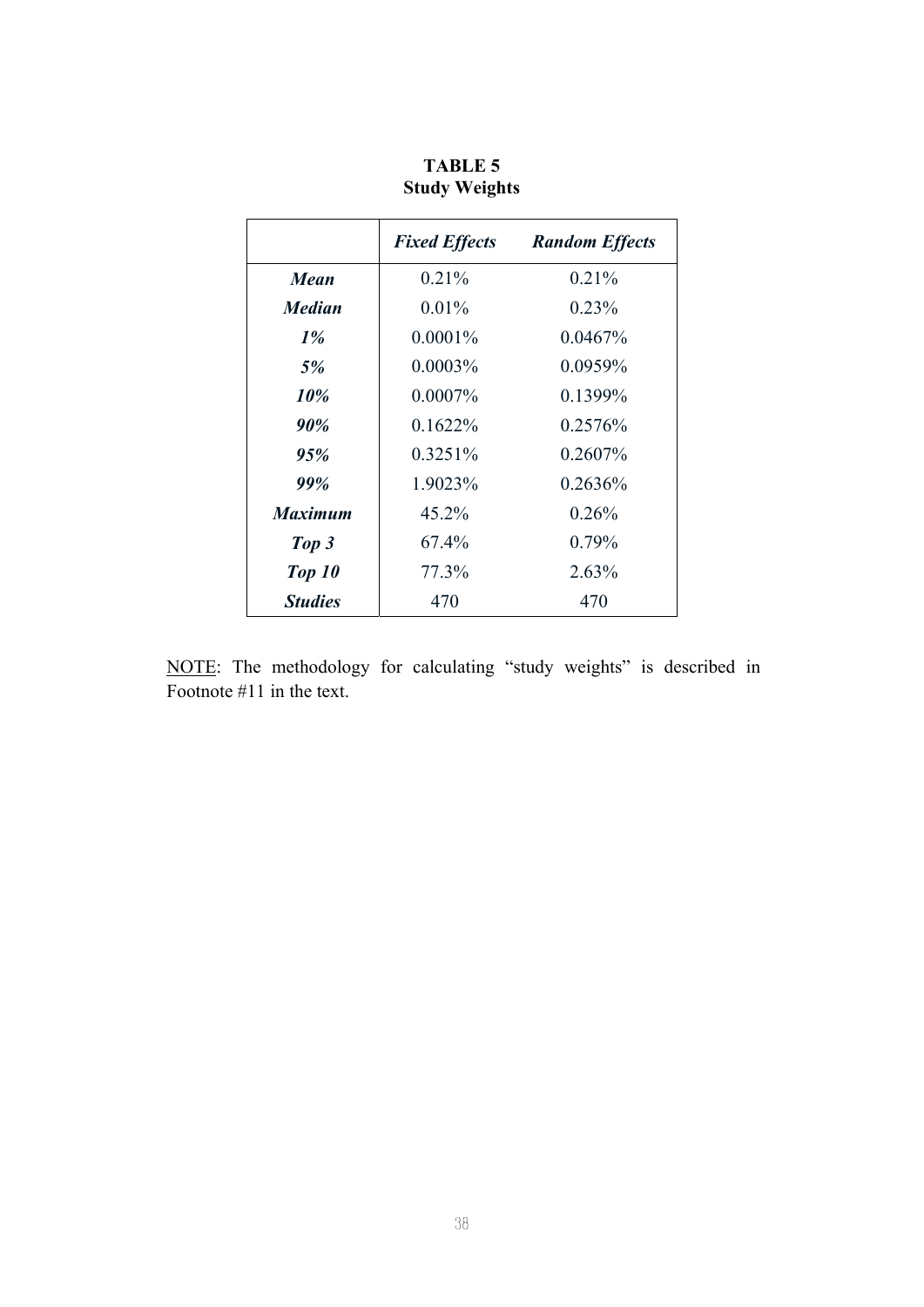|                            | <b>Including Publication Bias Term</b>                 |                                          |                                           |                                                         | <b>Excluding Publication Bias Term</b>    |                                           |  |
|----------------------------|--------------------------------------------------------|------------------------------------------|-------------------------------------------|---------------------------------------------------------|-------------------------------------------|-------------------------------------------|--|
|                            | <b>Fixed Effects</b><br>(Weight1)<br>$\left( l\right)$ | <b>Fixed Effects</b><br>(Weight2)<br>(2) | <b>Random Effects</b><br>(Weight1)<br>(3) | <b>Random Effects</b><br>(Weight2)<br>$\left( 4\right)$ | <b>Random Effects</b><br>(Weight1)<br>(5) | <b>Random Effects</b><br>(Weight2)<br>(6) |  |
| <b>FAT</b>                 | $1.269***$<br>(5.93)                                   | $1.491***$<br>(6.98)                     | $0.599***$<br>(5.33)                      | $0.551***$<br>(4.34)                                    | ----                                      |                                           |  |
| <b>PET</b>                 | 0.004<br>(1.45)                                        | $0.007***$<br>(2.87)                     | $0.013***$<br>(5.15)                      | $0.022***$<br>(7.49)                                    | $0.024***$<br>(12.79)                     | $0.032***$<br>(16.17)                     |  |
| <i><b>Observations</b></i> | 12,778                                                 | 12,778                                   | 12,778                                    | 12,778                                                  | 12,778                                    | 12,778                                    |  |

**TABLE 6 The Funnel Asymmetry Test (FAT) and Precision Effect Test (PET)**

NOTE: The FAT and PET results in Columns (1) through (4) come from estimating  $\alpha_1$  and  $\alpha_0$ , respectively, in equation (7) in the text using Weighted Least Squares (WLS). The four WLS estimators (*Fixed Effects-Weight1, Fixed Effects-Weight2, Random Effects-Weight1,* and *Random Effects-Weight2*) are described in Section II of the text. The PET results in Columns (5) and (6) are taken from estimates of equation (4'). All of the estimation procedures calculate cluster robust standard errors. \*, \*\*, and \*\*\* indicate statistical significance at the 10-, 5-, and 1-percent level, respectively.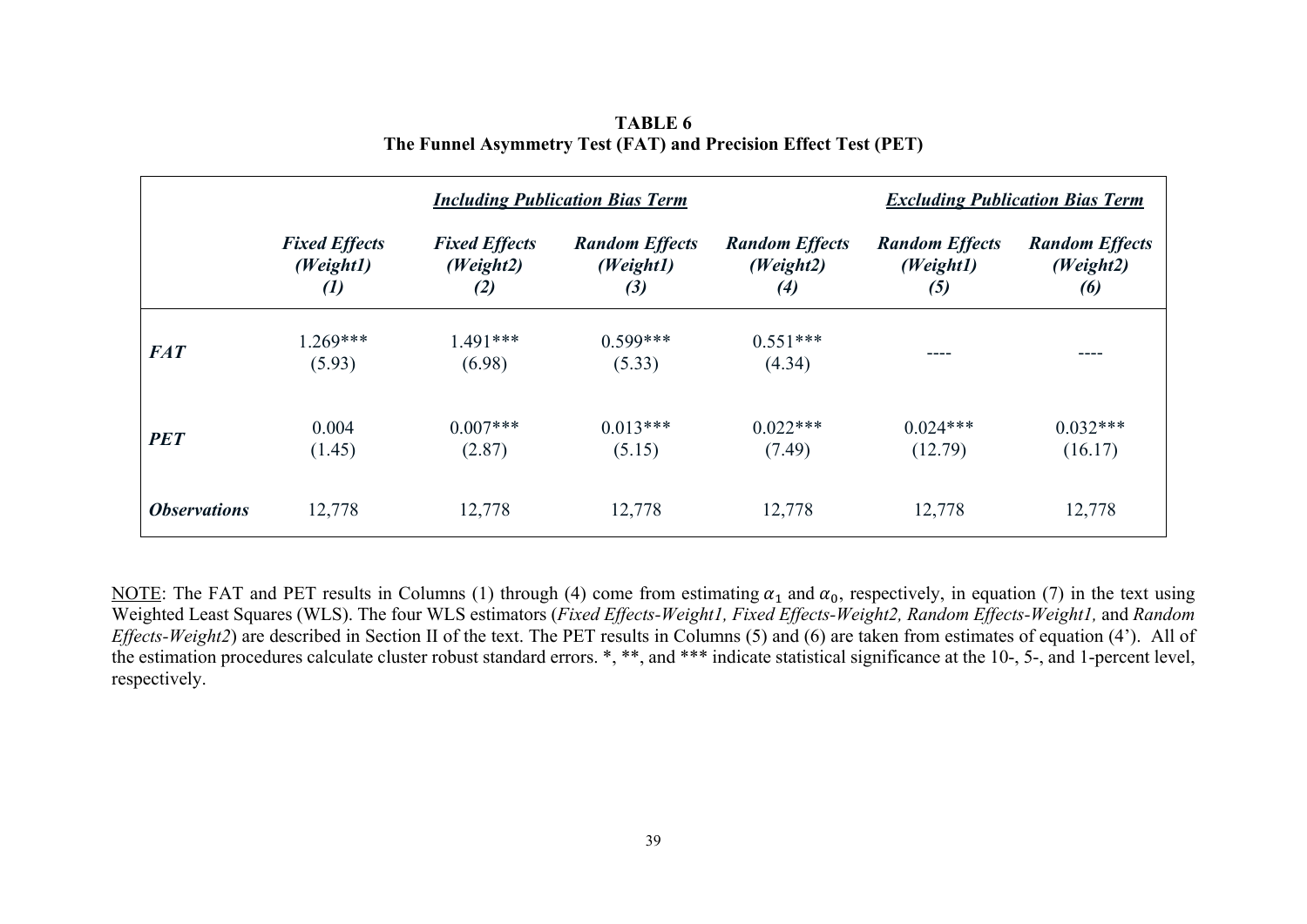| <b><i>Variables</i></b>  | <b>Fixed Effects</b>   | <b>Fixed Effects</b>  | <b>Random Effects</b> | <b>Random Effects</b> |
|--------------------------|------------------------|-----------------------|-----------------------|-----------------------|
|                          | (Weight1)              | (Weight2)             | (Weight1)             | (Weight2)             |
|                          | $\left( l\right)$      | (2)                   | (3)                   | (4)                   |
| SE                       | $0.468***$<br>(3.22)   | $0.641***$<br>(4.77)  |                       |                       |
| <b>PhysicalHealth</b>    | $-0.008**$             | $-0.003*$             | $-0.012***$           | $-0.006$              |
|                          | $(-2.37)$              | $(-0.59)$             | $(-3.61)$             | $(-0.90)$             |
| <b>MentalHealth</b>      | $-0.006*$              | $-0.004$              | $-0.006*$             | $-0.003$              |
|                          | $(-1.95)$              | $(-0.99)$             | $(-1.93)$             | $(-0.72)$             |
| <b>IndividualSC</b>      | $0.013***$             | $0.020***$            | $0.015***$            | $0.018***$            |
|                          | (4.84)                 | (5.50)                | (3.62)                | (4.52)                |
| <b>Panel</b>             | $-0.006**$             | $-0.006**$            | $-0.014***$           | $-0.012***$           |
|                          | $(-2.41)$              | $(-2.23)$             | $(-4.52)$             | $(-2.85)$             |
| $I\hspace{-.1em}V$       | $-0.000$               | 0.002                 | $-0.007$              | $-0.000$              |
|                          | $(-0.06)$              | (0.50)                | $(-1.38)$             | $(-0.04)$             |
| <b>PubYear</b>           |                        | $-0.000$<br>$(-1.15)$ |                       | $-0.000$<br>$(-1.37)$ |
| <b>EastAsia</b>          | 0.006<br>(1.60)        | $0.006*$<br>(1.69)    |                       | 0.006<br>(1.12)       |
| <b>WestNorthEurope</b>   | $0.009***$             | $0.010***$            | $0.009***$            | 0.007                 |
|                          | (2.91)                 | (3.07)                | (2.66)                | (1.59)                |
| <b>HighIncome</b>        | 0.003<br>(0.78)        | 0.006<br>(1.44)       |                       | 0.006<br>(0.81)       |
| <b>OtherCountry</b>      |                        |                       | $-0.005$<br>$(-1.24)$ |                       |
| <b>SelfReported</b>      | $0.007**$<br>(2.18)    | $0.015***$<br>(2.97)  |                       | 0.010<br>(1.61)       |
| <b>NumberSCVariables</b> | $-0.001***$            | $-0.002$ ***          | $-0.001***$           | $-0.002$ ***          |
|                          | $(-3.92)$              | $(-4.73)$             | $(-3.93)$             | $(-5.38)$             |
| Age                      | $-0.003*$<br>$(-1.96)$ |                       | $-0.004$<br>$(-1.06)$ |                       |
| <b>Education</b>         | $-0.002*$              | $-0.004*$             | $-0.006**$            | $-0.010**$            |
|                          | $(-1.74)$              | $(-1.92)$             | $(-2.09)$             | $(-2.44)$             |

## **TABLE 7 Meta-Regression Analysis**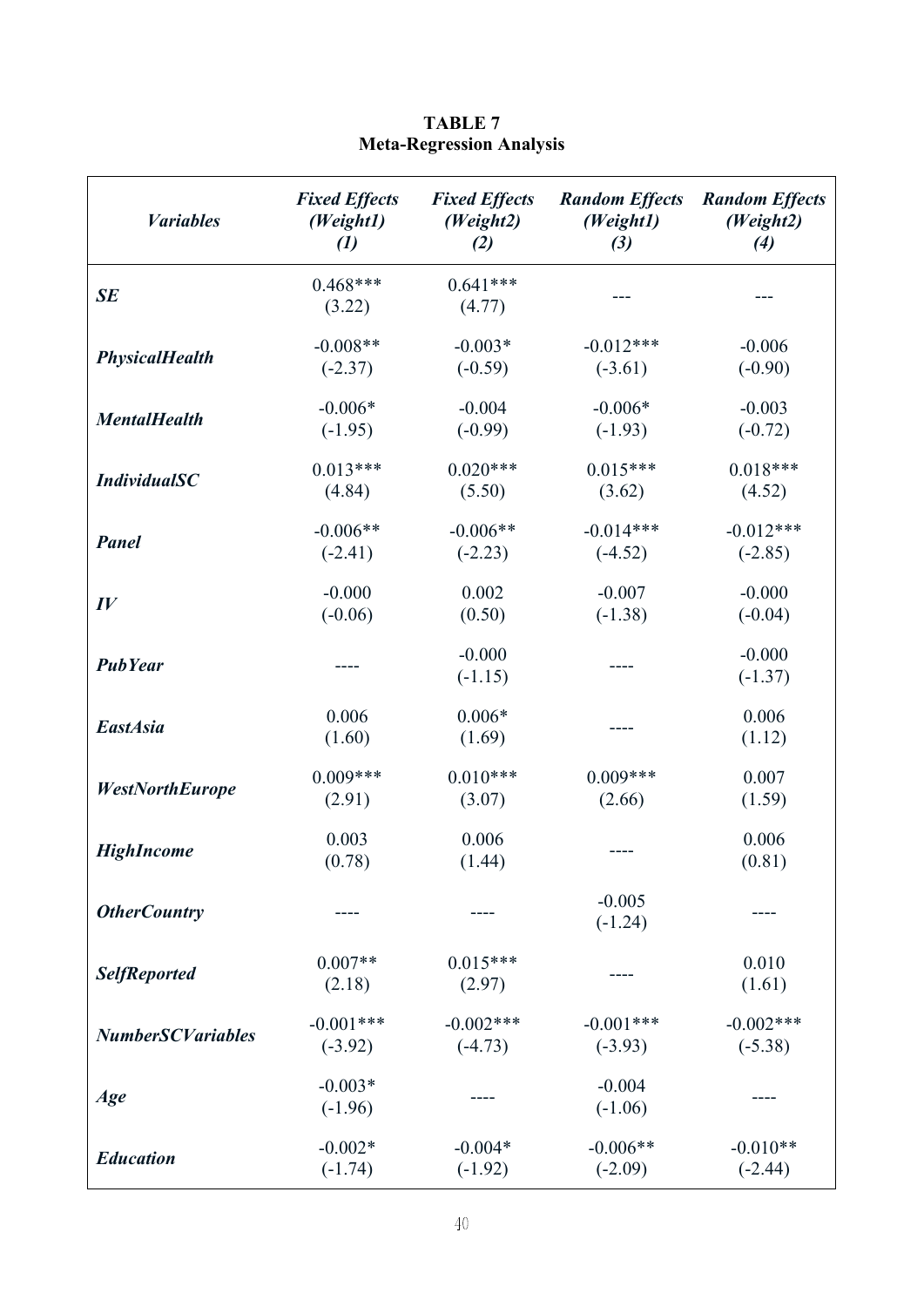| <b><i>Variables</i></b>                            | <b>Fixed Effects</b><br>(Weight1)<br>$\left( l\right)$ | <b>Fixed Effects</b><br>(Weight2)<br>(2) | <b>Random Effects</b><br>(Weight1)<br>(3) | <b>Random Effects</b><br>(Weight2)<br>(4) |
|----------------------------------------------------|--------------------------------------------------------|------------------------------------------|-------------------------------------------|-------------------------------------------|
| <b>MaritalStatus</b>                               | $-0.003$<br>$(-1.36)$                                  | $-0.005**$<br>$(-2.08)$                  |                                           | $-0.004$<br>$(-1.11)$                     |
| <b>OLS</b>                                         | 0.006<br>(1.02)                                        | 0.006<br>(0.86)                          |                                           | 0.007<br>(0.98)                           |
| <b>HLM</b>                                         |                                                        | 0.006<br>(1.51)                          |                                           |                                           |
| <b>SENonspherical</b>                              | $-0.003$<br>$(-1.10)$                                  | $-0.007$<br>$(-1.66)$                    | $-0.007**$<br>$(-2.11)$                   | $-0.006$<br>$(-1.46)$                     |
| <i>tNormal</i>                                     | $-0.010***$<br>$(-3.47)$                               | $-0.011**$<br>$(-3.61)$                  |                                           | $-0.007$<br>$(-1.61)$                     |
| tCalculatedBypValue                                | $-0.023***$<br>$(-7.72)$                               | $-0.027***$<br>$(-6.93)$                 | $-0.023***$<br>$(-6.39)$                  | $-0.034***$<br>$(-6.58)$                  |
| <b>Adjusted R-squared</b>                          | 0.206                                                  | 0.226                                    | 0.275                                     | 0.302                                     |
| <b>Hypothesis Test:</b><br>$Physical = Mental = 0$ | $F = 3.15$<br>$(p = 0.044)$                            | $F = 0.53$<br>$(p = 0.59)$               | $F = 7.13$<br>$(p = 0.001)$               | $F = 0.48$<br>$(p = 0.621)$               |
| <b>Observations</b>                                | 12,778                                                 | 12,778                                   | 12,778                                    | 12,778                                    |

NOTE: The table reports the results of estimating equation (8) in the text. The top value in each cell is the coefficient estimate, and the bottom value in parentheses is the associated *t*-statistic. The variables *PhysicalHealth, MentalHealth, IndividualSC, Panel,*  and *IV* were locked into each regression specification. Remaining control variables were selected using a backwards stepwise regression procedure that chooses variables to minimize the Bayes Information Criterion. The four WLS estimators (*Fixed Effects-Weight1, Fixed Effects-Weight2, Random Effects-Weight1,* and *Random Effects-Weight2*) are described in Section II. All four estimation procedures calculate cluster robust standard errors. \*, \*\*, and \*\*\* indicate statistical significance at the 10-, 5-, and 1-percent level, respectively. The hypothesis test reports the results of testing whether there is no difference in mean *PCC* values for the three different health outcomes after controlling for the effects of other variables.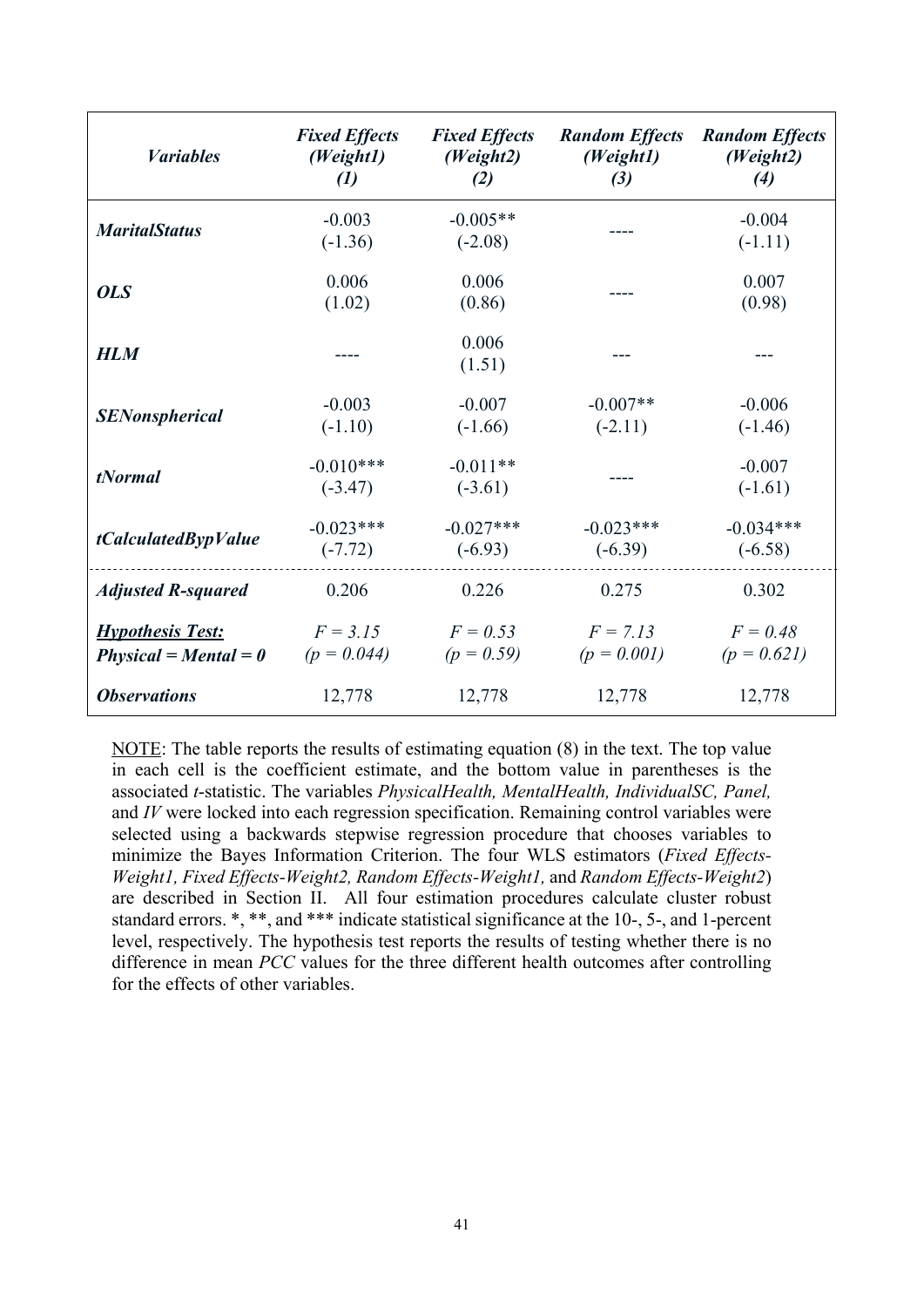## **TABLE 8 Social Capital Variables**

| <b>Type of Social Capital</b> | <b>Obs</b> | <b>Mean</b> | Min      | <b>Max</b> |
|-------------------------------|------------|-------------|----------|------------|
| Cognitive                     | 11,776     | 0.306       | $\theta$ |            |
| Structural                    | 11,776     | 0.694       | $\theta$ |            |
| <b>Bonding</b>                | 3,572      | 0.620       | $\theta$ | 1          |
| <b>Bridging</b>               | 3,572      | 0.342       | $\theta$ | 1          |
| Linking                       | 3,572      | 0.039       | $\theta$ |            |

#### **A. Sample Statistics for Social Capital Variables**

NOTE: Values in the table report sample statistics of the social capital variables for two sets of observations. The first set of 11,776 observations consist of estimates on health of social capital variables using the cognitive/structural framework. The second set of 3,572 observations consist of estimates based on the bonding/bridging/linking framework.

| <b>Type of Social Capital</b> | <b>Obs</b> | <b>Mean</b> | Min      | <b>Max</b> |
|-------------------------------|------------|-------------|----------|------------|
| Cognitive $= 1$               | 3,603      | 0.041       | $-0.155$ | 0.360      |
| Structural $= 1$              | 8,173      | 0.022       | $-0.157$ | 0.360      |
| Bonding $= 1$                 | 2,213      | 0.023       | $-0.157$ | 0.347      |
| Bridging $= 1$                | 1,220      | 0.025       | $-0.150$ | 0.234      |
| Linking $= 1$                 | 139        | 0.010       | $-0.073$ | 0.308      |

#### **B. Distribution of PCC Values by Type of Social Capital**

NOTE: Values in the table report conditional mean, minimum, and maximum values of the *PCC* variable for observations satisfying the condition in the leftmost column.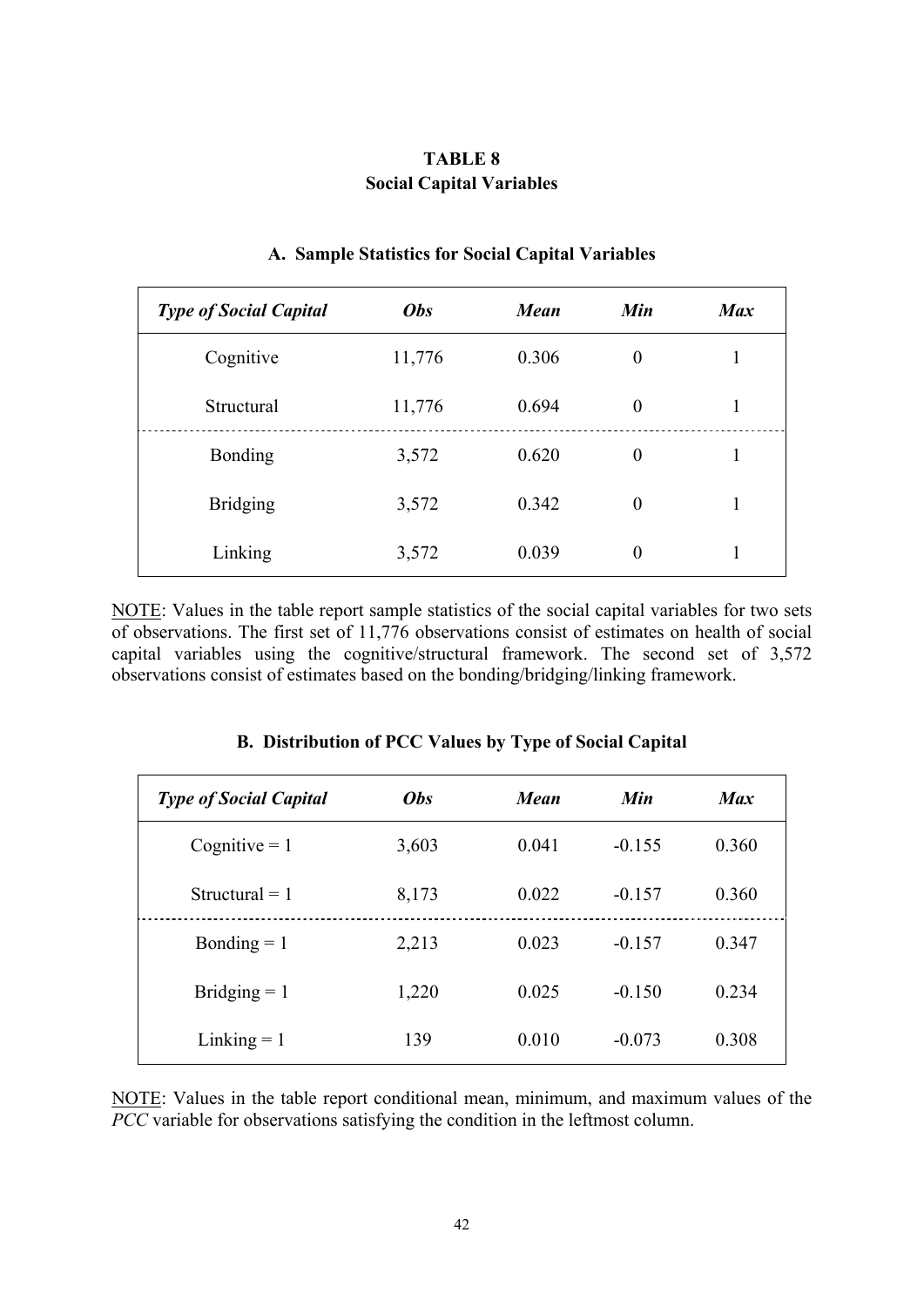| <b><i>Variables</i></b> | <b>Fixed Effects</b><br>(Weight1)<br>$\left( l\right)$ | <b>Fixed Effects</b><br>(Weight2)<br>(2) | <b>Random Effects</b><br>(Weight1)<br>(3) | <b>Random Effects</b><br>(Weight2)<br>(4) |
|-------------------------|--------------------------------------------------------|------------------------------------------|-------------------------------------------|-------------------------------------------|
|                         |                                                        | <b>FULL SAMPLE</b>                       |                                           |                                           |
| Cognitive               | $0.012***$<br>(4.54)                                   | $0.013***$<br>(4.03)                     | $0.011***$<br>(3.65)                      | $0.017***$<br>(4.00)                      |
| <b>Observations</b>     | 11,776                                                 | 11,776                                   | 11,776                                    | 11,776                                    |
|                         |                                                        | <b>PHYSICAL HEALTH = 1</b>               |                                           |                                           |
| Cognitive               | $0.012**$<br>(2.02)                                    | $0.014***$<br>(3.91)                     | $0.011**$<br>(2.41)                       | $0.016*$<br>(1.96)                        |
| <b>Observations</b>     | 4,421                                                  | 4,421                                    | 4,421                                     | 4,421                                     |
|                         |                                                        | <b>MENTAL HEALTH = 1</b>                 |                                           |                                           |
| Cognitive               | $0.024***$<br>(4.14)                                   | $0.028***$<br>(4.01)                     | $0.026***$<br>(4.41)                      | $0.028***$<br>(3.40)                      |
| <b>Observations</b>     | 2,638                                                  | 2,638                                    | 2,638                                     | 2,638                                     |
|                         |                                                        | <b>GENERAL HEALTH = 1</b>                |                                           |                                           |
| Cognitive               | $0.011***$<br>(3.72)                                   | $0.011***$<br>(3.42)                     | 0.005<br>(1.15)                           | 0.007<br>(1.60)                           |
| <b>Observations</b>     | 4,810                                                  | 4,810                                    | 4,810                                     | 4,810                                     |

**TABLE 9 Meta-Regression Analysis: Cognitive/Structural**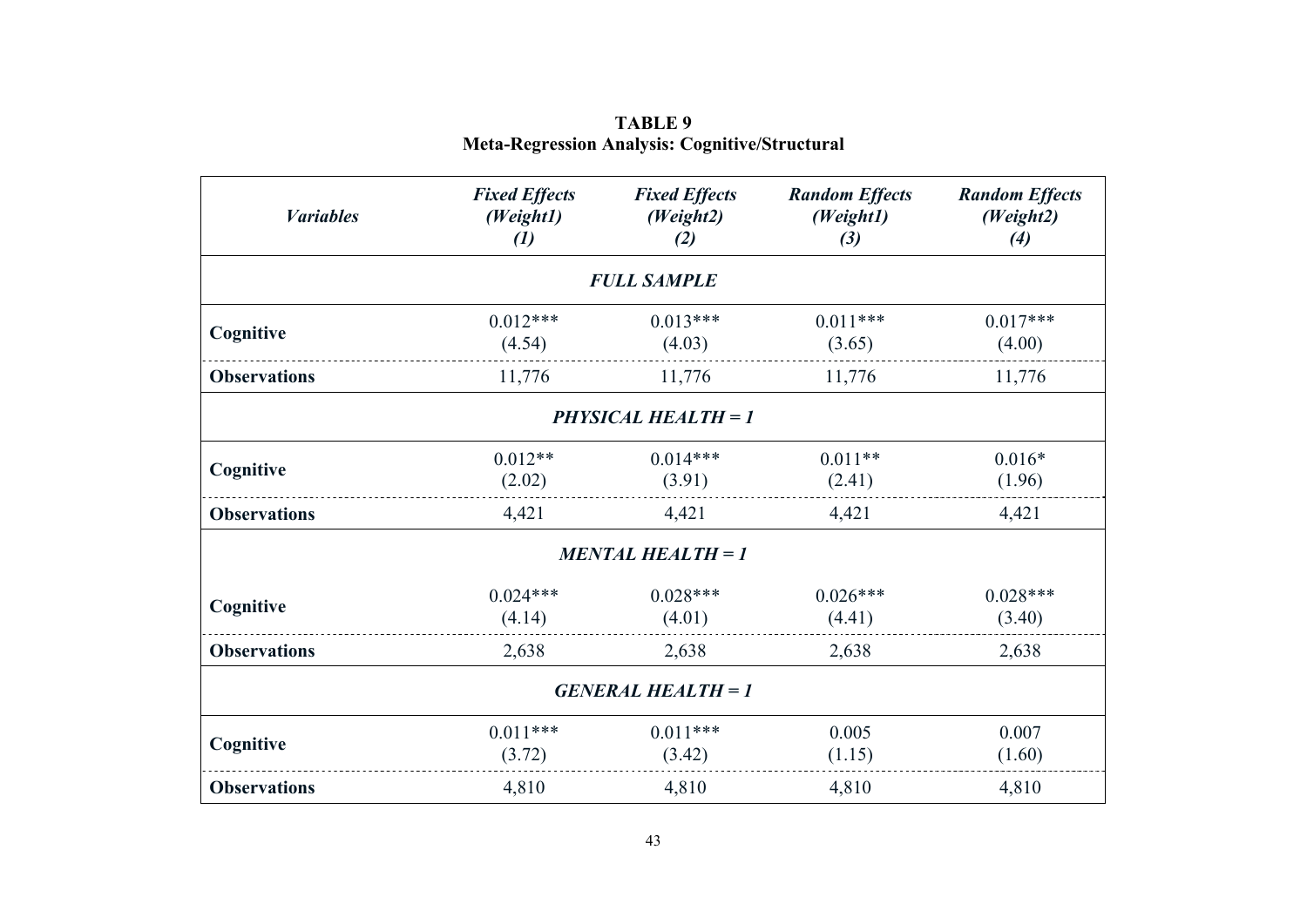| <b><i>Variables</i></b> | <b>Fixed Effects</b> | <b>Fixed Effects</b>                      | <b>Random Effects</b> | <b>Random Effects</b> |
|-------------------------|----------------------|-------------------------------------------|-----------------------|-----------------------|
|                         | (Weight1)            | (Weight2)                                 | (Weight1)             | (Weight2)             |
|                         | $\left( l\right)$    | (2)                                       | $(3)$                 | $\left(4\right)$      |
|                         |                      | <b>FULL SAMPLE with Interaction Terms</b> |                       |                       |
| Cognitive               | $0.010***$           | $0.008**$                                 | 0.005                 | $0.008*$              |
|                         | (3.55)               | (2.30)                                    | (1.18)                | (1.69)                |
| Cognitive*Physical      | $-0.001$             | 0.004                                     | 0.005                 | 0.009                 |
|                         | $(-0.17)$            | (0.45)                                    | (0.85)                | (0.85)                |
| Cognitive*Mental        | $0.015**$            | $0.024**$                                 | $0.022***$            | $0.028***$            |
|                         | (2.22)               | (2.26)                                    | (3.27)                | (2.91)                |
| <b>Observations</b>     | 11,776               | 11,776                                    | 11,776                | 11,776                |

NOTE: The table reports the results of estimating equation (8) in the text for different samples of estimates, using different estimation procedures. Only the coefficient estimates for the social capital variables are reported. The top value in each cell is the coefficient estimate, and the bottom value in parentheses is the associated *t*-statistic. In addition to a constant term, the variable *Cognitive* was locked into the regressions in the first four sets of regressions (*Full Sample, Physical Health = 1, Mental Health = 1, General Health =* 1). The last set of regressions (*Full Sample with Interaction Terms)* also locked in the interaction terms *Cognitive\*Physical* and *Cognitive\*Mental.* The remaining control variables were selected using a backwards stepwise regression procedure that chooses variables to minimize the Bayes Information Criterion. The four WLS estimators (*Fixed Effects-Weight1, Fixed Effects-Weight2, Random Effects-Weight1,* and *Random Effects-Weight2*) are described in Section II. All four calculate cluster robust standard errors. \*, \*\*, and \*\*\* indicate statistical significance at the 10-, 5-, and 1-percent level, respectively.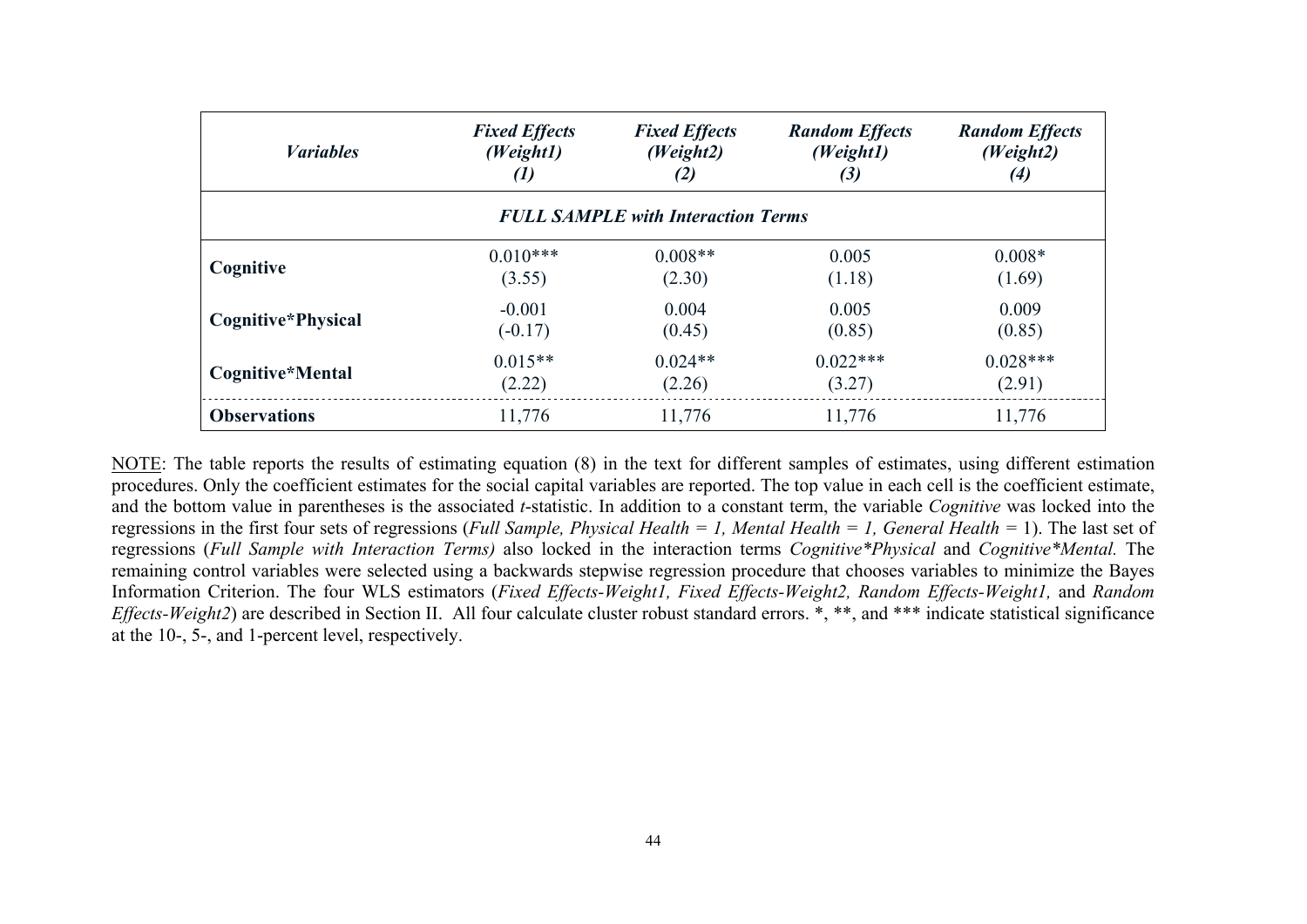| <b><i>Variables</i></b>        | <b>Fixed Effects</b><br><b>Fixed Effects</b><br>(Weight1)<br>(Weight2)<br>(1)<br>(2) |                       | <b>Random Effects</b><br>(Weight1)<br>(3)                                                 | <b>Random Effects</b><br>(Weight2)<br>(4) |  |  |
|--------------------------------|--------------------------------------------------------------------------------------|-----------------------|-------------------------------------------------------------------------------------------|-------------------------------------------|--|--|
|                                |                                                                                      | <b>FULL SAMPLE</b>    |                                                                                           |                                           |  |  |
| <b>Bonding</b>                 | 0.002<br>(0.80)                                                                      | 0.002<br>(1.42)       | $0.010*$<br>(1.74)                                                                        | $0.017**$<br>(2.38)                       |  |  |
| <b>Bridging</b>                | 0.000<br>(0.04)                                                                      | $-0.000$<br>$(-0.07)$ | $0.011*$<br>(1.84)                                                                        | $0.016**$<br>(2.45)                       |  |  |
| $H_0$ : Bonding = Bridging = 0 | $F = 0.32$                                                                           | $F = 1.02$            | $F = 1.81$<br>$p$ -value = 0.724 $p$ -value = 0.362 $p$ -value = 0.166 $p$ -value = 0.038 | $F = 3.33$                                |  |  |
| <b>Observations</b>            | 3,572                                                                                | 3,572                 | 3,572                                                                                     | 3,572                                     |  |  |
| <b>PHYSICAL HEALTH = 1</b>     |                                                                                      |                       |                                                                                           |                                           |  |  |
| <b>Bonding</b>                 | $-0.001$<br>$(-0.50)$                                                                | 0.004<br>(1.43)       | 0.009<br>(1.50)                                                                           | $0.015**$<br>(2.31)                       |  |  |
| <b>Observations</b>            | 1,023<br>1,023<br>1,023                                                              |                       | 1,023                                                                                     |                                           |  |  |
| <b>MENTAL HEALTH = 1</b>       |                                                                                      |                       |                                                                                           |                                           |  |  |
| <b>Bonding</b>                 | 0.008<br>(0.96)                                                                      | 0.003<br>(0.24)       | 0.005<br>(0.81)                                                                           | $-0.002$<br>$(-0.37)$                     |  |  |
| <b>Observations</b>            | 1,004                                                                                | 1,004                 | 1,004                                                                                     | 1,004                                     |  |  |

**TABLE 10 Meta-Regression Analysis: Bonding/Bridging/Linking**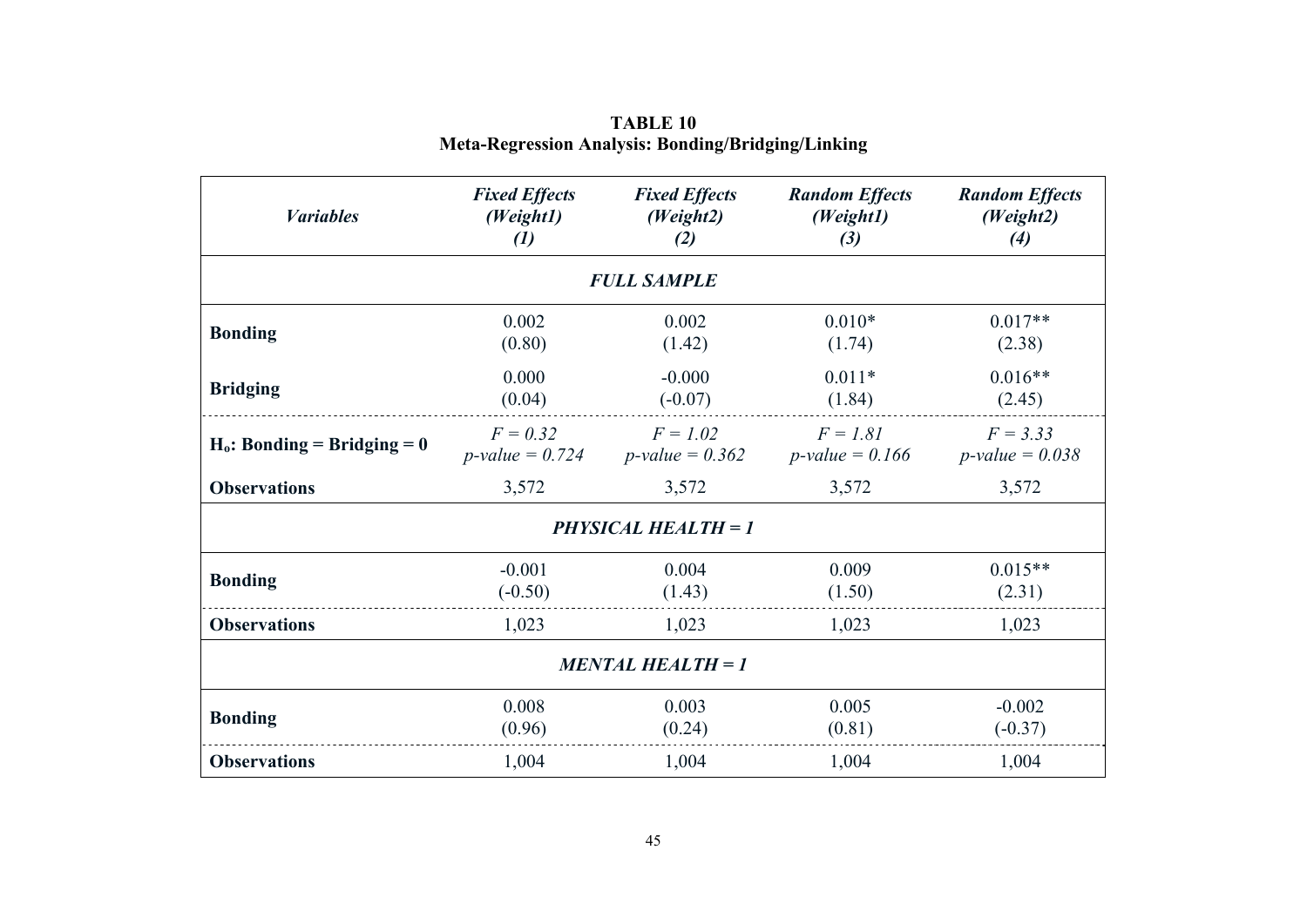| <b><i>Variables</i></b> | <b>Fixed Effects</b> | <b>Fixed Effects</b>                      | <b>Random Effects</b> | <b>Random Effects</b> |
|-------------------------|----------------------|-------------------------------------------|-----------------------|-----------------------|
|                         | (Weight1)            | (Weight2)                                 | (Weight1)             | (Weight2)             |
|                         | $\left( l\right)$    | (2)                                       | (3)                   | $\left( 4\right)$     |
|                         |                      | <b>GENERAL HEALTH = 1</b>                 |                       |                       |
| <b>Bonding</b>          | 0.001                | 0.003                                     | $-0.005$              | 0.000                 |
|                         | (0.10)               | (0.37)                                    | $(-1.13)$             | (0.08)                |
| <b>Observations</b>     | 1,597                | 1,597                                     | 1,597                 | 1,597                 |
|                         |                      | <b>FULL SAMPLE with Interaction Terms</b> |                       |                       |
| <b>Bonding</b>          | $-0.001$             | 0.005                                     | $-0.006$              | 0.004                 |
|                         | $(-0.15)$            | (0.64)                                    | $(-1.50)$             | (0.56)                |
| <b>Bonding*Physical</b> | 0.004                | $-0.003$                                  | $0.014*$              | 0.003                 |
|                         | (0.47)               | $(-0.38)$                                 | (1.79)                | (0.28)                |
| <b>Bonding*Mental</b>   | 0.003                | $-0.009$                                  | 0.010                 | $-0.007$              |
|                         | (0.56)               | $(-0.83)$                                 | (1.35)                | $(-0.68)$             |
| <b>Observations</b>     | 3,572                | 3,572                                     | 3,572                 | 3,572                 |

NOTE: The table reports the results of estimating equation (8) in the text for different samples of estimates, using different estimation procedures. Only the coefficient estimates for the social capital variables are reported. The top value in each cell is the coefficient estimate, and the bottom value in parentheses is the associated *t*-statistic. In addition to a constant term, the following variables were locked into the regressions: *Bonding*  and *Bridging* for the set of *Full Sample* regressions; *Bonding* for the set of *Physical Health = 1, Mental Health = 1, General Health =* 1 regressions; and *Bonding, Bonding\*Physical* and *Bonding\*Mental* for the *Full Sample with Interaction Terms* set of regressions. The remaining control variables were selected using a backwards stepwise regression procedure that chooses variables to minimize the Bayes Information Criterion. The four WLS estimators (*Fixed Effects-Weight1, Fixed Effects-Weight2, Random Effects-Weight1,* and *Random Effects-Weight2*) are described in Section II. All four calculate cluster robust standard errors. \*, \*\*, and \*\*\* indicate statistical significance at the 10-, 5-, and 1-percent level, respectively. The hypothesis test in the *Full Sample* set of regressions reports the results of testing whether there is any difference in the estimated effects on health for the *Bonding, Bridging,* and *Linking* social capital variables.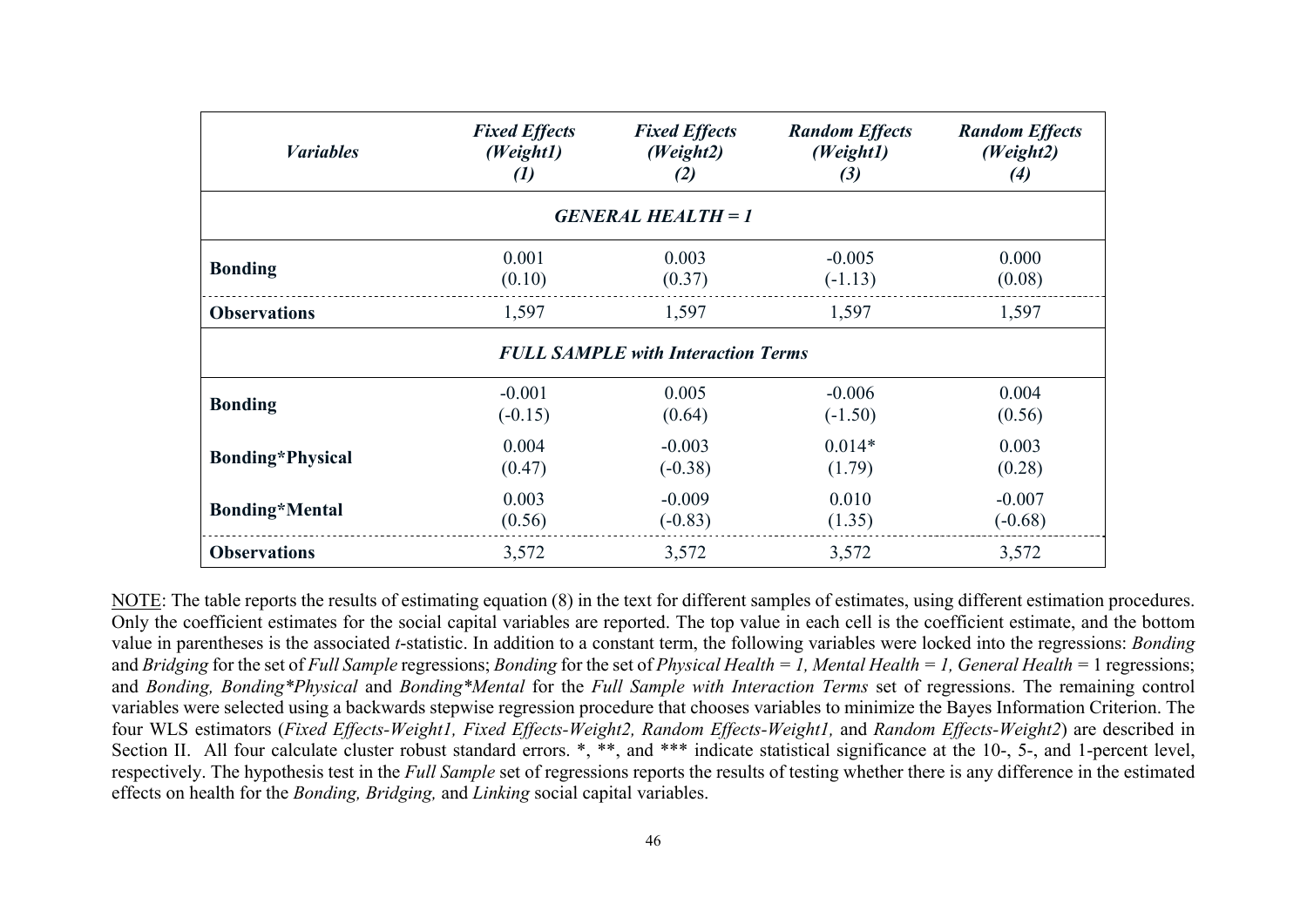|                                                   | <b>Mean</b><br><b>Obs</b> |                | <b>Distribution of t-values</b>                    |                        |          |  |
|---------------------------------------------------|---------------------------|----------------|----------------------------------------------------|------------------------|----------|--|
|                                                   |                           | $\textit{PCC}$ | $t < -2.00$                                        | $-2.00 \le t \le 2.00$ | t > 2.00 |  |
|                                                   | $\left( l\right)$         | (2)            | (3)                                                | (4)                    | $(5)$    |  |
| <b>Sub-categories of Cognitive Social Capital</b> |                           |                |                                                    |                        |          |  |
| <b>Social trust</b>                               | 1,553                     | 0.045          | 3.0                                                | 40.9                   | 56.1     |  |
| <b>Perceived social support</b>                   | 863                       | 0.038          | 5.0                                                | 62.1                   | 32.9     |  |
| <b>Perceived social cohesion</b>                  | 237                       | 0.043          | 3.8                                                | 61.2                   | 35.0     |  |
| <b>Perceived reciprocity</b>                      | 179                       | 0.053          | 0.6                                                | 60.9                   | 38.5     |  |
| <b>Sense of belonging</b>                         | 173                       | 0.038          | 4.6                                                | 53.8                   | 41.6     |  |
| <b>Loneliness</b>                                 | 114                       | $-0.010$       | 28.9                                               | 48.2                   | 22.8     |  |
|                                                   |                           |                | <b>Sub-categories of Structural Social Capital</b> |                        |          |  |
| <b>Social participation</b>                       | 1,965                     | 0.034          | 5.3                                                | 51.3                   | 43.3     |  |
| <b>Social networks</b>                            | 1,931                     | 0.015          | 9.7                                                | 68.8                   | 21.5     |  |
| <b>Social support</b>                             | 785                       | 0.020          | 8.1                                                | 69.8                   | 22.0     |  |
| <b>Social engagement</b>                          | 769                       | 0.019          | 5.7                                                | 57.5                   | 36.8     |  |
| <b>Volunteering</b>                               | 567                       | 0.024          | 4.4                                                | 51.8                   | 43.7     |  |
| Group membership                                  | 537                       | 0.022          | 9.7                                                | 61.4                   | 28.9     |  |
| <b>Social integration</b>                         | 456                       | 0.007          | 15.6                                               | 57.9                   | 26.5     |  |
| Social relationship                               | 411                       | 0.020          | 17.0                                               | 49.1                   | 33.8     |  |
| <b>Sub-categories of Health</b>                   |                           |                |                                                    |                        |          |  |
| <b>Mortality</b>                                  | 2,441                     | 0.020          | 9.5                                                | 62.3                   | 28.2     |  |
| <b>Disease/Illness</b>                            | 830                       | 0.014          | 5.5                                                | 75.9                   | 18.5     |  |
| <b>Depression</b>                                 | 826                       | 0.028          | 8.6                                                | 59.8                   | 31.6     |  |

# **TABLE 11 Mean PCC Values and the Distribution of t-values for Finer Categories of Social Capital and Health**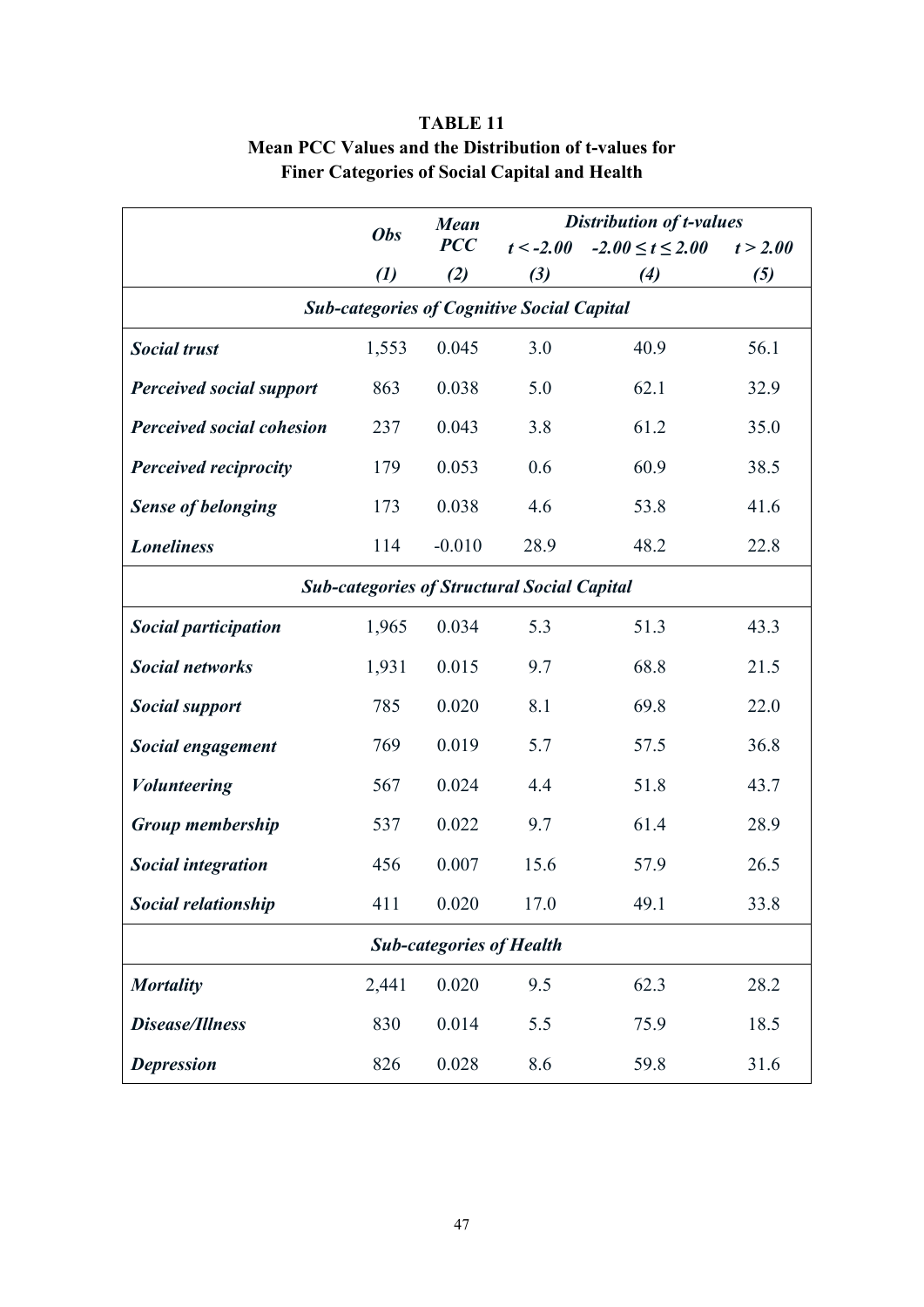## **FIGURE 1 Distribution of t-and PCC Values**

# **A.** *t***-Statistics**



| <b>Distribution of t-statistics</b> | <b>Percent</b> |  |
|-------------------------------------|----------------|--|
| $t < -2.00$                         | 7.2            |  |
| $-2.00 \le t \le 2.00$              | 56.4           |  |
| t > 2.00                            | 36.3           |  |

# **B. PCC Values**

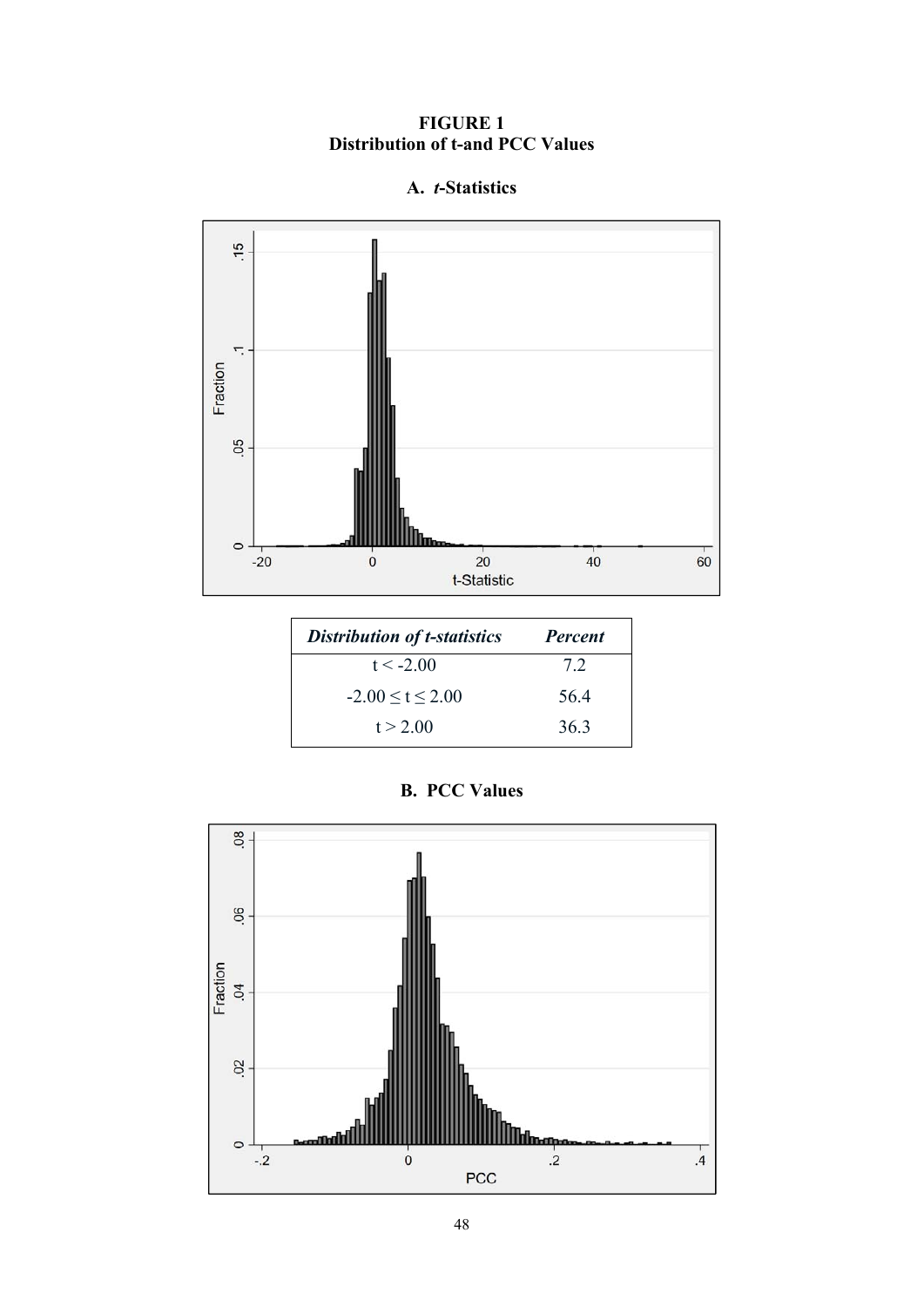**FIGURE 2 Distribution of PCC Values by Measure of Health** 



**A. Physical Health** 

**B. Mental Health** 





**C. General Health**